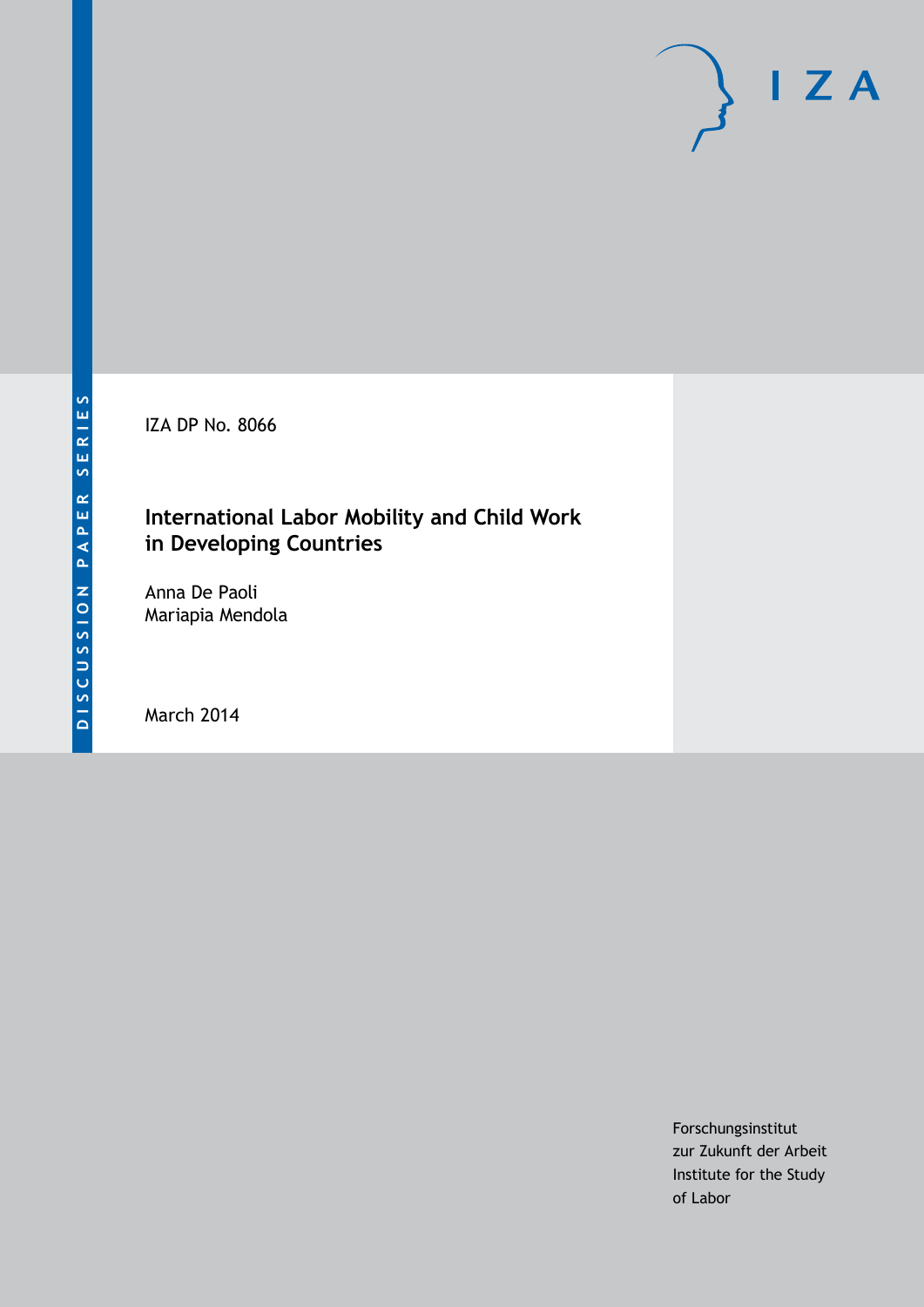# **International Labor Mobility and Child Work in Developing Countries**

# **Anna De Paoli**

*Università di Milano Bicocca*

# **Mariapia Mendola**

*Università di Milano Bicocca, LdA and IZA*

Discussion Paper No. 8066 March 2014

IZA

P.O. Box 7240 53072 Bonn Germany

Phone: +49-228-3894-0 Fax: +49-228-3894-180 E-mail: [iza@iza.org](mailto:iza@iza.org)

Any opinions expressed here are those of the author(s) and not those of IZA. Research published in this series may include views on policy, but the institute itself takes no institutional policy positions. The IZA research network is committed to the IZA Guiding Principles of Research Integrity.

The Institute for the Study of Labor (IZA) in Bonn is a local and virtual international research center and a place of communication between science, politics and business. IZA is an independent nonprofit organization supported by Deutsche Post Foundation. The center is associated with the University of Bonn and offers a stimulating research environment through its international network, workshops and conferences, data service, project support, research visits and doctoral program. IZA engages in (i) original and internationally competitive research in all fields of labor economics, (ii) development of policy concepts, and (iii) dissemination of research results and concepts to the interested public.

<span id="page-1-0"></span>IZA Discussion Papers often represent preliminary work and are circulated to encourage discussion. Citation of such a paper should account for its provisional character. A revised version may be available directly from the author.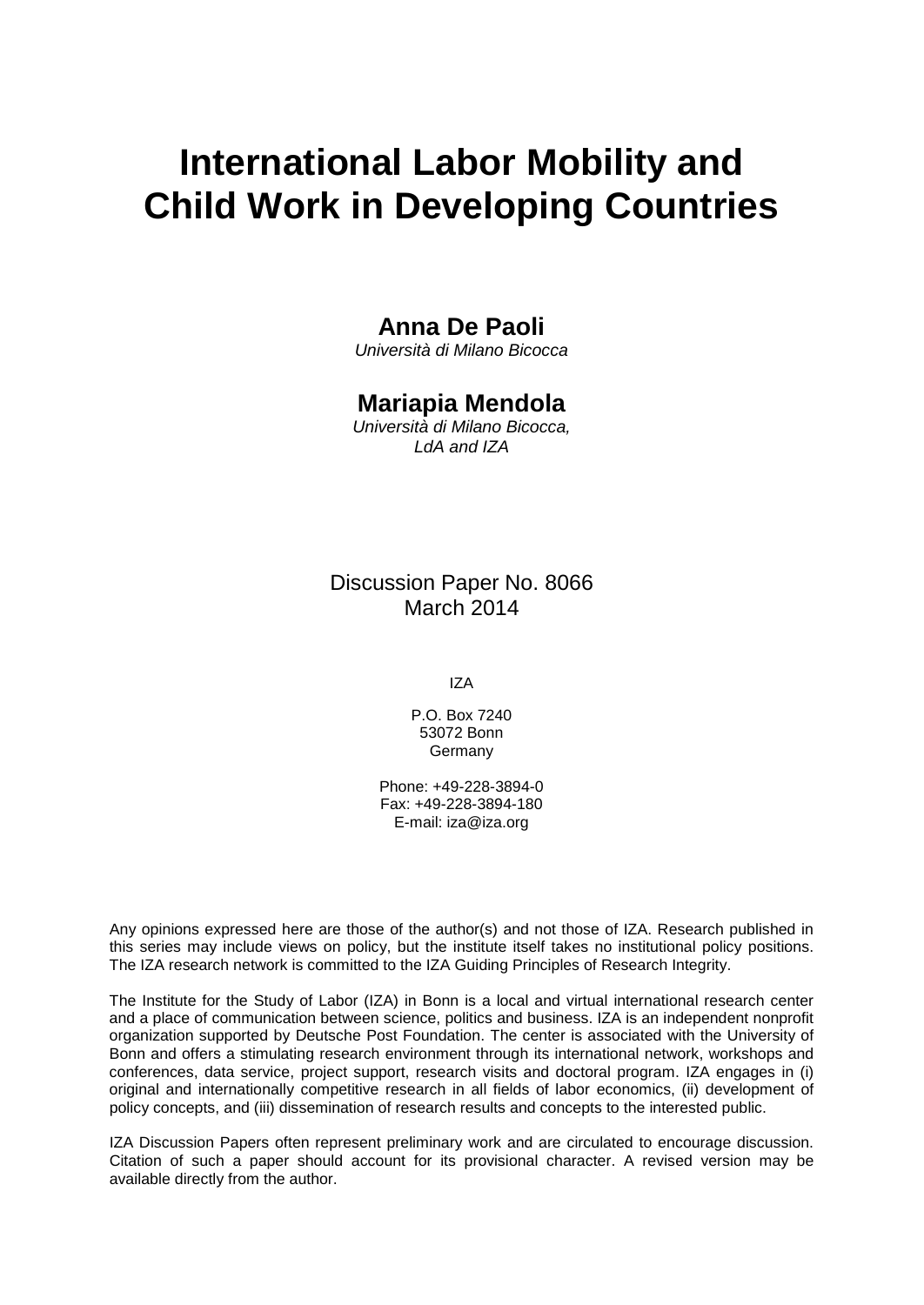IZA Discussion Paper No. 8066 March 2014

# **ABSTRACT**

# **International Labor Mobility and Child Work in Developing Countries[\\*](#page-1-0)**

This paper investigates the labor market effect of international migration on child work in countries of origin. We use an original cross-country survey dataset, which combines information on international migration with detailed individual-level data on child labor at age 5-14 in a wide range of developing countries. By exploiting both within- and cross-country variation and controlling for country fixed effects, we find a strong empirical regularity about the role of international mobility of workers in reducing child labor in disadvantaged households through changes in the local labor market.

JEL Classification: international migration, child labor, factor mobility, cross-country survey data

Keywords: F22, F1, J61

Corresponding author:

Mariapia Mendola Department of Economics Università di Milano Bicocca Piazza dell'Ateneo Nuovo 1 20126 Milano Italy E-mail: [mariapia.mendola@unimib.it](mailto:mariapia.mendola@unimib.it)

\* We thank Frédéric Docquier, Marco Manacorda, Anna Maria Mayda, Michele Pellizzari and seminar participants at the 5th Migration and Development Conference in Paris, the 2012 CSAE Conference in Oxford, the 11th Journées LAGV in Marseille, DIW Berlin, Bocconi University and University of Florence for useful comments and suggestions. We are grateful to Juan Miguel Gallego for valuable inputs at an early stage of the project. Financial support from Centro Studi Luca d'Agliano (LdA) is gratefully acknowledged. Usual disclaimer applies.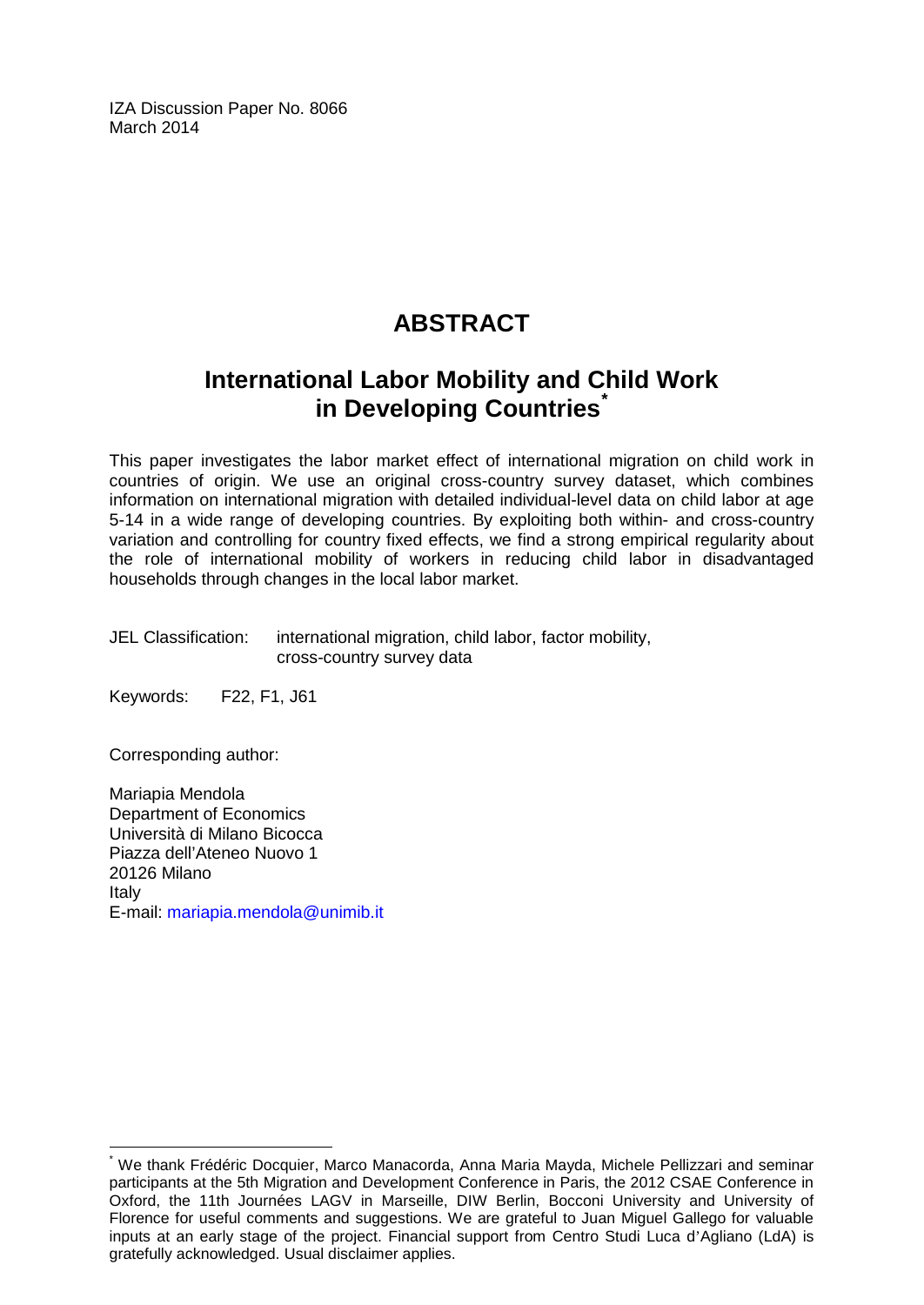### 1 Introduction

International migration, mainly from poor to rich countries, has risen steadily over the last three decades and by the 2000s some developing regions have lost a substantial fraction of their population to emigration. Remarkably, the shares of labor force leaving many individual source countries is much higher than the proportionate changes in the labor force in many destination countries due to immigration. To cite a few examples, emigrants account for more than 10% of the population of Mexico or El Salvador, and as much as 20-30% in smaller countries such as Albania, Jamaica or Trinidad and Tobago. The sheer scale of the cross-border movement of workers has recently raised much interest in its economic impact on the labor market in source countries. This is so as emigration changes a countryís supply of labor and skill mix, and these effects may have significant consequences for a sending country's structure of wages. Indeed, there is a growing body of studies that document the positive impact of emigration on wages of non-migrating workers in the home country (e.g. Mishra, 2007 on Mexico; Borjas, 2008 on Puerto Rico; Bouton et al., 2011 on Moldova; Gagnon, 2011 on Honduras; Dustmann et al. 2012 on Poland). While the focus is mainly on the adult labor force, the improved labor maket conditions due to emigration may also affect child labor supply in migrant-sending regions (Edmonds 2008). This is so as child work is ultimately a parental decision driven by stark poverty such that higher parental wages may shift childrenís time allocation (Basu and Van, 1998). Yet, little evidence exists in the literature on the labor market effect of emigration on children in home developing regions.

This paper addresses this issue by empirically analysing the relationship between international labor outflows and child time allocation in a wide range of developing countries. We exploit both within- and cross-country variation in the emigration supply shock across heterogenous groups of workers in migrant-sending countries and our results are consistent with standard trade and labor-economics theory of migration.

According to the International Labor Organization (ILO) child labor is still a gigantic and persistent phenomenon in many developing countries. A global picture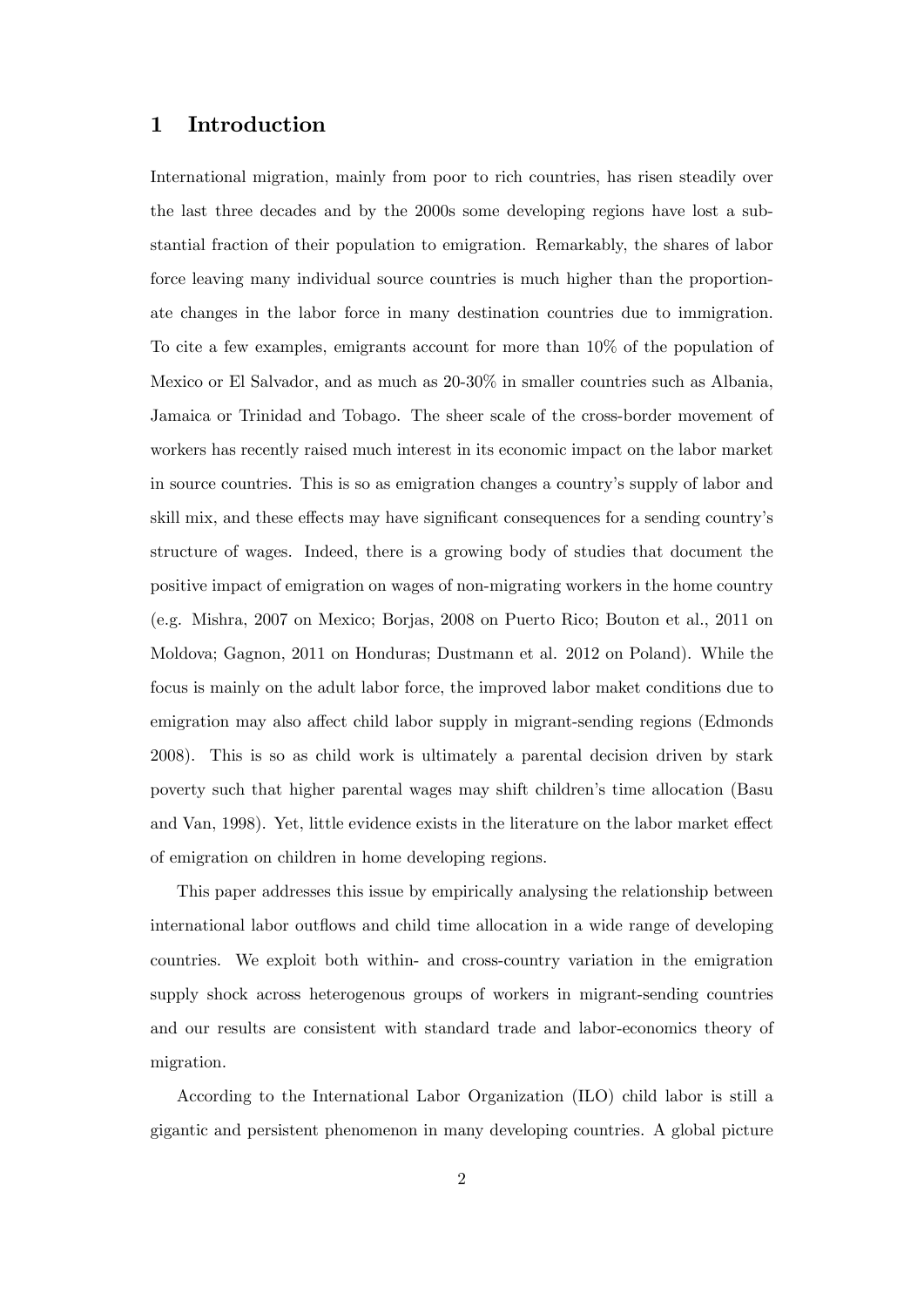shows that in 2012 approximately 144.1 million children between 5 and 14 years were at work, 45 percent of whom are in Asia, 40 percent in Africa, and 6 percent in Latin America (ILO 2010).<sup>1</sup> Several explanations of the phenomenon have been provided, including the ináuence of local labor markets, the need for extra household income to achieve minimum consumption, credit constraints combined with poverty and intra-household agency (see Edmonds, 2008 for a detailed and comprehensive review of the literature). More recently, some observers have highlighted the role of globalization and market integration in shaping child time allocation in developing countries through their impact on the labor market (Dinopoulos and Zhao, 2007; Edmonds and Pavcnik, 2005a and Epstein and Kahana, 2008). Yet, while there is some evidence of the little or no harm of international trade on child work in lowincome contries (Cigno et al, 2002; Edmonds and Pavcnik, 2006), the labor market impact of global migration flows on children in countries of origin has received less empirical attention.

According to the theory, the correlation between child labor and international emigration may be at work through changes in the local labor market which generate both income and substitution effects working in opposite directions. To the extent that labor migration outflows induce higher wages for adults, and leisure (non-work) is a normal good, childrenís labor market participation will fall (Basu and Van, 1998). On the other hand, if emigration is also associated to a rise in child wages, this will lead to an increase in children's labor supply (Cigno and Rosati, 2005, Manacorda and Rosati, 2010, Edmonds and Pavcnik 2005a). These competing effects, though, are likely to be differentiated according to the characteristics of the migrant labor force with respect to stayers, as well as to household- and individual-level attributes. Indeed, standard trade and labor-economics theories of factor markets, such as the Heckscher-Ohlin model and the factor-proportions-analysis model, predict that individual labor supply depends on the impact on factor prices of changes in relative factor supplies due to emigration (Borjas, 1995). In particular, assuming heterogenous labor and perfectly elastic capital, the labor market impact of emigration depends entirely

<sup>&</sup>lt;sup>1</sup>ILO figures are based on a definition of child labor that includes any kind of activity with the exception of domestic work, as information on the latter is not available for many countries.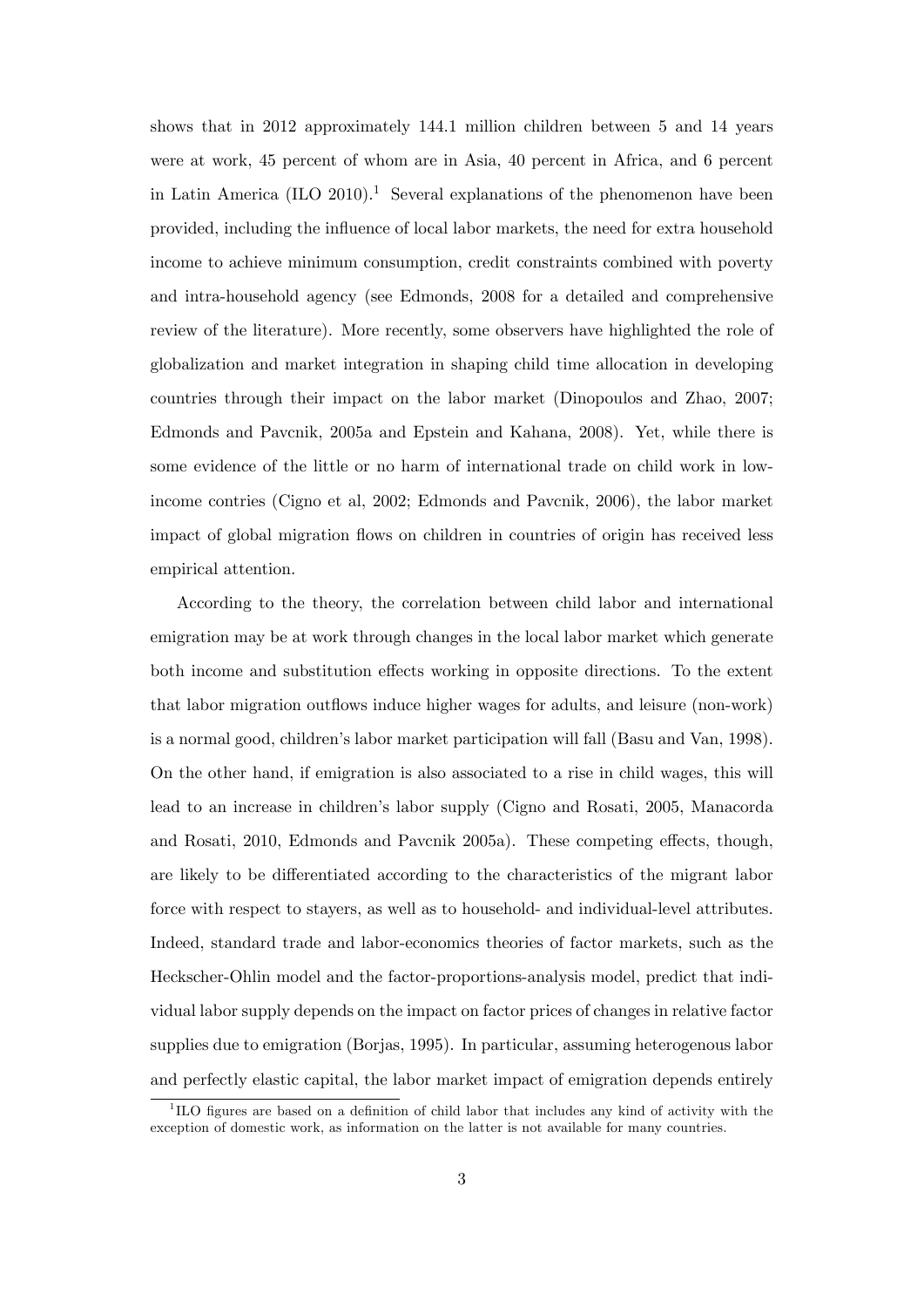on the relative skills of emigrants with respect to stayers (the concept is analogous to the one formalised in the context of immigration; see Borjas, 1999). Thus, since children typically compete in the low-skilled labor market, the substitution effect will be at work if emigration is relatively low-skilled with respect to non-migrant workers. At the same time, given that a child's labor supply decision is ultimately taken by the parent(s) in a unitary household framework, the improved labor market conditions faced by households endowed with unskilled labor can still raise family incomes in a way that tends to reduce child labor. It follows that the *interaction* between *parental* skill type and each country's *relative* skill endowment plays a key role in determining the income distribution effects of emigration on children.

We investigate this issue by generating an original dataset which combines information on the skill composition of migrants in each sending country with detailed individual- and household-level survey data on child labor (Docquier et al., 2007; MICS II-UNICEF, 2000). Hence, our analysis is based on a large cross-country survey dataset on more than 300,000 children aged 5-14 from 38 developing countries. The combination of detailed survey data on child labor with information on international migration outflows by skill allows us to test for interactive effects between parental skill level and emigration-induced changes in the local labor market. As the closest empirical counterpart of the latter, we use the skill composition of emigrant relative to non-migrating natives in the source country to directly measure the labor market competition effect induced by emigration (see Mayda 2006).

Overall, we find that children of low-educated parents are more likely to be at work. Yet, in countries with relative lower (higher) skill composition of emigrants, low-skilled resident parents are significantly less (more) likely to send their children to work. These results point to a significant role of international migration in shaping child time allocation in countries of origin through changes in the local labor market conditions. Our findings our robust to the use of an instrumental variable strategy based on a ten-years lagged emigration index. We also provide some evidence on the gendered consequences of the mobility of workers on child labor in migrant-sending countries.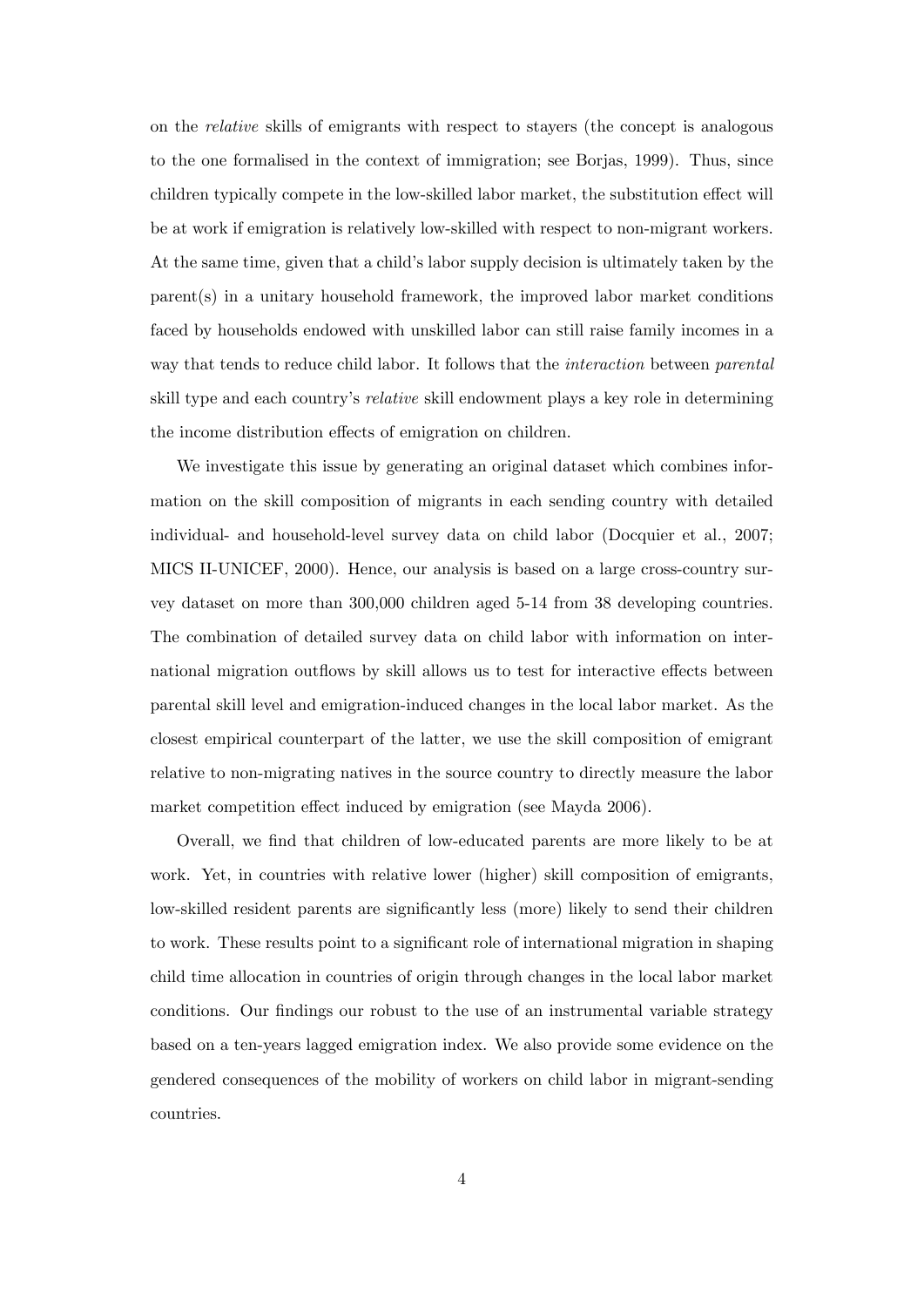Our study sheds new light on the economic consequences of emigration for countries of origin, which have inspired an intense policy debate. In particular, we offer further insights on the distributional effects that emigration may have among current and future generations in low-income countries through the changes that conveys in the local labor market. Given the orientation of restrictive or selective migration policies in both source and destination countries, the way households respond in the local labor market to emigration supply shocks becomes increasingly important for policy makers. This is even more so if we consider that regulating child labor remains largely ineffective while being at work during childhood may have persistent negative effects on future individual well-being and country-level economic growth (Edmonds and Shrestha 2012; Beegle et al. 2009). As part of the globalization process, lifting barriers to international mobility of workers may address some of the economic roots of child labor in developing countries (Prichett 2006). The rest of the paper is organised as follows. Section 2 describes the theoretical background and related empirical evidence. Section 3 presents the data and descriptive statistcs while Section 4 describes the empirical strategy. Results are presented in Section 5 and Section 6. Section 7 concludes.

# 2 Theoretical and empirical background

Standard theory on factors' mobility suggests that globalization and economic integration across national borders may have an impact on child labor mainly through changes in the local labor market, which lead to both a substitution and an income  $\ell$  effect. In a simple Heckscher-Ohlin (HO) framework - where factors' price sensitivity to the relative abundance of factor endowments holds - if global market integration induces a drop in the supply of unskilled relative to skilled labor, unskilled workers in the country of origin will enjoy higher wages. The opposite is true for countries where emigrants are more skilled than stayers.<sup>2</sup> In terms of child labor, this is to say that

 $2$ These predictions hold if the shock to the labor supply is substantial or if the country produces more goods than the number of primary factors of production. Indeed, in the HO model, the impact of migration on factors' rates of return depends on the extent of diversification of the origin country's production and on the size of the factor supply shock (Krugman and Obstfeld, 2006).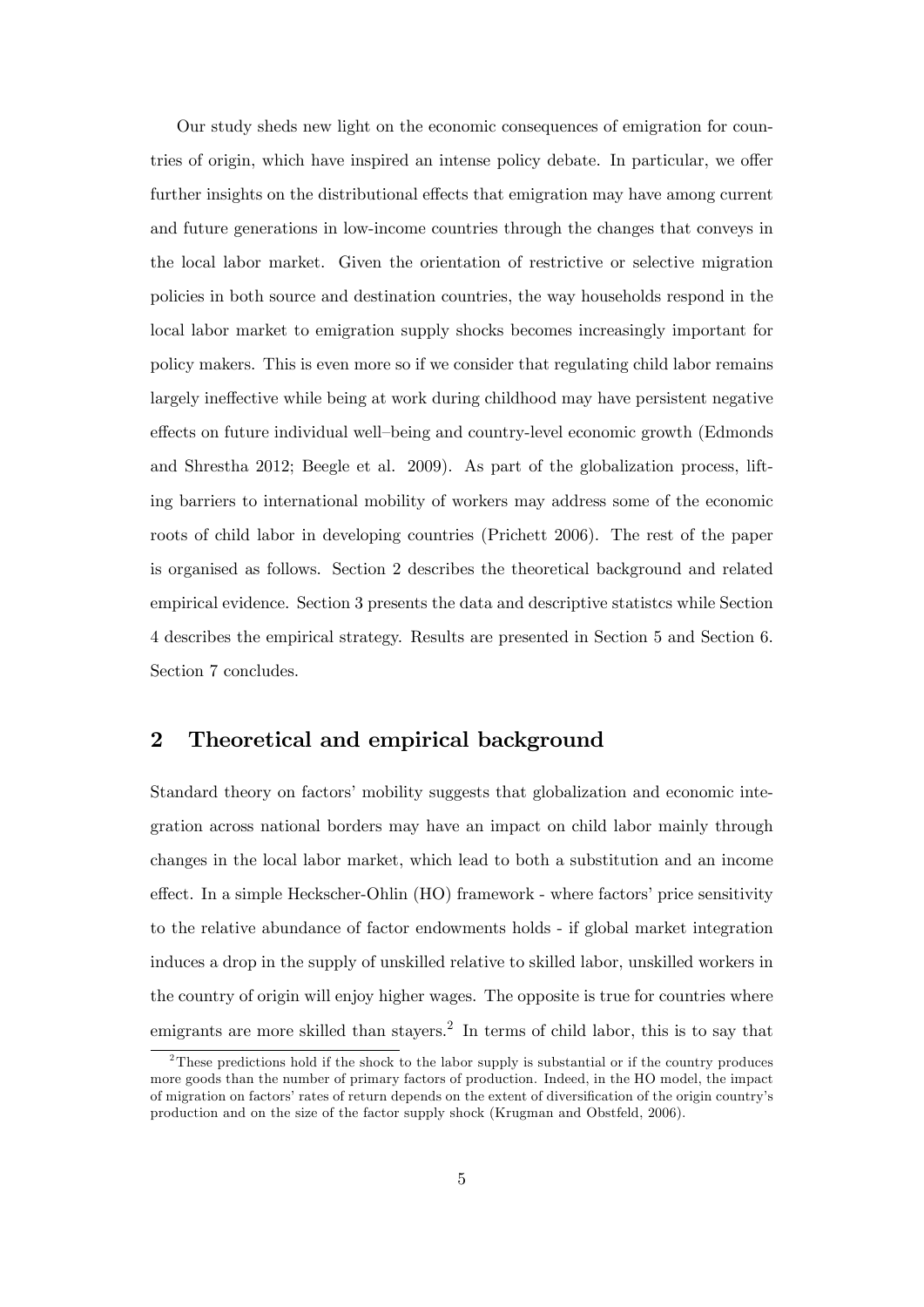emigration of low-skilled workers will increase unskilled wages and reduce the returns to education at origin, making it more likely for parents to send their children to work. At the same time, households endowed with unskilled labor also become better off, hence parents will be less likely to send children to work. The overall effect depends on which of the two channels dominates. A number of studies have addressed this empirical question by looking at the link between international trade flows and child labor in developing countries. They typically document a negative or no correlation between child labor and openness, which is mainly driven by the positive association between openness and income (see Edmonds and Pavcnik 2005a, 2005b, 2006; Cigno et al., 2002, among others). On the same theoretical ground though, there is a direct relationship between international mobility of workers and local labor market conditions, but little empirical evidence exists on the consenquences of the latter on child time allocation in migrant-sending regions.

The labor market impact of migration has been traditionally studied in the labor economics literature in the context of immigration. Similarly to the HO framework, also the well-established factor-proportion-analysis (FPA) model predicts that the distributional effects of immigration through wages crucially depend on changes in relative factor supplies due to migration, i.e. on the relative skills of immigrants to natives (Borjas, 1999).<sup>3</sup> The same concept may be analogously applied to the case of emigration. If emigrants are relatively low skilled with respect to stayers, unskilled natives will 'gain' while skilled ones will 'loose', as their departure will induce an increase in the unskilled wage and a decrease in the skilled one. The opposite holds when migration is more skilled in relative terms. Overall, the key is the difference between the fractions of skilled workers in the migrating and non-migrating workforce. Hence, in terms of the distributional effects, the *interaction* between the individual factor type (i.e. skill level) and each countryís relative factor endowments due to emigration (i.e. the labor-force skill composition) plays a crucial role in both the HO model and the FPA model.

 $3$ The difference between the HO model and the FPA model is in the labor demand curve. In both models, the latter is downward sloping. In the HO model, though, the labor demand curve is also characterized by flat regions, corresponding to the ranges of factors' endowments for which factor-price-insensitivity holds (Scheve and Slaughter, 2001).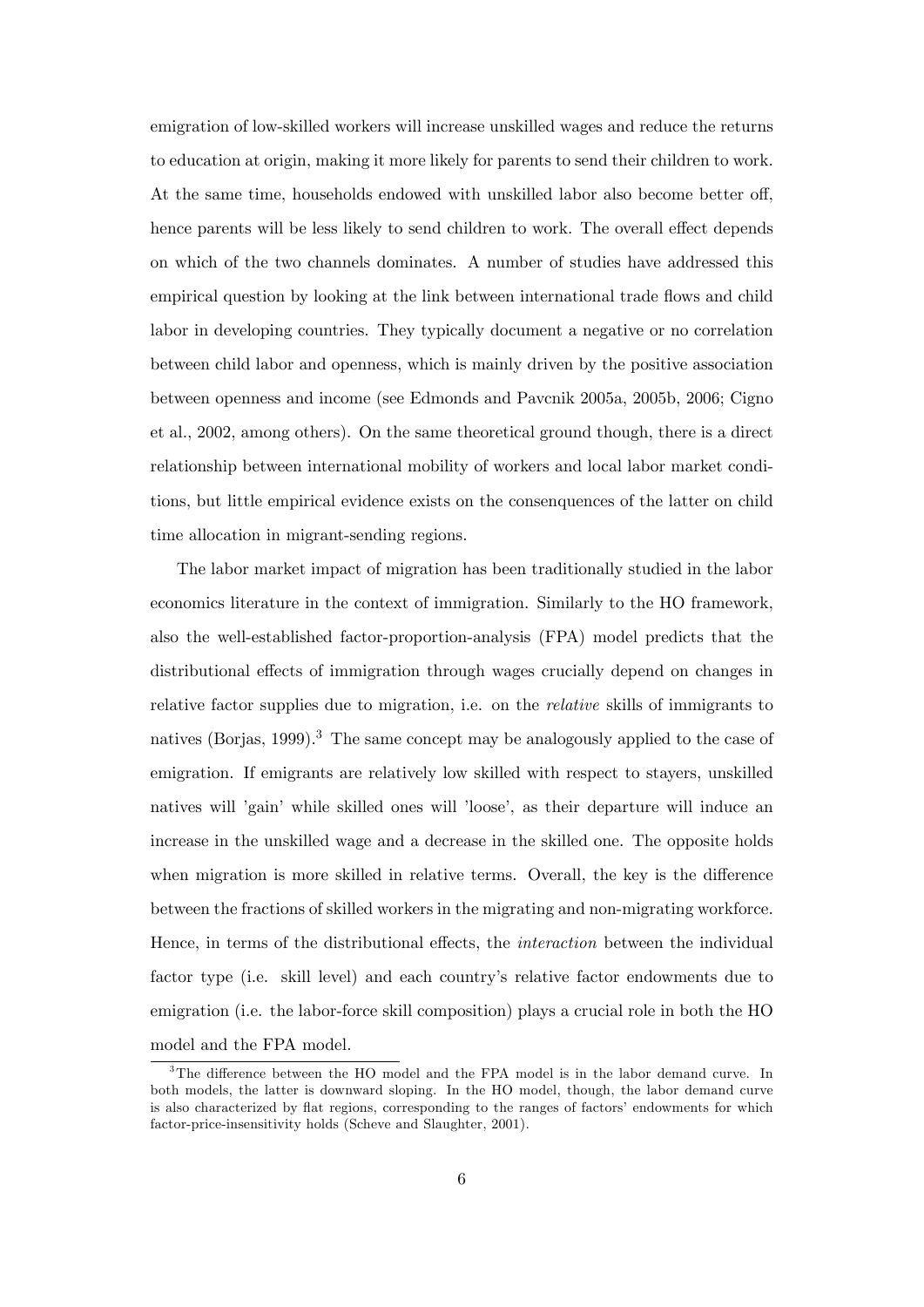Estimating the labor market effect of emigration in countries of origin has increasingly attracted the attention of scholars, even though empirical evidence is often hampered by the paucity of data on labor market conditions in developing countries.<sup>4</sup> The first contribution testing the labor-market impact of emigration using spatial variation and individual-level data is Mishra (2007). The latter study combines U.S. census data on the volume of Mexican emigration to the US with Mexican census data on individuals in the labor force to assesses the impact of the outflow of workers on Mexican wages. By using the supply shifts in skill groups induced by emigration, the author finds that a 10 percent increase in emigration, on average, increases wages in Mexico by almost 4 percent. Consistently with the latter piece of evidence, Aydemir and Borjas (2007) use individual data drawn from the Canadian, Mexican, and U.S. Censuses and show that a 10 percent change in labor supply is associated with a 3 to 4 percent change in wages in the opposite direction. In a study of Puerto Rican workers, Borjas (2008) Önds that a 10 percent emigration-induced fall in the number of workers in a particular skill group raises the average wage by about 2 percent (see also Gagnon, 2011 and Elsner, 2013). In two recent papers Bouton et al. (2011) and Dustmann et al. (2012) use household level data to examine the impact of emigration on wages in Moldova and Poland respectively, two countries where emigration of the labor force is significant. Results show that emigration flows yield a positive and significant impact on wages at origin, and the magnitude of the effect is also close to the one estimated by Mishra  $(2007)^5$ 

<sup>&</sup>lt;sup>4</sup>The vast majority of research has focused on the impact of labor inflows on the destination country, in particular on the US wage structure (Borjas, 1999a; Borjas, 2003; Card, 2005). One common identification strategy used in this literature makes use of variation in the immigrant share across labor market units defined on the basis of both geography and skills. The latter are measured by the level of education, by the interaction between labor market experience and education, and, when available, by the individual occupation (e.g., Card, 2001; 2005; Borjas, 2003 among others). The same strategy has been used by recent studies on the labor market impact of emigration on non-migrant natives in the source country.

 $5\,\mathrm{Using}$  different approaches and focusing more on geographic (or sector) averages rather than individuals, other contributions have shed light on the labor market impact of emigration in countries of origin. In a seminal empirical paper, Lucas (1987) uses annual time series data from 1946 to 1978 on sectoral wage and employment to show that mine worker emigration to South Africa has raised agricultural wages in Malawi and Mozambique (see also Lucas, 2005). Robertson (2000), Chiquiar (2008), and Hanson (2004) provide evidence that those Mexican states that have greater international trade and migration links have enjoyed faster growth in average income and labor earnings. In yet another study, Hanson (2006) suggests that average hourly earnings in states with high emigration rates increased by 6 to 9 percent, compared to states with low emigration rates.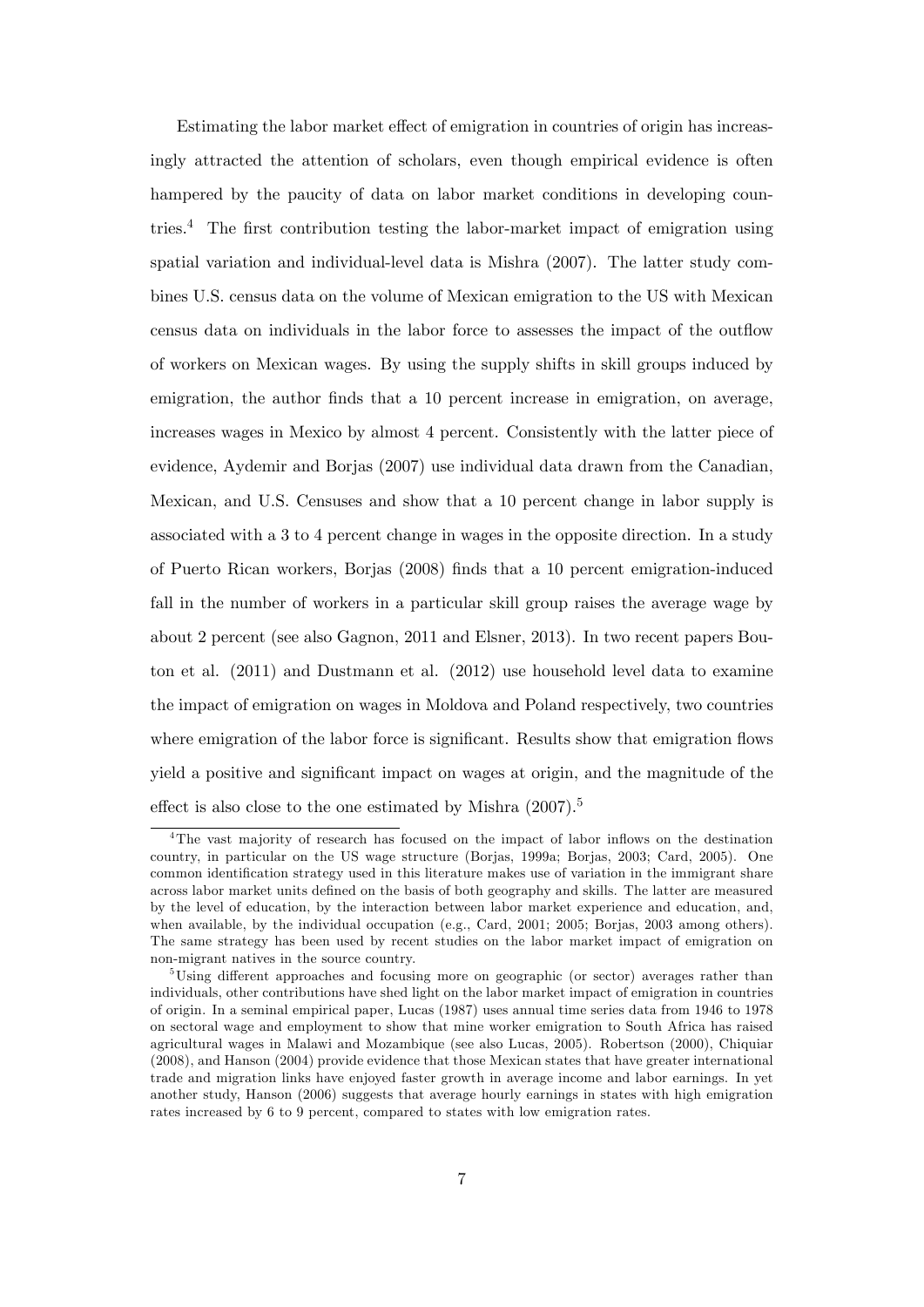Overall, the above evidence, while covering a good range of migrant-sending countries, is consistent in showing that non-migrating workers at origin enjoy higher wages due to a drop in the local labor supply due to emigration, and the distributional effects of the latter depend on the emigrants' skill composition. In order to provide a global picture of such a relationship, in Figure 1 we plot relative wages between unskilled and skilled workers (i.e. the relative unskilled wage) against the relative skill composition of emigrants to stayers (RSC index) for the largest set of countries worldwide on which homogeneous data are available (Docquier et al., 2007; Oostendorp,  $2012$ ).<sup>6</sup> From the definition of RSC, the higher is the latter index, the more unskilled are emigrants with respect to stayers (see next section). The combination of cross-country data on relative wages and emigration in 2000 allows us to plot the link between the two variables for a set of 91 countries. The picture suggests a positive correlation, namely the higher is the fraction of low-skilled emigrants relative to the non-migrant labor force, the higher are relative unskilled wages in the country of origin. This is consistent with both theoretical predictions and empirical evidence described above.

#### -Figure 1 about here-

According to the theory, changes in wages induced by the fall in local labor supply may affect child time allocation in migrant-sending regions. Dinopoulos and Zhao (2007) use a general equilibrium-model to show that emigration of unskilled (skilled) workers increases (reduces) the incidence of child labor via a labor substitution effect. On the contrary, Epstein and Kahana (2008) argue that temporary emigration

<sup>&</sup>lt;sup>6</sup>The data source of the RSC index is Docquier et al. (2007), which we further use in our inferential analysis below. Both the dataset and the RSC index are explained in details in Section 3 in the paper. Data on wages are based on Oostendorp (2012) which is, to the best of our knowledge, the most comprehensive database on earnings worldwide by occupation (OWW http://www.nber.org/oww/). The database contains occupational wage data for 161 occupations in 171 countries from 1983 to 2008. The occupational wage data are derived from the ILO October Inquiry database (http://laborsta.ilo.org) by calibrating the data into a normalized wage rate for each occupation classified as ISCO88. We use a measure of relative wages of unskilled workers by classifying as unskilled those occupations that belong to the 9th ISCO category, which includes ëelementary occupations<sup>'</sup>. Most occupations in this group require primary education, which is exactly the same educational level we use to define unskilled migrants (and stayers) in our analysis. So, in a nutshell, unskilled wages are earned in those occupations that require no more than primary education. We then construct, for each country, the relative wage as the ratio of (average) wages in unskilled occupations over (average) wages in skilled occupations.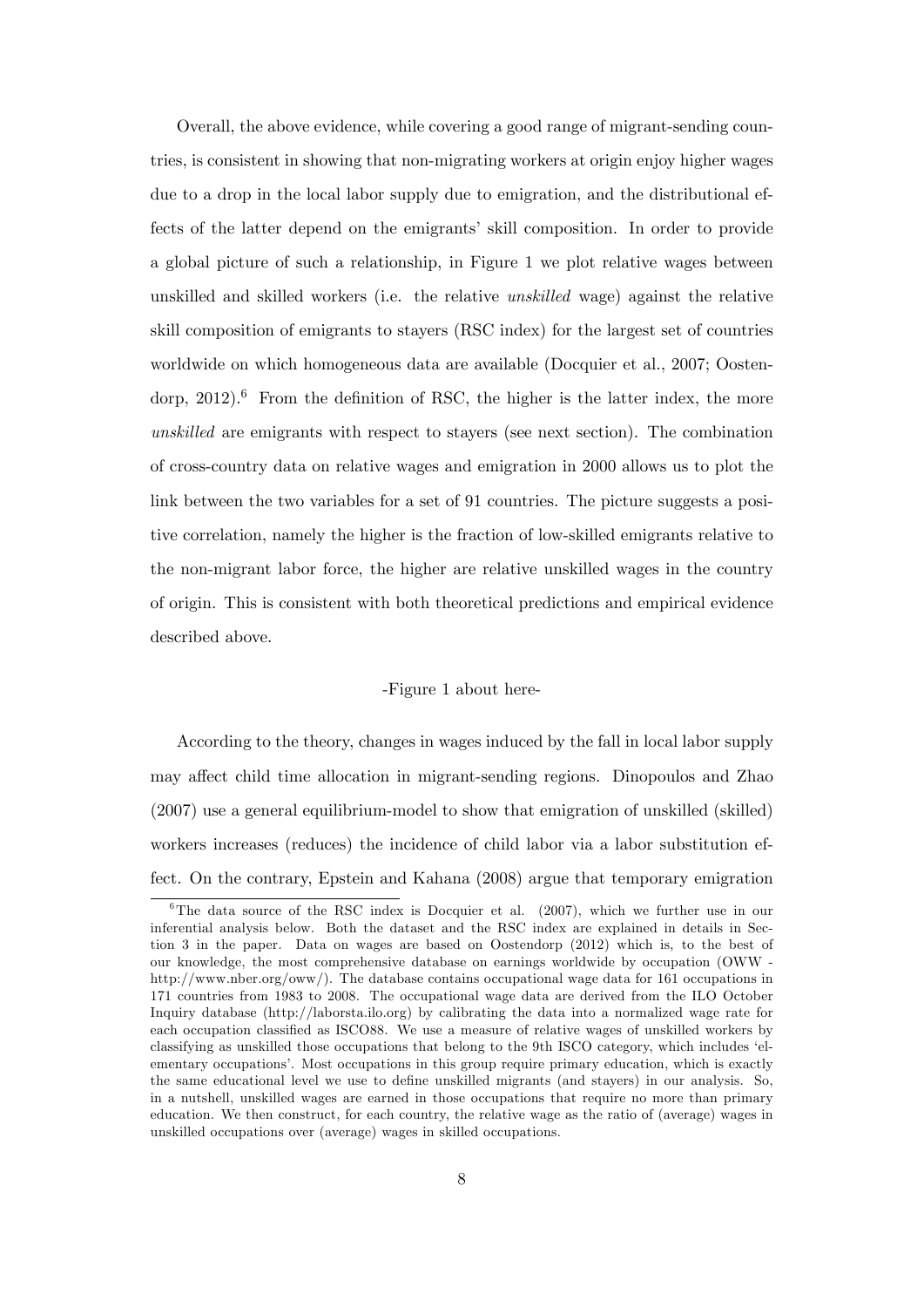of unskilled workers might help households overcoming a minimal survival income threshold that would lead to a reduction in the incidence of child labor. Taking into account both the cost of the family's temporary separation and the benefit of receving remittances, the household income effect would reduce labor supply, increase wages and allow both migrant- and non-migrant-households to take their children out of the labor force.

In the most general household-economics model of child labor, parents care about their own and their children's consumption and decide to send their children to work whenever they cannot afford to consume 'leisure' or non-work (Basu and Van, 1998).<sup>7</sup> This is to say that household low-income or poverty is a key determinant of child labor as it influences the family's valuation of child time (see also Edmonds, 2007). Thus, as long as labor out-migration determines a change in the wage rate, it is possible for parents to shift their children's time allocation.<sup>8</sup> In terms of distributional effects on children, then, what is crucial is the *interaction* between *parental* skill type and each countryís relative skill endowment due to emigration. In particular, recalling that children are imperfect substitutes for adult unskilled labor, if emigrant workers are relatively less (more) skilled with respect to stayers, children of low-skilled parents may either work more (less) due to higher (lower) low-skilled wages, or work less (more) because of a positive (negative) household income effect.

Evidence on the impact of emigration on child labor through changes in the local labor market in scant.<sup>9</sup> Much of the literature on the effects of international migra-

<sup>&</sup>lt;sup>7</sup>There is a large consensus in the child labor literature that the alternative to children's work is not necessarily schooling. There is a return to leisure that parents may value and could be important for the child's future welfare. Thus, the marginal utility of time will depend on how the family values the contribution of play to child welfare and how time spent in (both market and home) production affects the standards of living. Moreover, there are reasons to child labor beyond its implications for schooling, because of the several (short-term and long-term) negative consequences of child work (Edmonds, 2008a; Beegle et al. 2009).

<sup>&</sup>lt;sup>8</sup>In their seminal theoretical model, Basu and Van (1998) point out that in a unitary household framework, children and adults are substitutes in production (the 'substitution axiom'), and children only work when parental income is below subsistence levels (the 'luxury axiom'). With the combination of the above axioms, the authors show that a total ban to child labor would lead to a rise in the wages of adults in response to the excess of labor demand. But as adult wages rise, the parents will not want to send their children to work anymore, making the ban redundant due to the labor-market effect.

<sup>9</sup>One of the earliest and strongest evidence of the link between adult market wages and child labor supply comes from the U.S hystory. Goldin (1979) uses census data from the late ninetheencentury Philadephia to show that higher father's wages increase (male and female) child labor supply, concluding that there is a strong complementarity between parental (father's) labor market condi-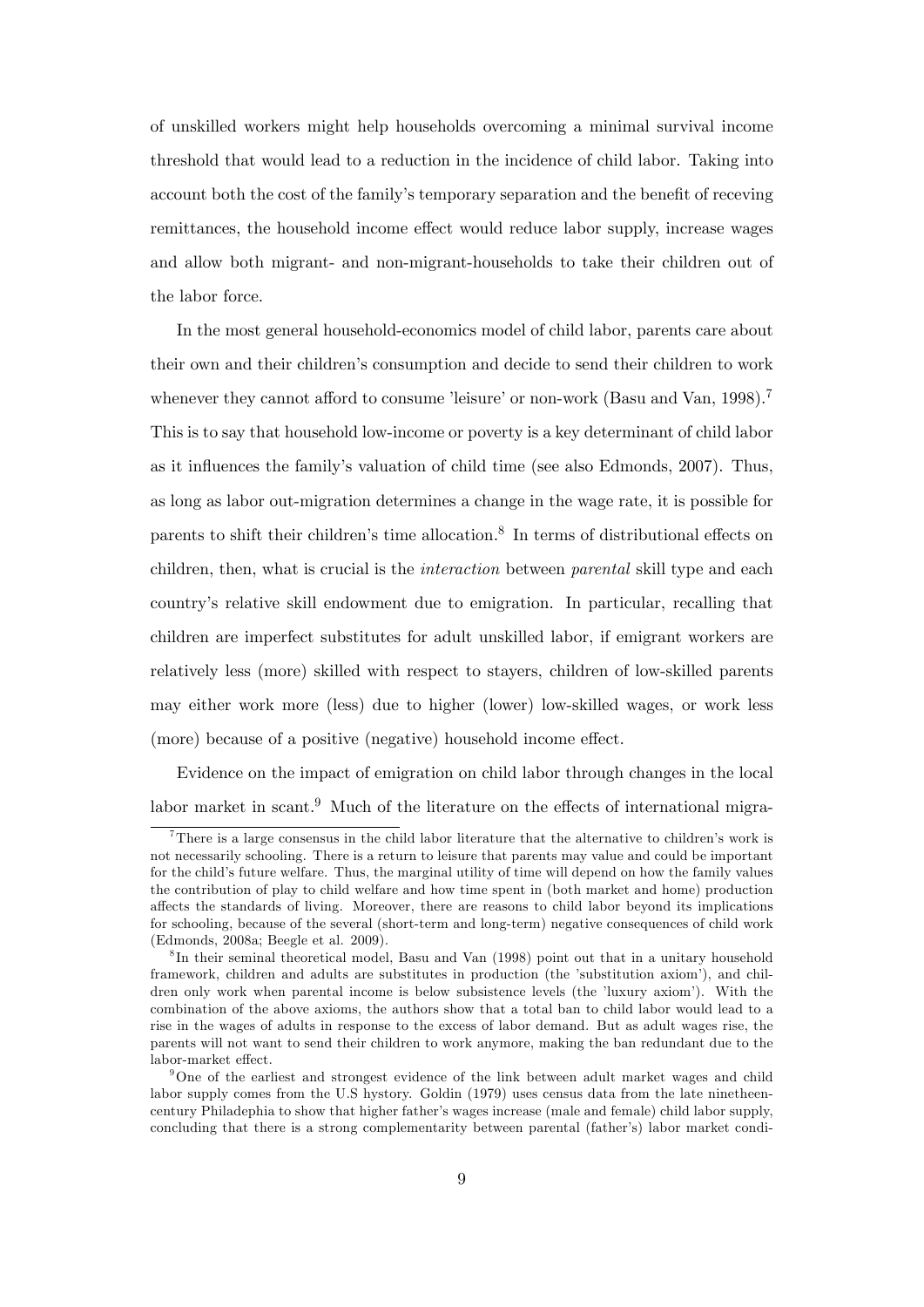tion on children has focused on investment in child education through human capital externalities. For a cross-section of countries, Beine et al. (2008) report a positive correlation between skilled emigration to rich countries and the increase in the stock of human capital, due to higher incentives to acquire education.<sup>10</sup> Little is known though on the direct effect of emigration-induced labor market changes on children in developing countries. Most of the empirical literature has focused on the impact of (adult) family members' emigration on children's time allocation (i.e. labor but more frequently schooling) at the household level. The mechanism through which the latter link may be at work is mainly an increase in household income through remittances, along with intra-household time allocation patterns. Yang (2008), for instance, find that in the Philippines receiving remittances from migrants abroad reduce labor supply of household's children aged 10-17. Similarly, Mansuri (2006) on Pakistan finds that children in origin households are less likely to be involved in economic work and report working for substantially fewer hours. Our study complements these findings. Even though the income gains to migrants' family members through remittances are only imperfectly correlated with the labor-market consequences of labor outflows on non-migrating workers in the sending country, in our analysis we do consider both a proxy for emigration exposure at the household level and an aggregate measure of remittances received by the migrant-sending country (Hanson, 2008).

#### 3 The data

Our empirical analysis is based on a cross-country household survey dataset coupled with country-level information on international migration from a large set of developing countries. The former is the Multiple Indicator Cluster Survey at the end-decade assessment (MICSII), an international household survey initiative led by UNICEF

tions and children's work. Similar findings are reported by Rosenzweig and Evenson (1977), using aggregate data from rural India in the 1960s (see also Skoufias, 1993; Levy, 1985). Overall, there is a limited but consistent amount of evidence on the effect of increases in local labor demand on childrenís time allocation and labor supply in developing countries (Manacorda and Rosati, 2010; Parikh and Sadoulet, 2005).

 $10$ The migration impact on human capital formation and schooling may also be at work through an increase in household income via remittances - see, for example, Cox Edwards and Ureta (2003), Lopez Cordoba (2004), Yang (2004) for analyses at the household level.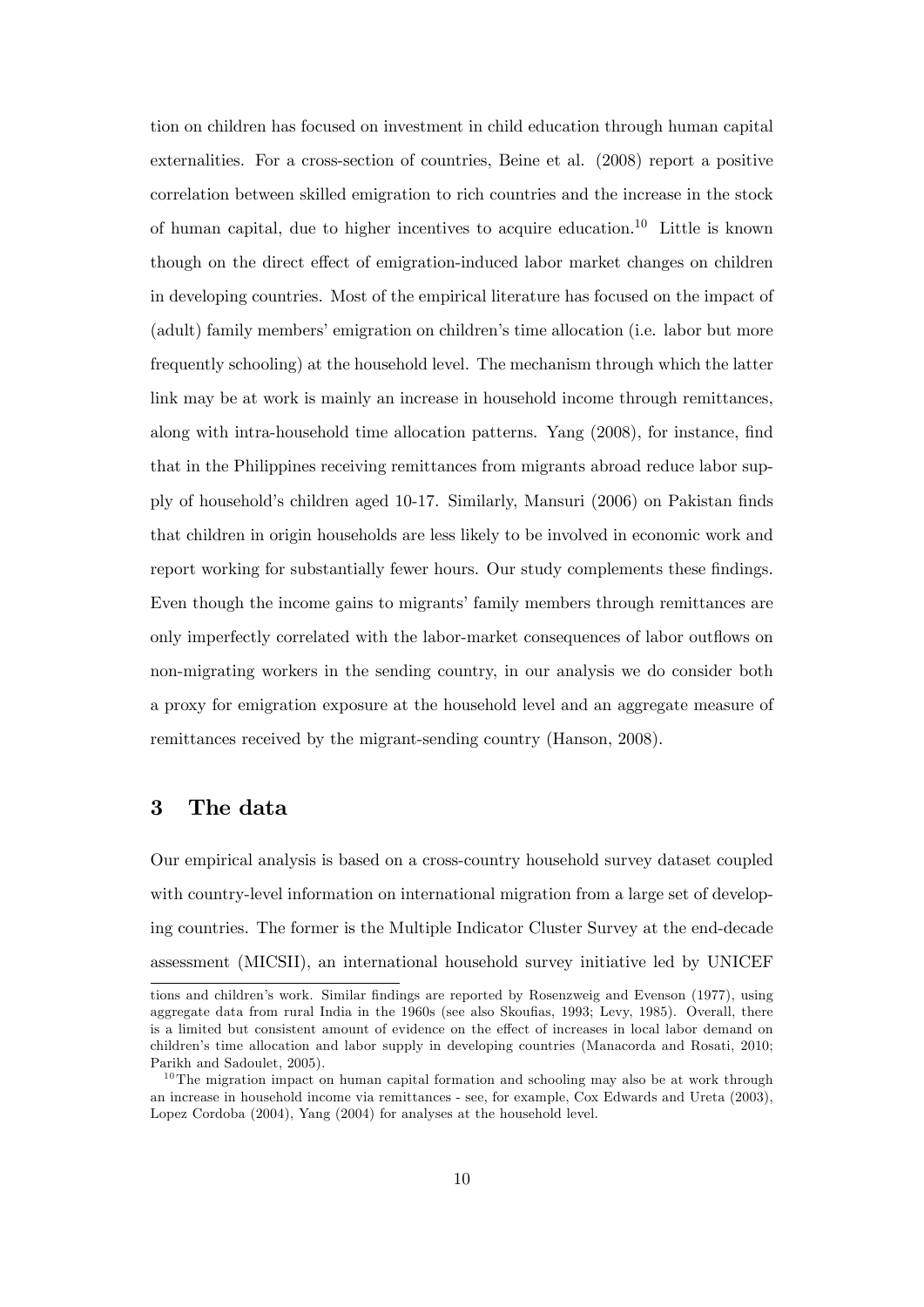that provides internationally comparable micro-level information on child labor and schooling for 38 developing countries (22 of which are in Africa, 8 in Asia, 5 in Latin America, 3 in Eastern Europe). Most of the MICS II were implemented in 2000 and contain several household level information, such as demographic characteristics, family composition, wealth indicators and education information on household's members.<sup>11</sup> The most important advantage of this dataset is that it contains homogeneous data on both the incidence and intensity of different types of work supplied by children between 5 and 14 years of age.<sup>12</sup> Studying child labor during the latter time span is particularly important as the first few years of a child's life are formative and play a vital role for future socio-economic well-being (Emerson and Portela Souza, 2011, Beegle et a. 2011). Moreover, data on child labor activities include market work, family business and general domestic work.<sup>13</sup> This is also a plus as most children work at home or with their family rather than in the formal market but any kind of job trades off with other activities that are good for child development (i.e. play or schooling) (Edmonds, 2008b). Schooling data is also collected in a consistent manner across countries in the MICSII survey by including information on children's school attendance during the current school year. $^{14}$ 

For each of the 38 countries included in our analysis, we measure both the extensive and the intensive margin of child labor. As for the former we know the number of hours children work in each activity separately (i.e. market work, family business and chores) during the last week. We also use a more synthetic variable that corresponds to the total number of hours worked by the child over the different activities. As for the intensive margin, we define child labor dummies as whether the child work for more than 28 hours per week in both any and each of the above activities respectively.

 $11$ <sup>The</sup> UNICEF-MICS surveys in Congo and Angola were administered in 2001.

 $12$ Questions are directed towards the mother or caretaker of all children aged 5 through 14. Interviews are confidential and no compensation is provided to respondents. One important advantage of the MICS dataset is that the time allocation module is nearly uniform across countries. Of course, even though the original questionnaires were largely identical, local understanding of the questions can differ.

<sup>&</sup>lt;sup>13</sup> According to the survey questionnaire, domestic chores include fetching wood or water, caring for children, cooking, shopping, cleaning, whashing clothes, etc.

<sup>&</sup>lt;sup>14</sup>Such a variable, though, is unable to capture children's time inputs into school (e.g. school attendance is not constant during academic years and subject to seasonality) and educational achievements.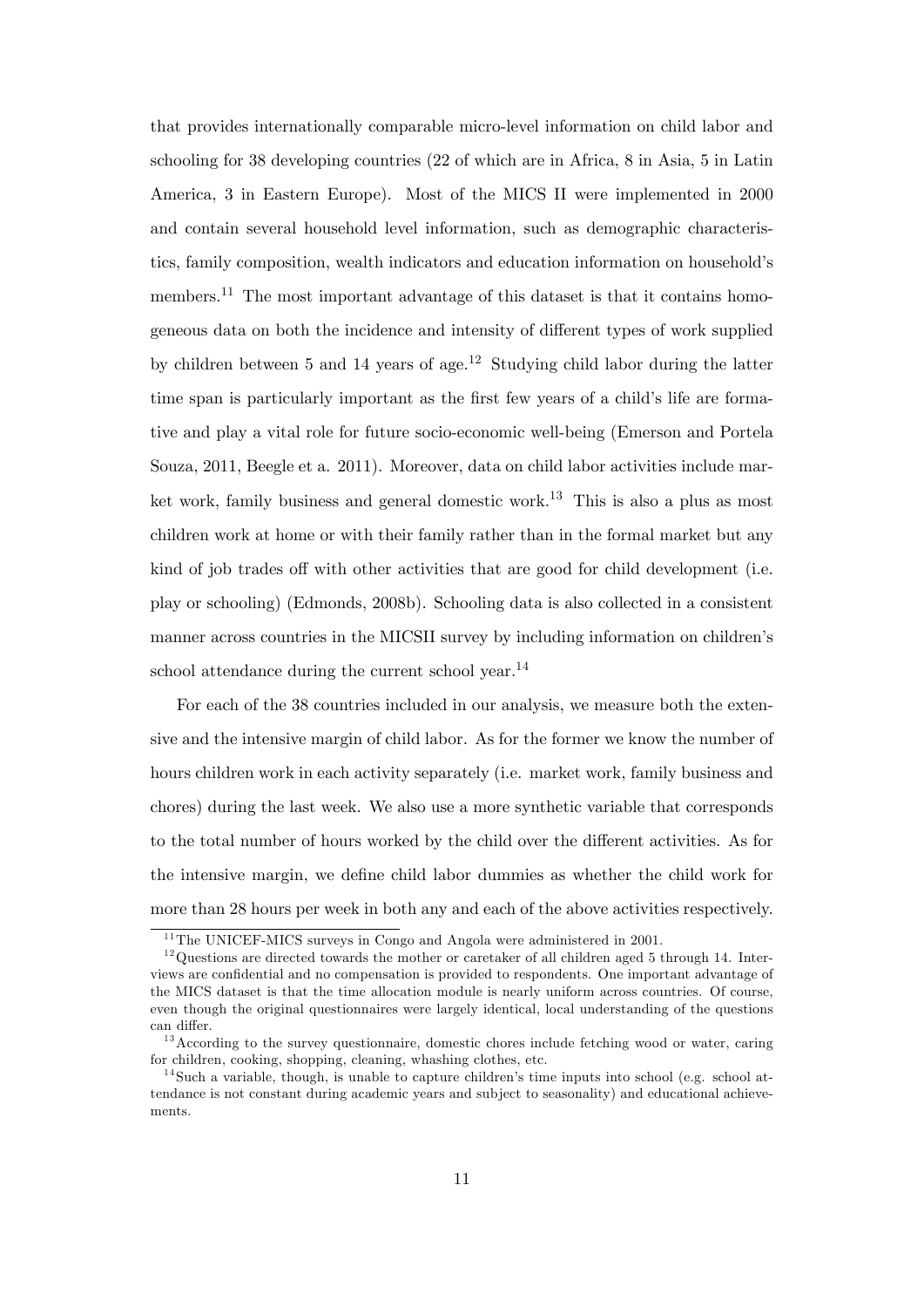This is based on two main reasons. First, as mentioned above, children are typically engaged in multiple activities but all of them may have the same marginal cost in terms of forgone human capital. Thus, when studying the multiple potential uses of child time it is important to consider as broad a definition of child work as possible (Edmonds, 2008a and 2008b). Secondly, while it is difficult to find an agreed measurement standard of child labor in the literature (e.g. 14 hours per week, 40 hours per week), we employ a common time threshold of 28 hours per week. Importantly, the latter is consistent with the evidence based on the same MICS dataset that the probability of school attendance significantly decline when children work for more than 29 hour a week (Edmonds,  $2008b$ ).<sup>15</sup>

The data source for international migration is the database produced by Docquier et al. (2007), which contains estimates of emigration stocks and rates of the working-age population (aged 25 or more) from 195 source countries to OECD countries in 1990 and 2000. The main feature of this dataset is the disaggregation of migration stocks by country of origin and skill (i.e. educational attainment). Three levels of schooling are characterised: low-skill workers are those with primary education (0 to 8 years of schooling completed), medium skilled workers are those with secondary education (9 to 12 years of schooling) and high-skilled workers are those with tertiary education (13 years and above). Key in our study is having a direct indicator of the skill composition of emigrants relative to stayers in order to measure the emigration-induced labor market competition effect as predicted by the factor-endowments models. Constructing such a direct measure requires information on emigrants and their skill level and, in comparable terms, the same statistics are needed on the non-migrating population. By containing such information, the Docquier et al. (2007) dataset allows us to contruct the RSC index  $\left(\frac{m_j^{low}}{1-m_j^{low}}/\frac{lf_j^{low}}{1-lf_j^{low}}\right)$  $\setminus$ ; that is the ratio of low-skilled to skilled labor in the migrant relative to the stayer populations in country j (see Mayda, 2006). The higher is the latter index, the lower is the skill composition of emigrants with respect to stayers. The advantage of the RSC index is that it considers the skill composition of emigrants (i.e. the number

 $15$  We also used a more inclusive indicator of child labor participation in any work as dependent variable and results go in the same direction as the ones shown (available upon request).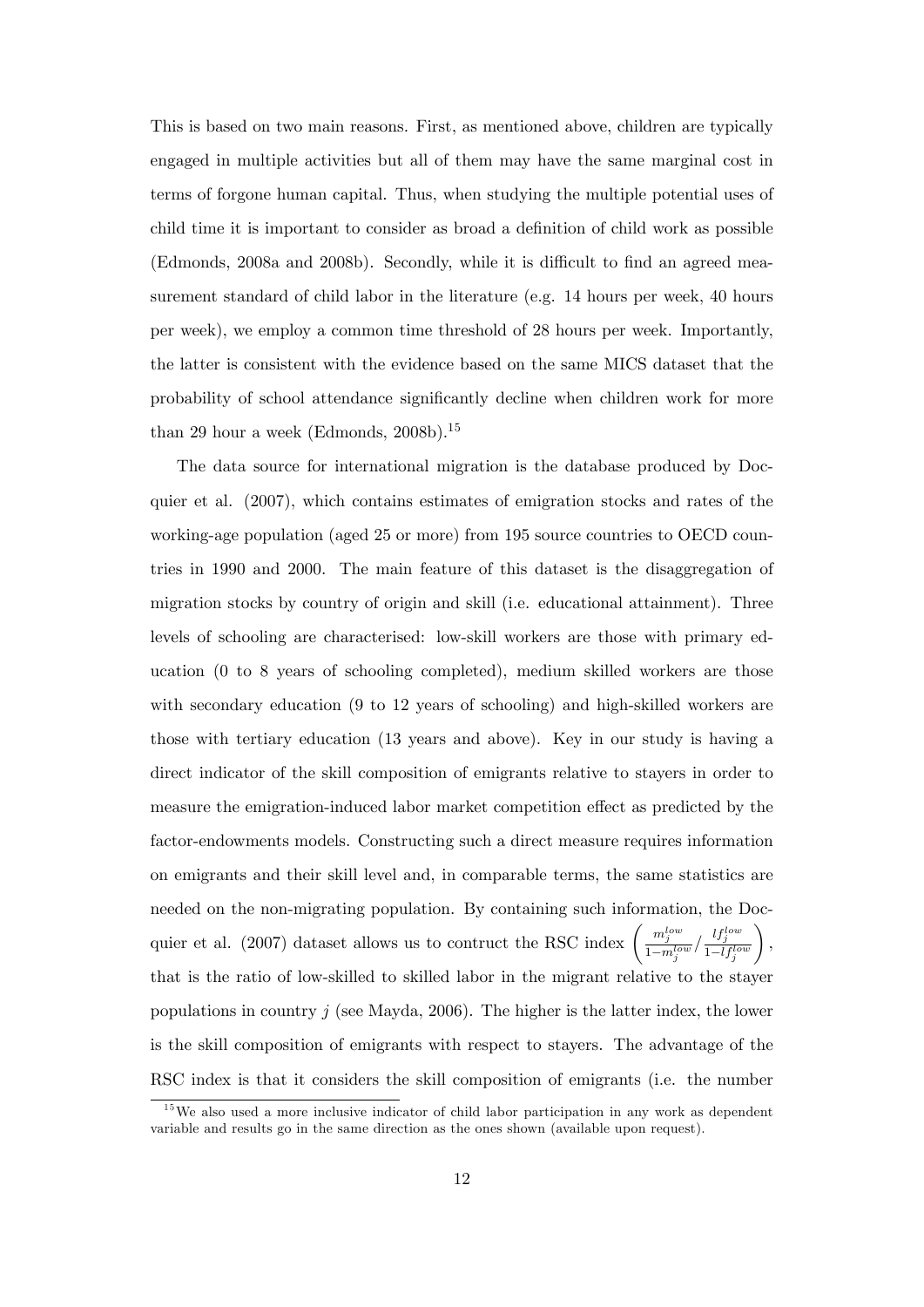of low-skilled emigrants over the skilled ones) as well as the resident labor force skill composition (in particular it measures the former relative to the latter) and therefore it is a proxy for changes in the relative wages induced by migration.

Combining the above sources of micro and macro-level information, we assembled an original data set for 38 less developed countries where both child labor and outmigration are relevant phenomena. In this way we include in the analysis more than 300,000 children aged 5-14. We further use country-level information on remittance inflows in 2000, drawn from the World Bank's estimate based on the International Monetary Fundís Balance of Payments Statistics Yearbook 2008. Yet, information on remittances are only available for 28 countries among those for which we have individual level information.

For the full set of countries included in our analysis, Table 1 reports the incidence of child labor (according to the definition of the extensive margin described above), total emigration rates as a proportion of the total labor force born in the sending country (including migrants themselves), the RSC index that measures the share of unskilled migrants as a proportion of the share of the unskilled labor force and finally the level of remittances as a percentage of the country GDP. Column 1 shows that the share of children involved in any work activities for more than 28 hours per week (either on the market or at home) is quantitatively important in all of the countries considered and variability spans from a minimum of 1.5% to 52.7%. On average the migrant population is around  $5\%$ , even if for some countries it is greater than  $20\%$ (column 2). The RSC index shows that in all of the countries out-migration is more skilled than the resident labor force. Yet, there is great variation in this measure as for some countries either the share of unskilled migrant population is relatively high or the share of unskilled labor force is relatively low. Column 5 reports remittance rates as percentage of the GDP and it is worth noting that for Albania, Moldova and Lesotho remittances in 2000 are a substantial source of income, reaching respectively 16, 14 and 34 percentage of the GDP.

#### -Table 1 about here-

Based on survey data, Table 2 reports descriptive statistics of main characteris-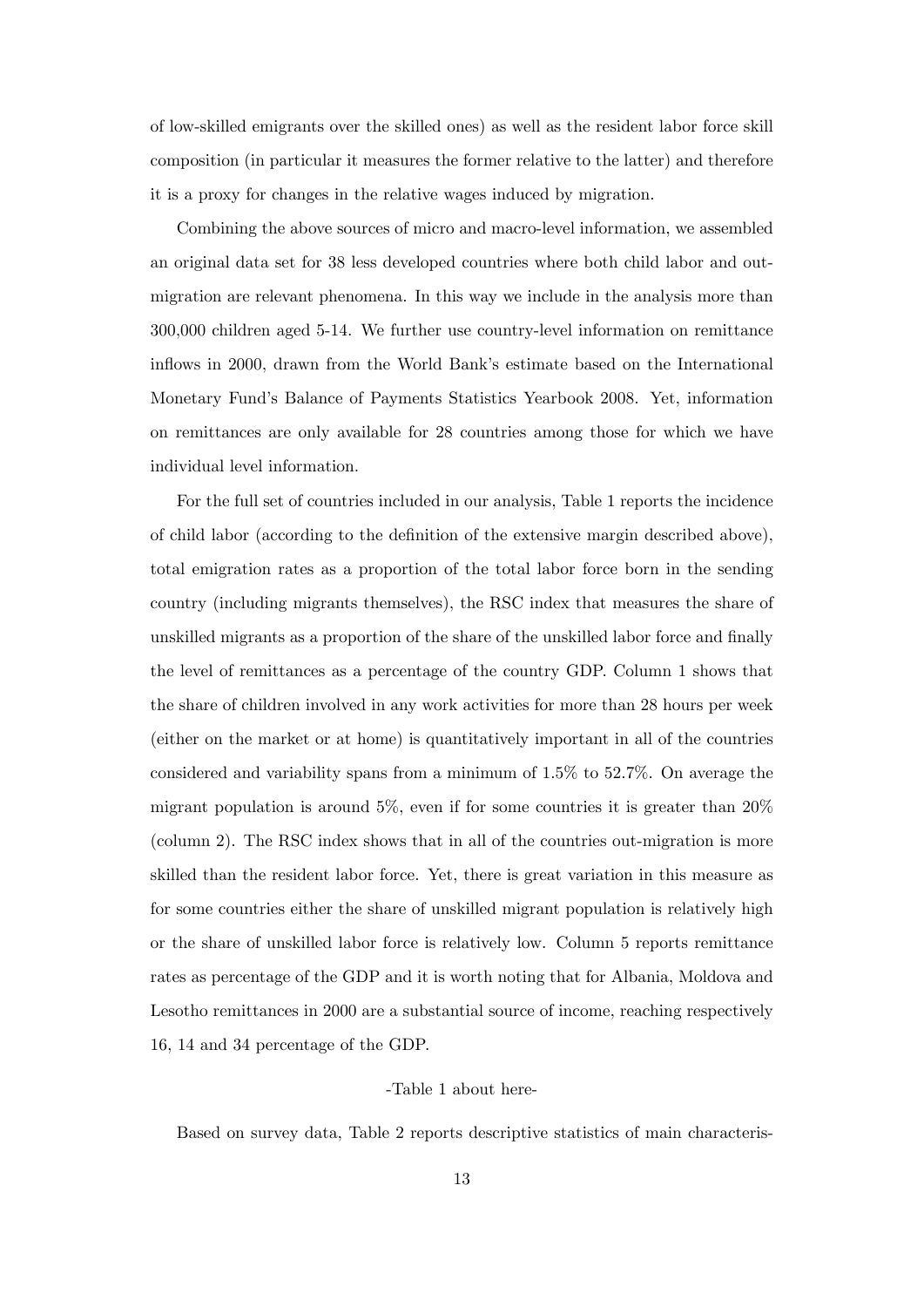tics of children and their families. On average, children with low-educated household head, relatively older kids, those living in rural areas and having larger family size work more frequently, while those who live with their own mother work less. Moreover, the share of working children is higher at the lower quantiles of the wealth distribution, where the latter measures households' socio-economic status based on individual/household assets ownership.<sup>16</sup> 21% of the children sample are employed in some work activities, where domestic work is prevalent  $(7\%)$ , followed by market work  $(6\%)$  and family business  $(5\%)$ . It should also be noted that school attendance is relatively high, as 77% of the children are attending school during the current shool year. The different work activities and school attendance are not mutually exclusive though, with 15% of children engaged in both.

#### -Table 2 about here-

In Figure 2 we report the scatter plot of the correlation between our main variables of interest at the origin-country level, i.e. the average incidence of child labor, and the RSC index. The correlation is negative suggesting that the higher is the unskilled composition of emigrants relative to stayers, the lower is the share of children involved in work activities. This is consistent with expectations but, as mentioned in the former section, such a relationship is likely to be heterogeneous across group of workers of different type (i.e. with different skill levels) because of the distributional effects of emigration-induced changes in the local labor market. This is what we are going to test in what follows.

#### -Figure 2 about here-

# 4 Empirical Strategy

We start by estimating a child labor equation in order to investigate the individuallevel determinants of children's labor supply within countries with different emigra-

 $16$ The wealth index is included in the MICS survey and is based on the possession of consumer durables and housing characteristics (i.e. house amenities such as material of dwelling floor, water and sanitation, crowding household characteristics). Such an asset-based wealth index is a widely used instrument for measuring the economic situation of households in developing countries.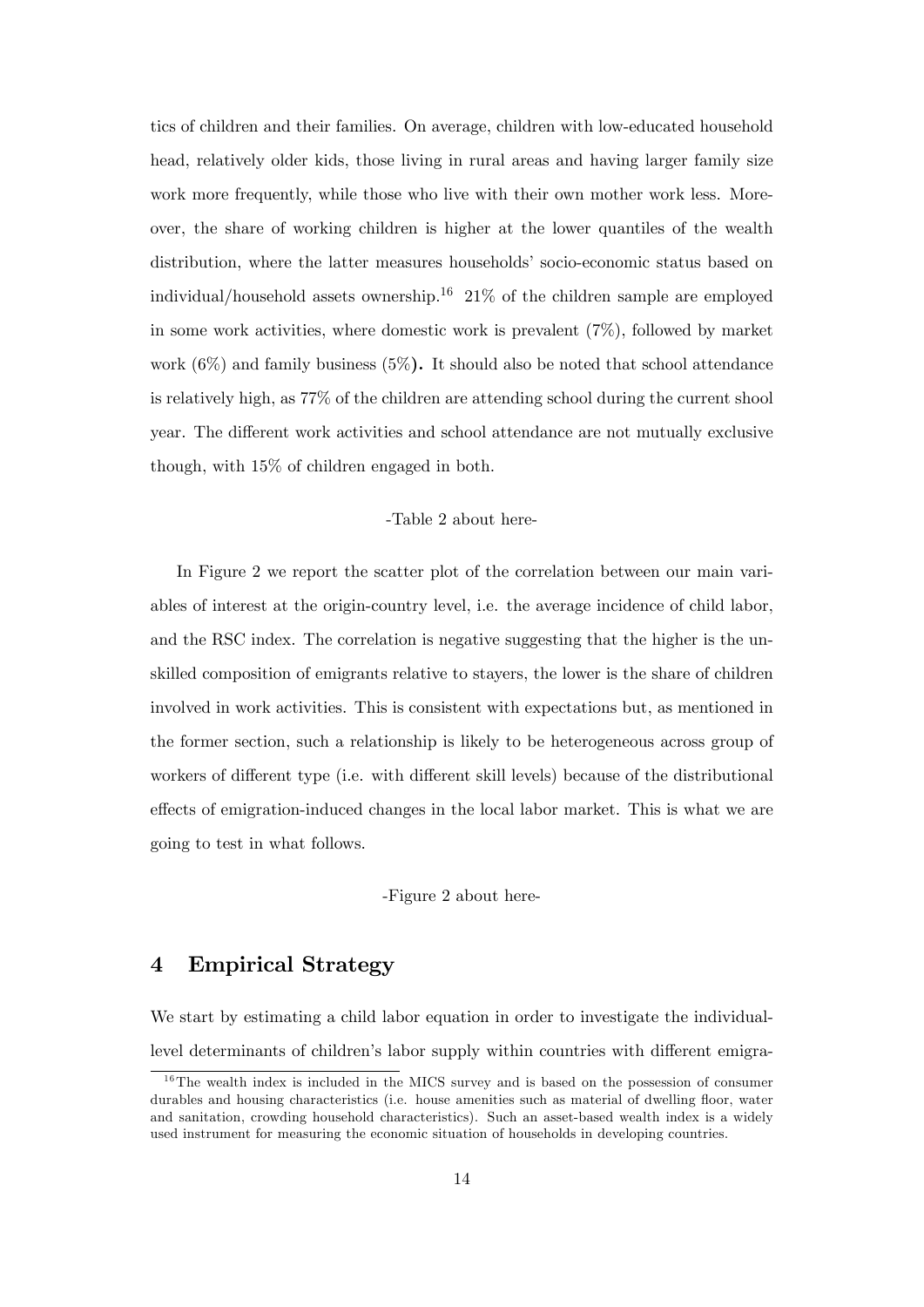tion flows. The empirical model is a linear specification as follows:

$$
Y_{ij} = \alpha_0 + \alpha_1 X'_{ij} + \alpha_2 H_{ij} + u_j + \varepsilon_{ij}
$$
\n<sup>(1)</sup>

where  $Y_{ij}$  is a child labor variable indicating whether child i in country j is at work. We first use a generic child labor variable which takes into account any type of work. We then distinguish between each type of activity, i.e. market, family business and domestic work, using both extensive and intensive margin indicators of child labor. As for the former, we use a dummy variable equal to one if the child works for more than 28 hours per week (in both any and each type of activity). As for the intensive margin, we use hours of work (both total and in each specific activity) as a continuous dependent variable. In a last specification, we test a school enrollment equation by using whether the child attended school in the current survey year as dependent variable, even though the latter does not exclude labor supply.<sup>17</sup>  $X_{ij}$ is a vector of individual and household-level characteristics typically shaping child labor, including age, gender of both the child and the household head, controls for father's and mother's status (absent, dead or in the household), family size, number of children aged 0-4, a dummy for urban area and the wealth index in quintiles (summary statistics for these variables are reported in Table  $2$ ).<sup>18</sup> We further include controls for child's age-specific country-level international and internal legislation on child labor and compulsory schooling in 2000. Indeed, laws which set the children's

 $17$ The test on child schooling is intended as a robustness check of our child labor estimates. This is because, first, child labor and schooling are not mutually exclusive at the level of the child (in our sample and in general in developing countries). Secondly, indicators of school attendance do not measure childrenís time inputs into school nor school achievements, which would be a better proxy for children's human capital investment, as opposed to children's time use into labor. Moreover, the variable of child school attendance in the current school year presents a high number of missing observations with respect of our child labor estimation sample (one third of observations are missing). Yet, we still use the latter variable as, among other variables in the MICS survey, the latter is the most homogenous across all countries in our sample and its time reference is the most contemporaneous with respect to our key regressor of interest. Overall, a throughout analysis of the link between emigration and child schooling would require higher quality data on the latter variable.

 $1<sup>8</sup>$  We further include two dummy variables for missing information on rural/urban household residence and the wealth index. This is so as in surveys for Trinidad and Tobago and Venezuela, information on whether the household is located in a urban/rural area is missing (this corresponds to less than 2% of the whole sample). Similarly in Bosnia and Herzegovina and Uzbekistan information on household wealth is missing (5% of the sample). Thus, we include two dummies for these missing information in these four countries as to retain the latter countries in our sample (even though excluding those countries from the analysis does not change the results).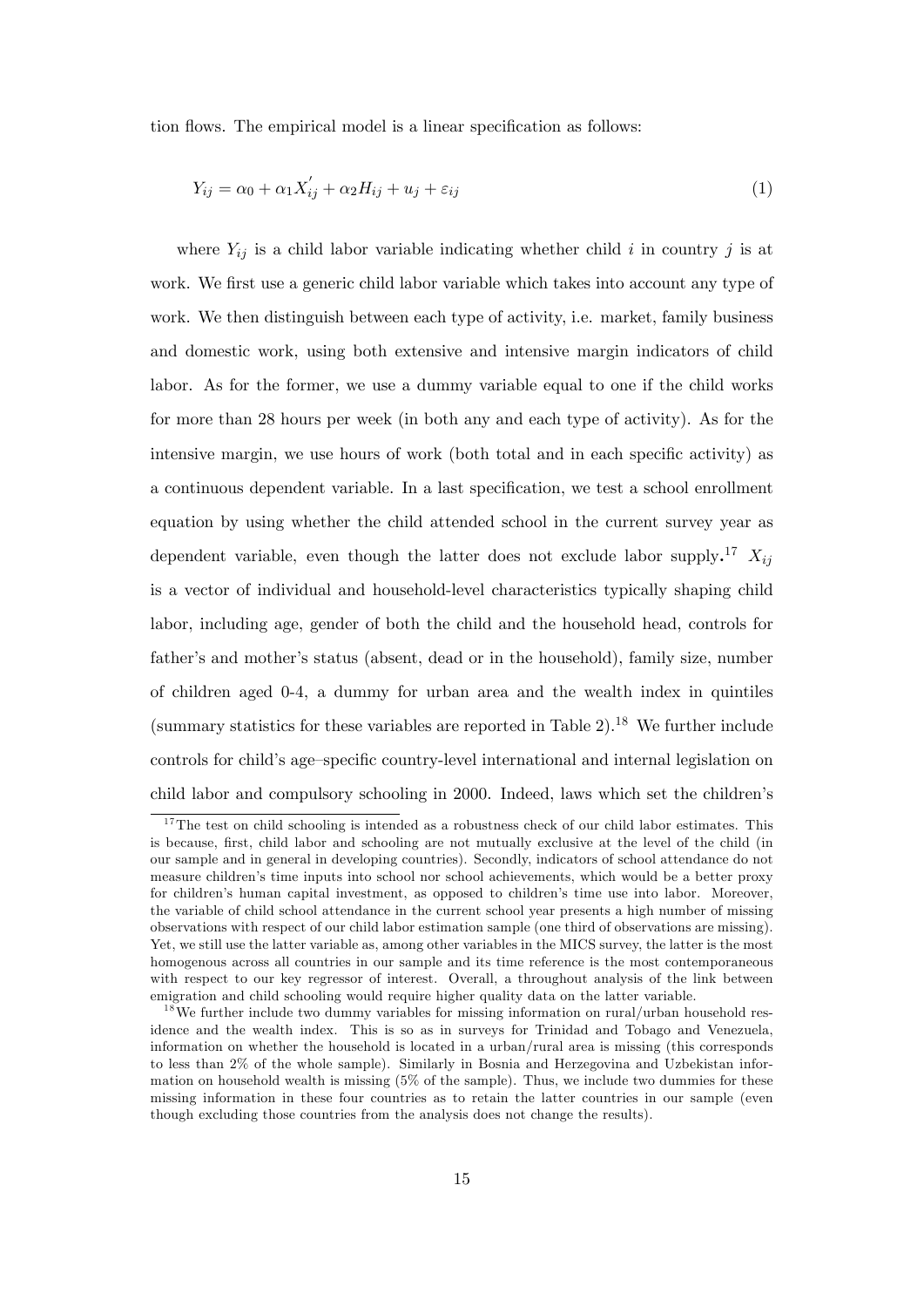minimum age to work or to leave school may potentially prevent child labor if enforced successfully (Edmonds and Shrestha 2012). The ILO Minimum Age Convention, 1973 (No.138) and the ILO Worst Forms of Child Labour Convention, 1999 (No. 182), for example, were ratified by each country in different years, not all prior to 2000 though (e.g., Albania in 1998, Angola in 2001).<sup>19</sup> Thus, we include two dummies equal to one if the child lives in a country where in 2000 child labor at his/her age is banned by either international or internal regulation.<sup>20</sup> Similarly, we control for a dummy variable equal to one if the child's age falls below compulsory schooling minimum-leaving-age in 2000, and zero otherwise. $2<sup>1</sup>$ 

Among individual level characteristics,  $H_{ij}$  is a key variable that measures the skill level of child  $i$ 's household head, characterized by her/his educational achievement.<sup>22</sup>  $H_{ij}$  is a dummy variable equal to one if the household head is low-skilled, i.e. has no more than primary education (vs secondary, tertiary and other levels). The latter follows the same classification of educational attainment as reported in the countrylevel migration dataset.  $u_i$  are country fixed effects which control for any observable and unobservable average country factors affecting child labor such as the level of development of the country (e.g. GDP), the aggregate level of remittances to the country, and the institutional context.  $\varepsilon_{ij}$  is the error term. Our child labor estimates always allow for spatial correlation so that standard errors are clustered at the country level.

Yet, as outlined in former sections, the effect of parental skill on child labor may be heterogenous across economies with different out-migration flows via a labor market effect. In order to test this hyphothesis, we take advantage of the panel data structure of our combined dataset (children within country) and exploit the

 $19$ While child work is prohibited by both conventions for children younger than 15, some forms of light work are allowed in some countries (e.g. in Dominican Republic light work is allowed after 12 years of age).

 $20$  Information on country-specific internal legislation and its timing is based on Edmonds and Shrestha (2012).

 $21$ Data on schooling minimum-leaving-age, compulsory school duration and starting age for each country since 1998 are from UNESCO (see also Edmonds and Shrestha, 2012).

 $^{22}$ Information on the educational level of the household head is missing for 7% of our children sample. When possible, we impute the missing values using the educational level of the 'woman in chargeí, i.e. the primary care taker of the child according to the survey questionnaire. This was possible for 2% of children in the sample, while the remaining 5% missing observations are dropped.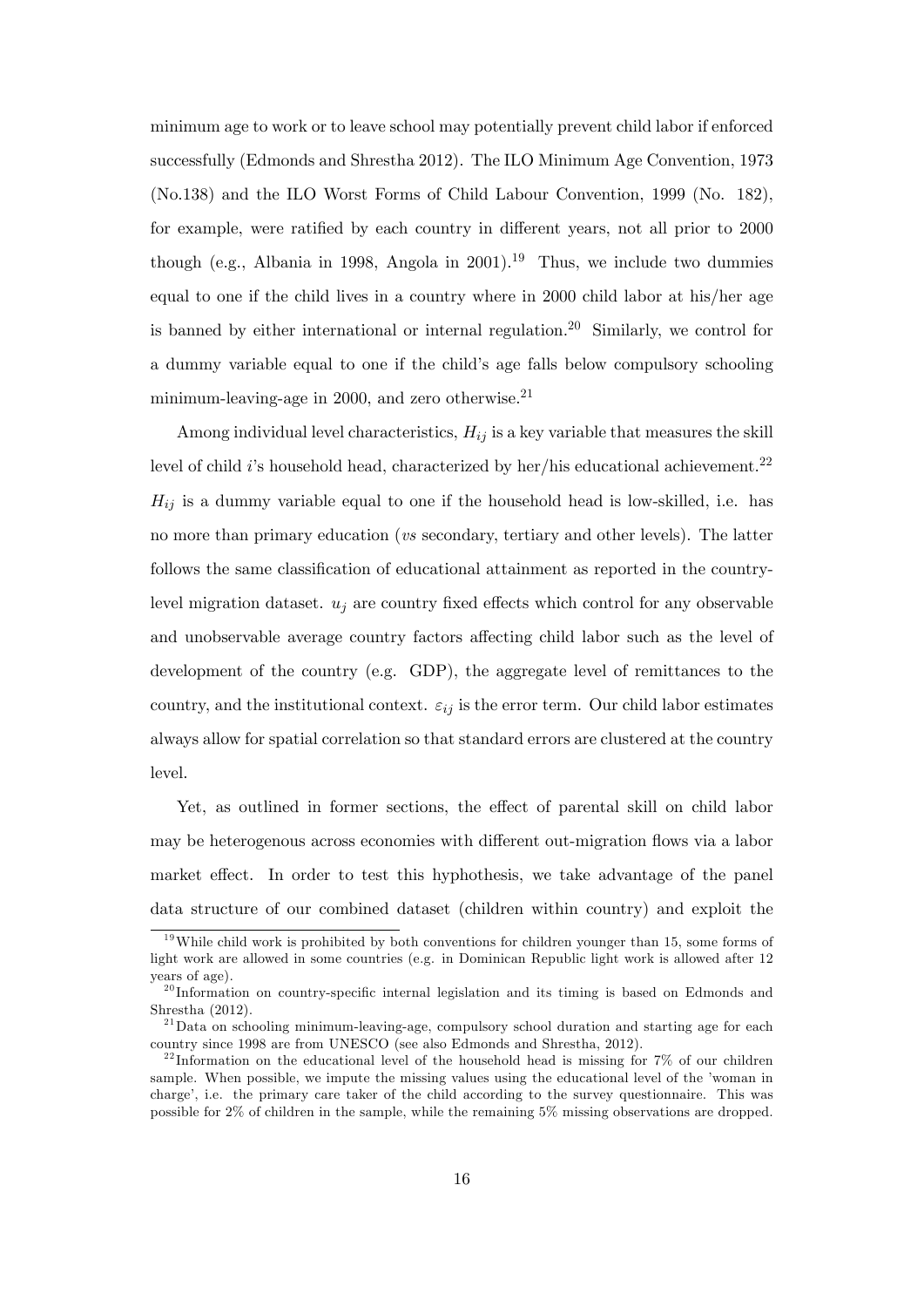cross-country variation in the emigration supply shock across groups of household heads (i.e. children's parents) with different skills (as captured by education) in the migrant-sending country. Hence, we estimate the child labor equations with country fixed effects and test for interactive effects between parental low-education and country-level migration covariates. The model is as follows:

$$
Y_{ij} = \alpha_0 + \alpha_1 X'_{ij} + \alpha_2 H_{ij} + \alpha_3 H_{ij} * m_j + u_j + \varepsilon_{ij}
$$
\n<sup>(2)</sup>

where  $m_i$  is a measure of the emigration supply shock in country j. Given the focus of our analysis, we use the RSC index as a measure of  $m_i$ , that is the skill composition of emigrant relative to resident workers in the home country (see details in the former section).<sup>23</sup> Thus our coefficient of interest is  $\alpha_3$ , i.e. the interactive effect between the childís parental skill and the country-level measure of the emigrationinduced pressure on the local labor market. As predicted by the theory, the latter parameter indentifies the distributional effects of emigration on children through differencecs in the local labor market conditions. The direct effect of the RSC index is perfectly absorbed by the country fixed effects which control for all unobserved cross-country heterogeneity.<sup>24</sup>

Yet, emigration-induced income gains may also come from migrant's remittances which may have a direct effect on child labor over and above chages in the local wage rates. In order to control for that, in a set of robustness checks we further amend our regression specifications by including the interaction term between the level of remittance inflows (as a percentage of the GDP) and the individual (parental) skill level (the direct effect of remittances on child labor is always controlled for by the country fixed effects). $25$ 

 $^{23}$ In a set of reduced form specifications, we also test for the interactive effect of different measures of workersíout-áows such as the emigration rate over the total population, or the unskilled emigration rate over the total unskilled population. All results are consistent with the ones presented below and they are available upon request from authors.

 $^{24}$ A similar empirical strategy has been used by Mayda (2006) in her cross-country study on public opinion and immigration. In the latter paper the significance of the interactive effect between the individual skill and country-level RSC of immigrants relative to natives is put under test in order to investigate the role of labor market changes on global attitudes towards immigration.

<sup>&</sup>lt;sup>25</sup>This is a robustness check as the emigration-induced change in the skill mix of the local labor force, and thereby in the relative wage, is only imperfectly correlated with the income gains to migrants' family members coming from remittances (note, for instance, that the RSC index also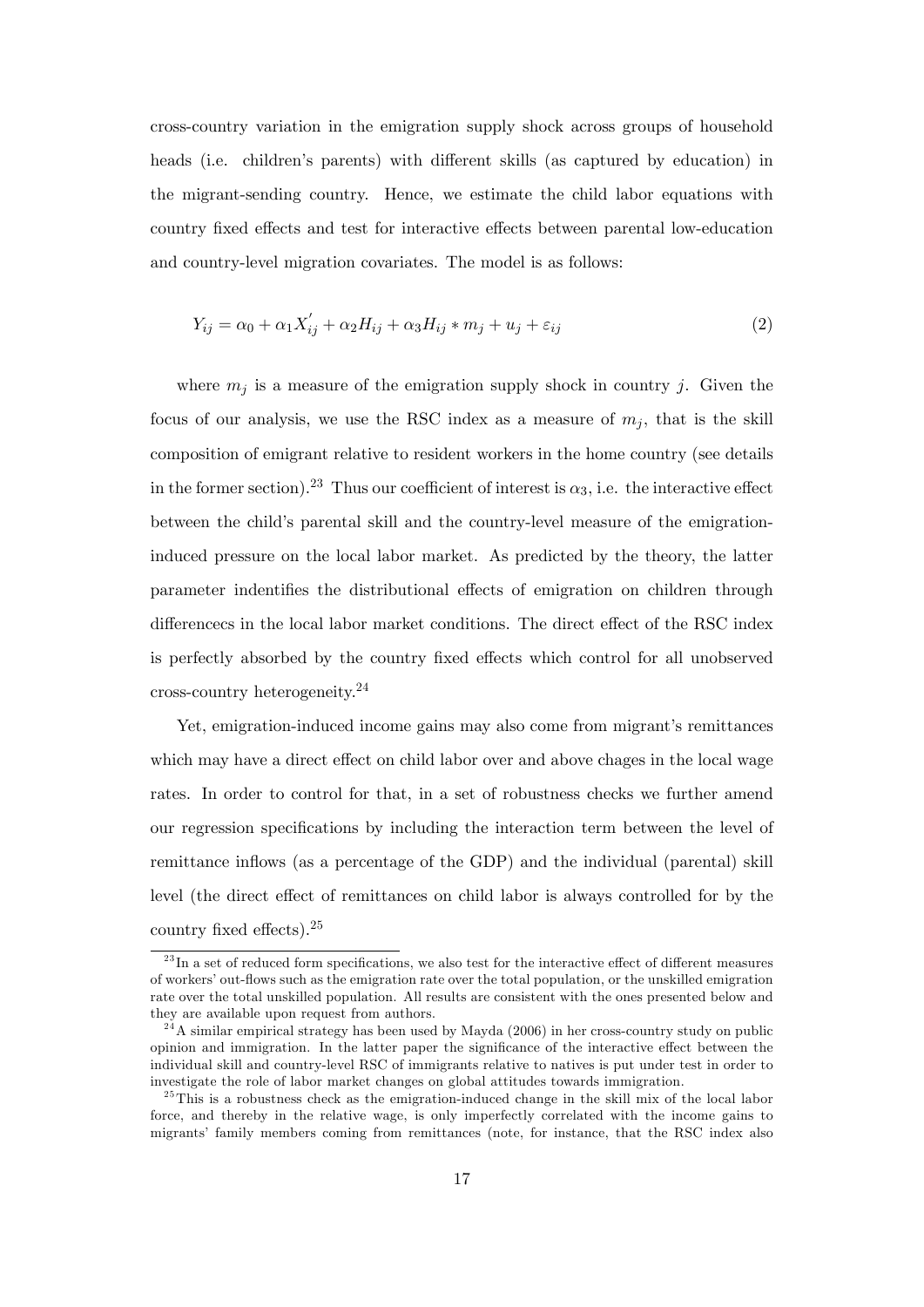In the benchmark model emigration is treated as exogenous. Indeed, the RSC index is based on emigrant *stocks* which are the most exogenous measure of labor mobility as they reflect the cumulative flows of permanent and temporary workers over the past decades up to 2000 (Docquier et al., 2007). This is to say that most relevant determinants of emigration are likely to reflect economic and other conditions prevalent much before 2000, which reduces endogeneity and simultaneity bias in our model specification. More importantly, we investigate interacted effects in different sub-groups of the population, while controlling for unobserved heterogeneity through country-fixed effects. The latter strategy helps confirming identification since any potential country-level omitted variables would have to behave differently across subgroups in order to exhibit the sorts of heterogenous effects we find. Yet, in order to reduce simultaneity and endogeneity concerns we further use the ten-years lagged RSC of emigrant with respect to resident workers based on data on the stocks of migrants in 1990 (Docquier et al., 2007).

# 5 Results

We start by reporting individual level determinants of children's labor supply. Results in Table 3 show the expected sign. In particular, children whose household head is relatively low skilled (i.e. has no more than primary education) are significantly more likely to supply labor of any kind (market, family business work, chores) and less likely to attend school. Household head's education is a typical proxy for earnings as low-skilled adults are likely to face worse labor market conditions which are strongly associated with child labor in our cross-country sample of children. Moreover, older children are more likely to be at work and male children are more frequently employed in market work, while females are significantly more engaged in domestic chores. Male headed households, on the other hand, are significantly more likely to send children to work.

depends on the resident labor force skill composition). Thus, if the latter variables are indipendent, leaving (the interacted effect of) remittances in the error term should not generate any estimation bias.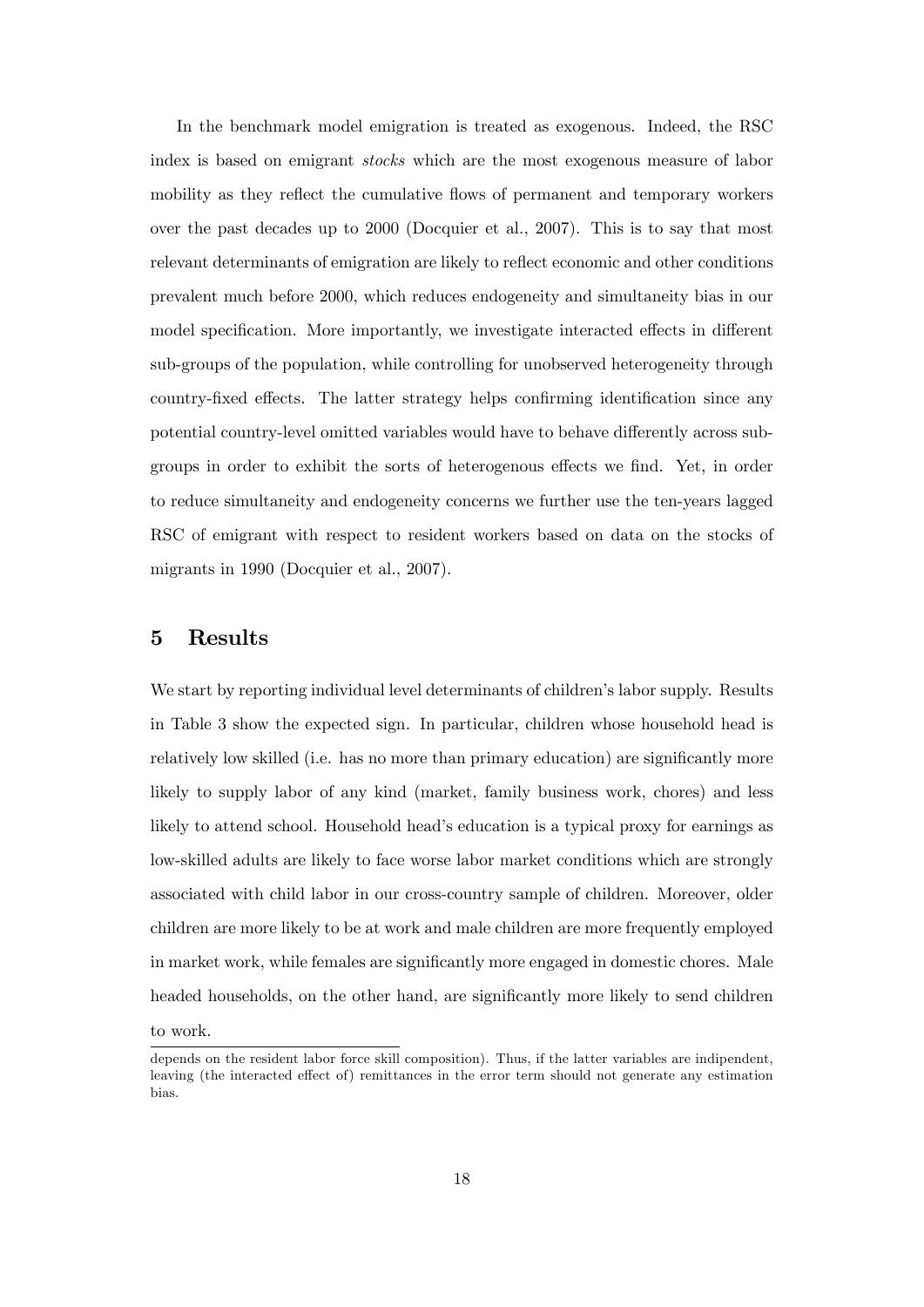#### -Table 3 about here-

Overall, it seems that more disadvantaged households are more likely to dispatch their children to work. This is so as, on average, children living in rural (urban) areas are positively (negatively) associated with labor supply of any kind. Moreover, the lower the level of wealth of the child's family, the higher is the probability of child labor. Family size is related to a moderate decrease in hours worked, especially in domestic chores. The number of siblings under 5 years old is positively associated with the probability to work and negatively associated with school attendance.

Finally, our regression specifications always control for the presence of either the mother or the father in the family. In particular we include two sets of dummies for whether either the mother or the father is dead, and whether either the mother or the father is away from home. Results show that if the mother lives at home, the child probability to supply domestic work significantly decreases while school attendance significantly increases. Fathers' presence instead seems to play little or a positive role in favouring schooling and child family business work. These findings are consistent with 'traditional' gender roles within the family with respect to investment in children, even though we cannot explore further this aspect in this context. What is important to us, though, is that the dummy variables for whether the mother or the father is present at home allows us to have a control proxy for whether there is a case of maternal or paternal emigration in the household.

The variables controlling for both international and national minimum-age regulation of child labor and schooling do not influence significantly child labor. On the other hand, children in compulsory school age are more likely to be attending school. These results are consistent with Öndings reported by Edmonds and Shrestha (2012) which uses the MICS international dataset to carefully explore the effect of the same legislations and compulsory schooling laws on child labor.

In the individual model above, we constrain the coefficient on parental skill to be the same for all countries in our sample. Yet, according to the theory discussed earlier, the effect of parental skill on child labor may take place in the labor market and may change according to different levels of labor outflows and skill mix. Thus,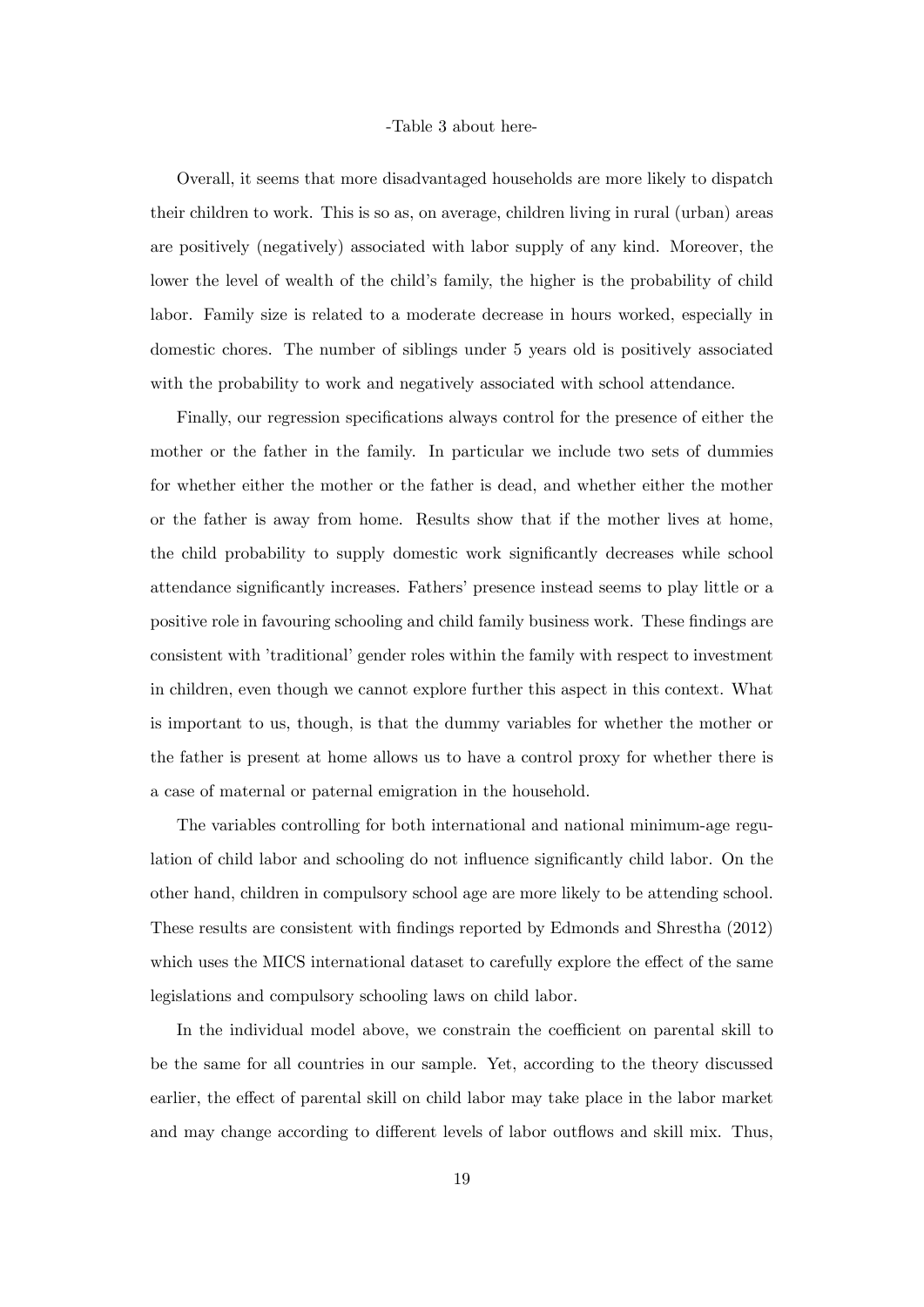we take advantage of the panel structure of our data (children within country) and investigate whether the skill level effect is heterogenous across countries with different emigration supply shocks. In particular, we estimate equation (2) above while focusing on the interactive effect between between parental low-skill level (as measured by household head's primary education) and the relative skill compostion of emigrant to non-migrant workers (RSC index). It is worth recalling that according to our RSC characterization, the higher is the index the lower is the skill composition of emigrants with respect to the resident labor force. Here the RCS index is the log of 1 plus the skill composition of emigrants relative to stayers.

Results are presented in Table 4 where we report estimates of the main regressors, while individual level covariates remain stable and robust. Results show that having a low-educated household head has a significant and positive (negative) effect on the childís probability to work (to attend school). Yet, in countries with a lower skill composition of emigrants relative to the resident labor force, low-skilled parents are significantly more likely to withdraw their children from work in any activity, i.e. market, family business and chores. The low-skilled emigration supply shock is also associated with a decrease in the amount of working hours of children in low-skilled households. Ceteris paribus, a 10 percent increase in low-skilled emigrants relative to resident workers generates a reduction by 0.6 percentage points (p.p.) in the probability of chidren in low-skilled households to work in any activity for more than 28 hours per week, and a reduction in the total number of hours of work by more than 4. The pattern of child labor reduction associated with the RSC index considering specific types of work is similar being equal to  $0.4$  p.p. for market work,  $0.3$  p.p. for family business and chores. Weekly hours vary correspondingly, i.e. they decrease by 2.7, 1.9 and 1.3 respectively. At the same time, a 10 percent increase in RSC is associated with a higher probability of children's school attendance in low-skilled households by 0.8 p.p. Overall, by showing a negative association with child labor in low-skilled families, emigration of relatively low-skilled workers turns out to mitigate or offset the positive direct effect of parental low-education on child labor.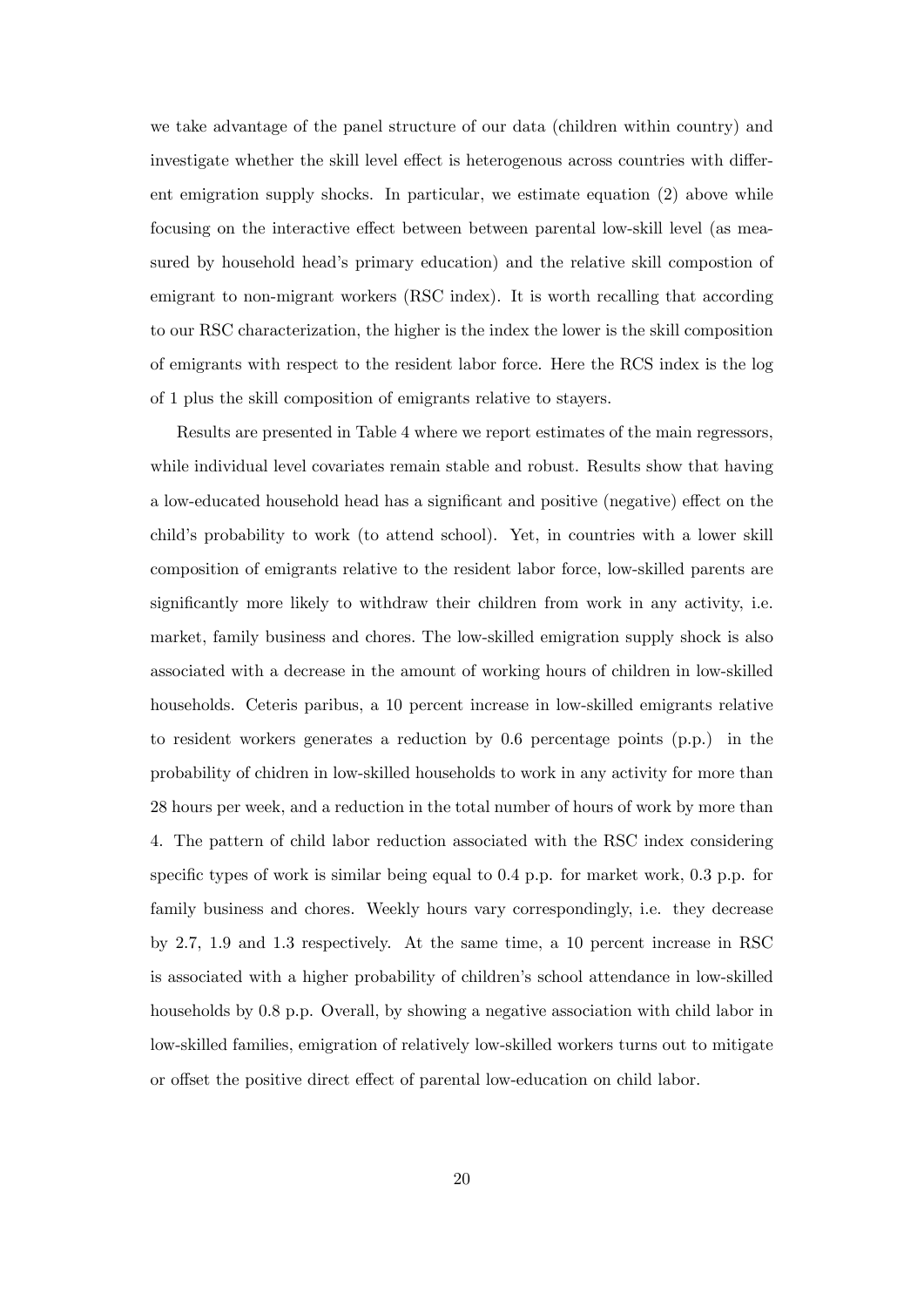In Table 5 we check the robustness of our results to the inclusion of the interacted remittance variable (the direct effect of remittances is always control for by country fixed effects), the availability of which reduces our sample by ten countries.<sup>26</sup> Thus, in the odd columns we report RSC estimates by using the same reduced sample of 28 countries and results are qualitatively similar to those discussed above with the largest sample. On the other hand, the interacted RSC effect is robust to the inclusion of the interacted remittance effect at the country level (even columns). In particular, in countries with relative lower skill composition of emigrants, low-skilled resident parents are still significantly less likely to send their children to work in each activity, i.e. market, family business or domestic work. Point estimates are very similar to the ones presented above albeit slighlty less precisely estimated. The latter difference in estimated cofficients, then, is mostly due to the decrease in the sample size (i.e. a decrease in the cross-country variation of our migration index due to a drop of ten countries) rather than to the role played by remittances.

#### -Table 4-5 about here-

We interpret these results as evidence that emigration may affect child labor in contries of origin through a labor market competition effect. This is so as RSC is a direct measure of the pressure on the local labor market induced by the emigration of working-age adults, thereby being a proxy for differences in relative wages (see Mayda, 2006). Accordingly, where the skill composition of emigrant relative to resident labor force is lower, the labor market competition of unskilled local workers decreases pushing their wages up. Thus, our results suggest that children will benefit from this income effect by decreasing their likelihood and intensity to work. On the other hand, a relative lower skill composition of emigrants with respect to stayers is positively associated with the probability of children to be attending school. This confirms that better labor market conditions of parents induced by emigration of adult workers result in an improvement in childrenís status and time allocation within the family.

 $2<sup>6</sup>$  For the seek of space, we only report linear results of the child probability to work. Results on hours of work are available from authors upon request.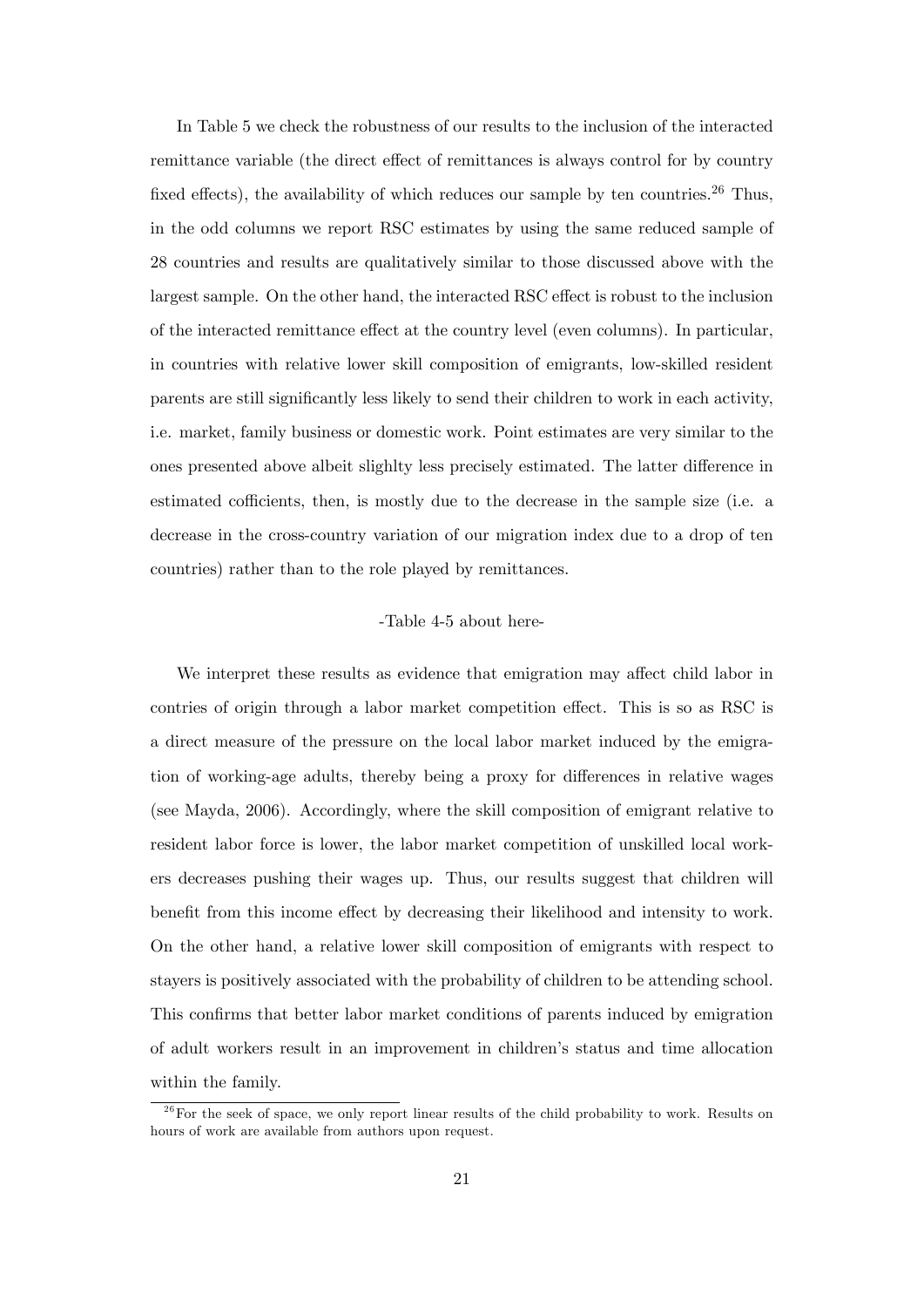#### 5.1 Addressing identification issues

A concern related to the robustess of our results is that we have assumed that the RSC index is exogenous to child labor decisions. Indeed, some omitted variables may simultaneously affect the relative skill composition of emigrants and child labor in a way that tend to bias our results. Yet, as mentioned above, there are two reasons why simultaneity may be less of a concern. First, our RSC index is based on *stocks* of emigrants in the 2000 which are the result of predetermined variables at work earlier than 2000, and thereby less likely to be simultaneous with respect to child labor outcomes. Secondly, we focus on interaction effects and our estimates always control for unobserved cross-country heterogeneity by including country fixed effects. Hence, it is difficult to think of country-level unobservables that behave differently for skilled and unskilled household heads in each country as to exhibit the heterogenous results that we find. $27$ 

Nevertheless, in order to further dissipate concerns about simultaneity bias, in what follows we estimate the same child labor equation as above while using a lagged (10 years before) stock-based emigration variable as an instrument for the 2000 emigration variable. From the same migration database (Docquier et al., 2007) we construct the 1990 RSC index, which is a predetermined variable highly correlated with RSC in 2000 but unlikely to be related to current child labor. This is to say that shocks to the unskilled migration ratio in 1990 do not impact child labor decisions in 2000 within unskilled families. Reverse causation issues are also attenuated as our sample of children is in the age-range 5-14 and by using a 10-years lag most of our sampled children we not even born. Thus, as long as we control for country fixed effects, the ten-year lagged RSC is orthogonal to child labor in  $2000$  and may affect

 $27$ We further checked the robustness of our results by running a set of more demanding specifications. In a first specification we exploit variation across countries within a child cohort by including country-cohort fixed effects (i.e. the interaction between child age and country dummies) along with standard country fixed effects. This is meant to wipe out cyclicality effects which are country-age specific. In a second robustness check we specify a child labor model where we include standard country and wealth-quintiles fixed effects along with the interaction of the two. This specification indicates that we are identifying the coefficient of interest from variations in child labor and emigration that occur within a country/wealth quintile cell. In this way we are able to control for any factor that is both country-specific and correlated with the household wealth status (e.g. country-specific levels of poverty). In both cases findings are not siginificantly different from the ones presented in the text (results are availble upon request).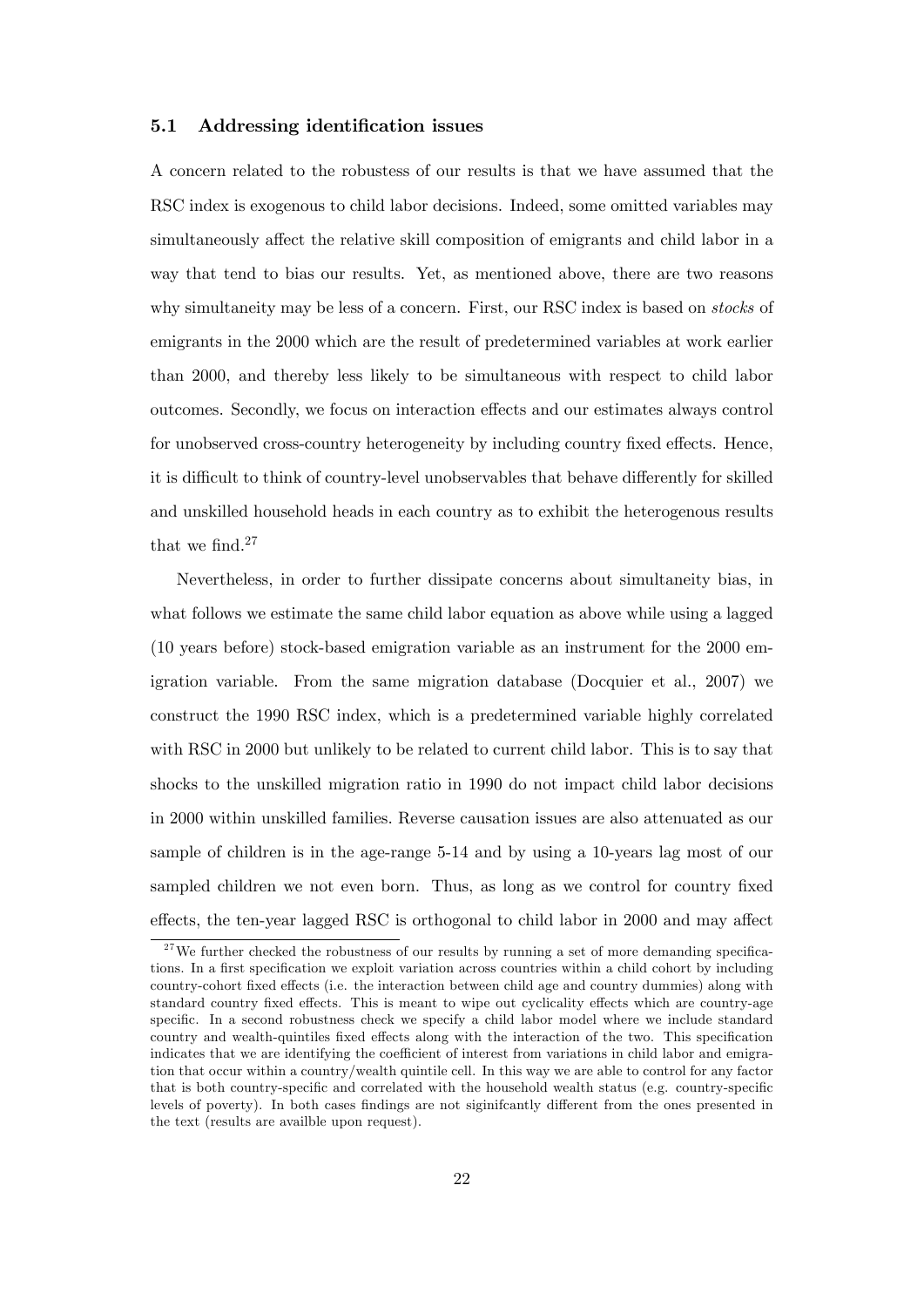the latter on through subsequent emigration.

Results are reported in Table 6. In Panel A we estimate a reduced form equation, in which we regress the child labor outcomes against the lagged low-skilled emigration composition. Overall, Öndings are consistent with those reported in the previous section and show that the (lagged) low-skilled emigration composition is negatively associated with current child labor in all categories, i.e. market. family business and chores, and positively correlated with school attendance. The magnitude of the effect is smaller as the lag between the labor emigration supply shock and children's time allocation is quite large. In Panel B of Table 6 we report the two stages-leastsquare estimation results. First stage estimates show a strongly significant correlation between the lagged (interacted) migration rate and the current (interacted) RSC index (col. 1). According to the  $F$ -test for the significance of the instrument, the lagged RSC is not weakly correlated with the potential endogenous variable (Stock and Yogo, 2002). The second stage results, where the key explanatory variable is instrumented, are qualitatively similar to those in the baseline specification (col. 2-10). This is due to the fact that the lagged migration rate is a powerful proxy for current migration rate, as the serial correlation in emigration is strongly persistent. In terms of magnitude, the slightly higher coefficients of IV results with respect to OLS may suggest that countries where low skilled emigration showed the highest persistance are those where children work less (in unskilled families).

Findings are robust and consistent in showing that the consequences of emigration on child labor may be at work through changes in the labor market, and that the effect of low-skilled emigration may be positive in terms of child labor reduction among children of parents with low levels of education.

#### -Table 6 about here-

### 6 Extensions: labor migration and gender

We now explore heterogenous and asymmetric effects in children's labor supply according to both the gender of the migrants and the gender of the child. About the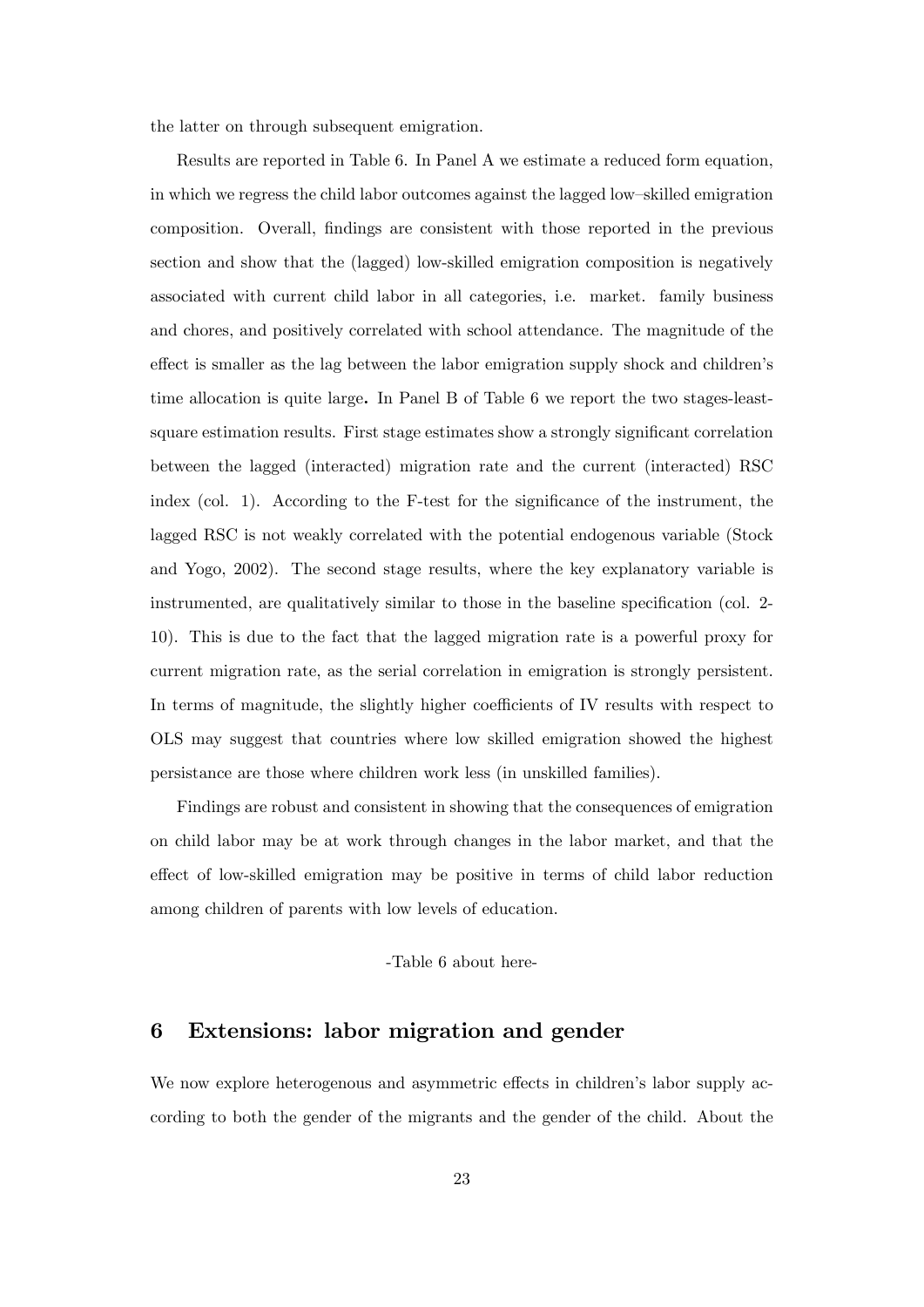latter, we consider separately male and female children as to explore differences in parental decisions on time allocation by child gender. The latter may be due to different labor market returns between male and female children or to gender-specific parental preferences over childís time use (Edmonds, 2008a). We hence estimate the same model as in the former section on different sub-samples while using data for the 2000. Table 7 reports heterogenous migration results by child gender. While the average estimated coefficient of the emigration index in low-skilled households is not significantly different across males and females, there is a significant compositional effect across the two child sub-samples. Higher relative low-skilled emigration is associated to a bigger reduction in child labor supply in domestic work for males than for females, while the coefficient on female children is almost entirely driven by the reduction of market and family business works. This is also consistent with expectations since, compared to boys, girls generally have higher participation rates in domestic work and lower participation rates in market work.

#### -Table 7 about here-

We also consider the asymmetric effect of gender-specific emigration supply shocks on child labor by using the gender dimension of the country level migration dataset. This is of interest as the increasing participation of women in international migration raises specific concerns related to the gendered consequences of migration in terms of wellbeing and human capital formation of future generations (Docquier et al, 2007, Cortes, 2013). This is so as women typically face unequal access to the labor market in less developed contexts such that female emigration may generate lower relative gains than the emigration of males. At the same time though, well-documented different roles of women as economic agents and their preferences for investing resources in child well-being may lead to gender differentials in the economic consequences of labor out-migration on childrenís time use (World Bank, 2007; Thomas, 1990).

Thus, we analyse the same relationship between emigration supply shocks and child time allocation as above, while considering heterogenous labor on the basis of both individual skill and gender of workers. If males and females compete on different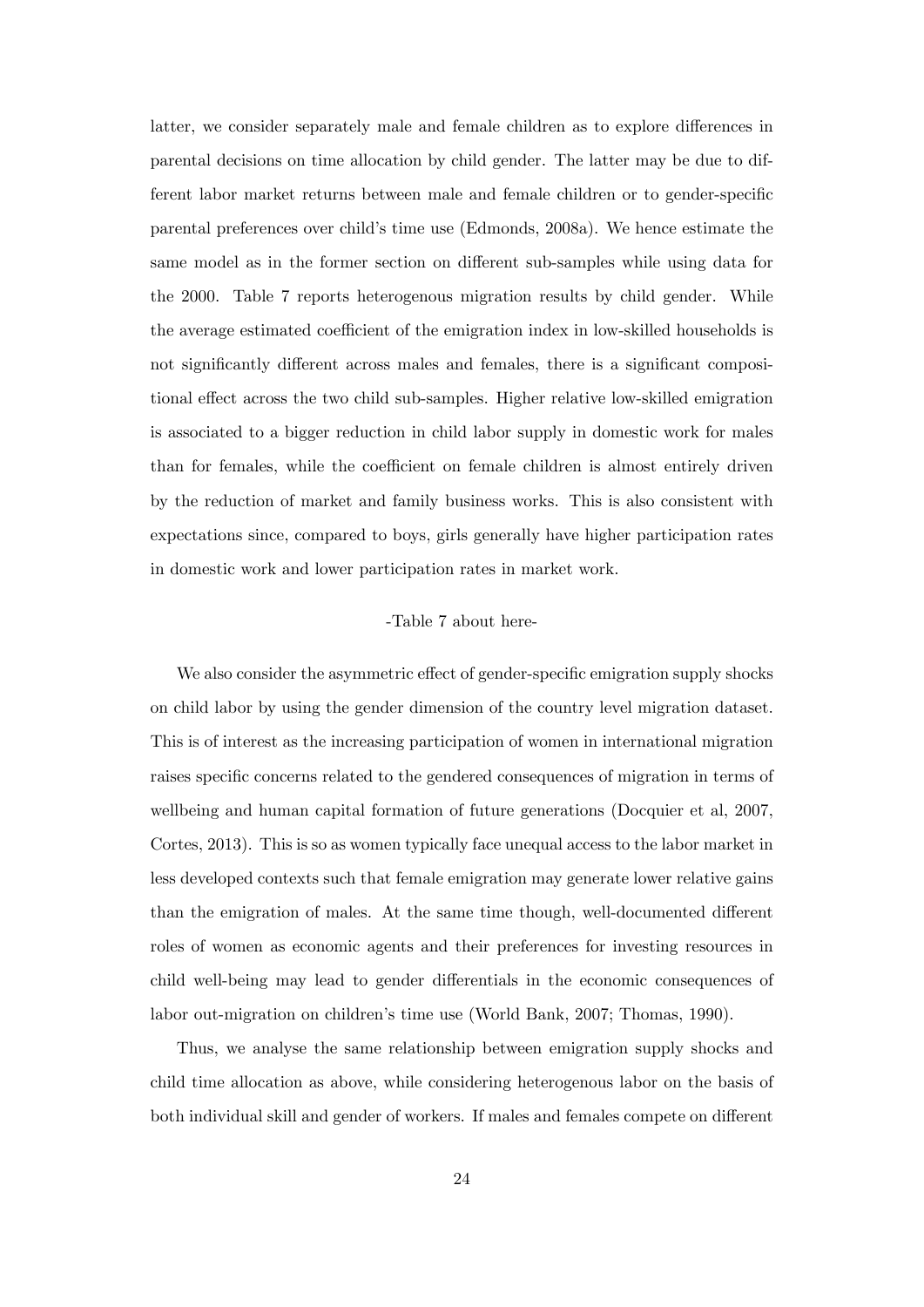labor markets, female (male) out-migration will directly affect female (male) economic conditions and hence we may observe a gender-specific effect on child labor supply according to the gender of the parent. Therefore, we estimate a child labor equation where our coefficient of interest is the interaction between parental skill/gender type and the country-level measure of the gender-specific emigration-induced pressure on the local labor market. The latter variable is the gender-specific RSC index<sup>28</sup> while the gender of the parent is defined on the MICS sample of children with both parents (i.e. we drop single headed households) where male parent is identified by the male household head and the female parent is the 'woman in charge', i.e. the primary care taker of the child. Results are reported in Table 8. Overall, there are little or no gender differentials in the labor market effect of emigration supply shocks on child labor in each different work activity. When considering the most generic extensive indicator of child labor though, results are more precisely estimated in the male subsample. This may be due to the fact that, compared to women, men typically face more favourable labor market conditions and therefore they gain relatively more when male outmigration reduces labor supply.

-Tables 8 about here-

### 7 Conclusions

Child labor is widespread and a poverty-related phenomenon that has short- and long-term detrimental implications for individual well-being (Edmonds and Pavcnick, 2005b). Globalization in general, and international migration áows in particular, may lead to a greater demand for both adult and child labor. However, the emigration supply shock in the adult labor force can raise family earnings in a way that tends to reduce child labor. Thus, wokers' mobility across national borders may have an ambiguous impact on child labor through chages in the competitive labor market.

<sup>&</sup>lt;sup>28</sup>The gender-specific RSC index is  $\left(\frac{m_{ij}^{low}}{1-m_{ij}^{low}}/\frac{lf_{ij}^{low}}{1-lf_{ij}^{low}}\right)$ , that is the ratio of unskilled to skilled labor in the migrant relative to the stayer populations of gender  $i$  in country  $j$ , where  $i$  is equal to either female or male.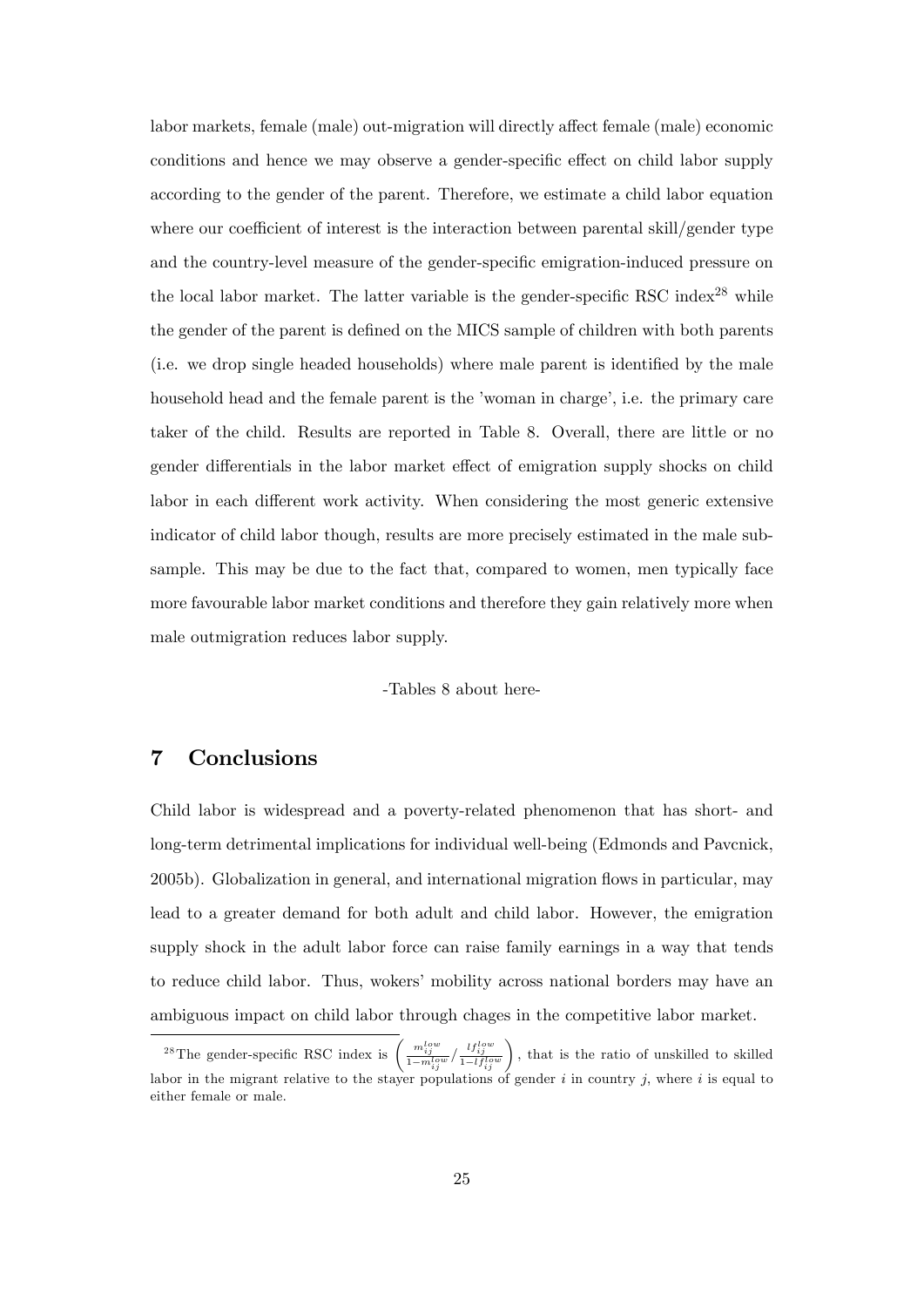We use an original dataset, which combines information on international outmigration from a wide range of developing countries with detailed individual- and household-level survey data on child labor in each country, to investigate children's work response to emigration shocks, accounting for the skill composition of both the migrant and the resident labor force.

Our empirical strategy builds on standard trade and labor-economics theory according to which the distributional effects of migration through wages depend crucially on changes in the relative labor supply due to migration, i.e. on the relative skills of migrant to native workers (Borjas, 1999). Hence, provided that child time allocation is a decision taken by parent(s), we estimate a set of child labor equations where the variable of interest is the interactive effect between the parental skilllevel and the relative skill composition (RSC) of emigrants with respect to resident workers. Overall, our findings show that the labor market competition induced by emigration may significantly reduce or offset the potential increase of child labor associated with low parental education, i.e. with poor labor market conditions. Indeed, ceteris paribus, low-skilled households heads are more likely to send their children to work, but this effect is strongly negative and significant the lower is the relative skill composition of the migrant to resident labor force. Results are robust to controlling for a large set of individual-level characteristics, interactive effects of remittances, country fixed effects, and to the use of an instrumental variable estimator based on lagged emigration supply shocks. Finding that the cross-country variation in the correlation between parental skill and child labor is related to differences in the skill composition of emigrant relative to resident workers points to a significant role of the labor market mechanism induced by emigration in shaping child time allocation.

Our findings add up to recent evidence on the labor market impact of emigration on households at origin and on the relationship between globalization, growth, and poverty in developing countries. Overall, if poverty and child labor reduction are policy goals, improving labor market integration and removing barriers to crossborder mobility of workers may hit some of the economic roots of child labor in developing countries.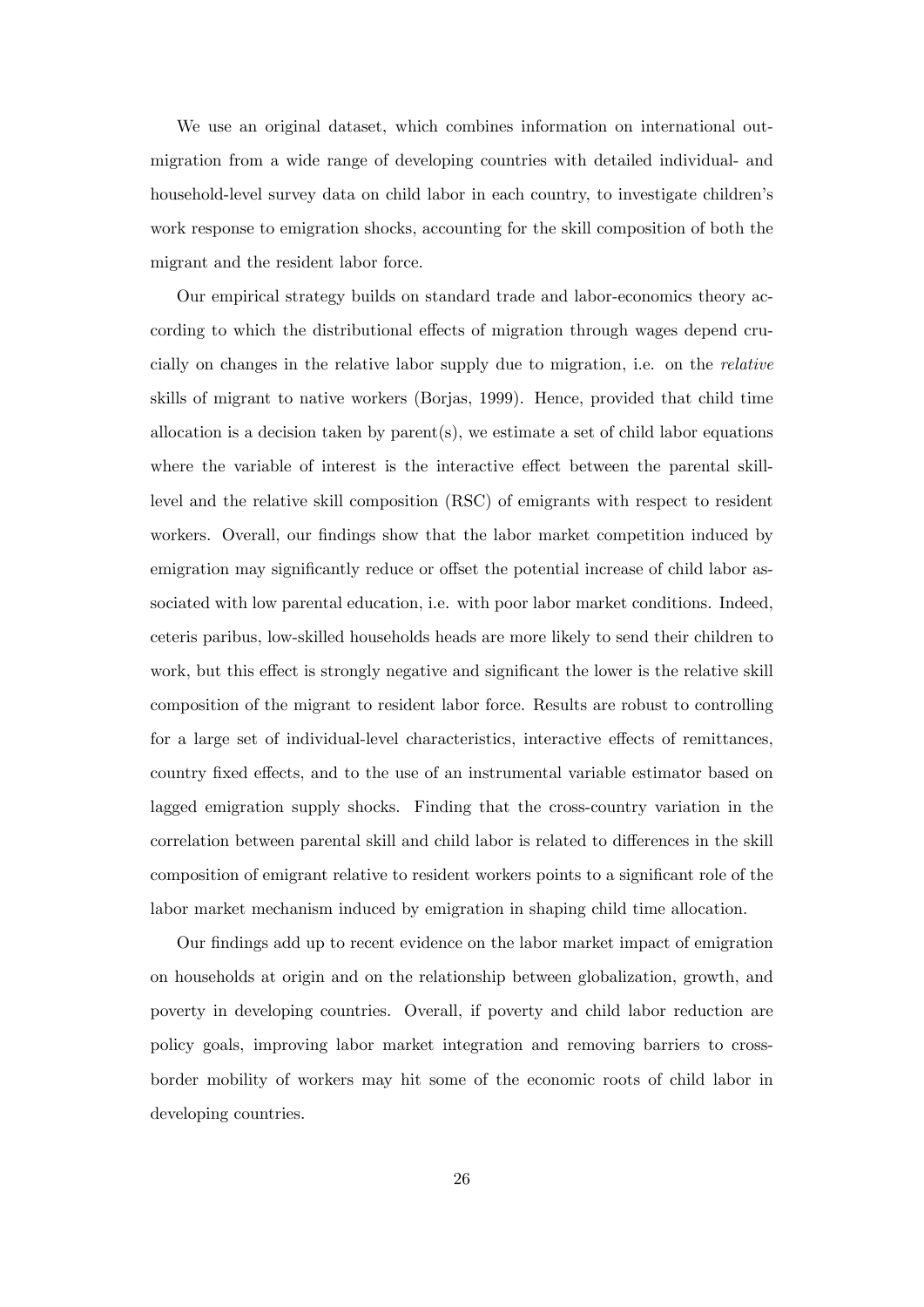### 8 References

Aydemir A., Borjas G.J. (2007), Cross-Country Variation in the Impact of International Migration: Canada, Mexico, and the United States, Journal of the European Economic Association, Vol. 5, No. 4: pp. 663-708.

Basu K., Van P. (1998). The Economics of Child Labor. American Economic Review, 88(3), pp. 412-27.

Beegle K., Dehejia R., Gatti R. (2009), Why should we care about child labor? The education, labor market and health consequences of child labor, Journal of Human Resources, Vol. 44(4), pp. 871-889.

Borjas G.J. (1995), The economic beneifts from immigration, Journal of Economic Perspective, American Economic Association, vol. 9(2), pages 3-22, Spring.

Borjas G.J. (1999), The economic analysis of immigration, Handbook of Labor Economics, edition 1, Vol. 3, chapter 28, pp 1697-1760.

Borjas G.J. (2003), The Labor Demand Curve Is Downward Sloping: Reexamining the Impact of Immigration on the Labor Market, Quarterly Journal of Economics, Vol. 118(4), pp. 1335-74.

Borjas G.J. (2008), Labor outflows and inflows in Puerto-Rico, Journal of Human Capital, Vol. 2, No. 1: pp. 32-68

Bouton L., Paul S., Tiongson E.R. (2011), The impact of emigration on source countries wages: evidence from the Republic of Moldova, Policy Research Working Paper n. 5764, The World Bank

Card D. (2001), Immigrant Inflows, Native Outflows, and the Local Labor Market Impacts of Higher Immigration, Journal of Labor Economics, University of Chicago Press, vol. 19(1), pp 22-64, January.

Card D. (2005), Is the New Immigration Really so Bad?, Economic Journal, Royal Economic Society, vol. 115(507), pp F300-F323, November.

Chiquiar D. (2008), Globalization, regional wage differentials and the Stolper-Samuelson Theorem: Evidence from Mexico,Journal of International Economics, Elsevier, vol.  $74(1)$ , pages 70-93, January.

Cigno A., Rosati F.C. (2005). The Economics of Child Labor, Oxford University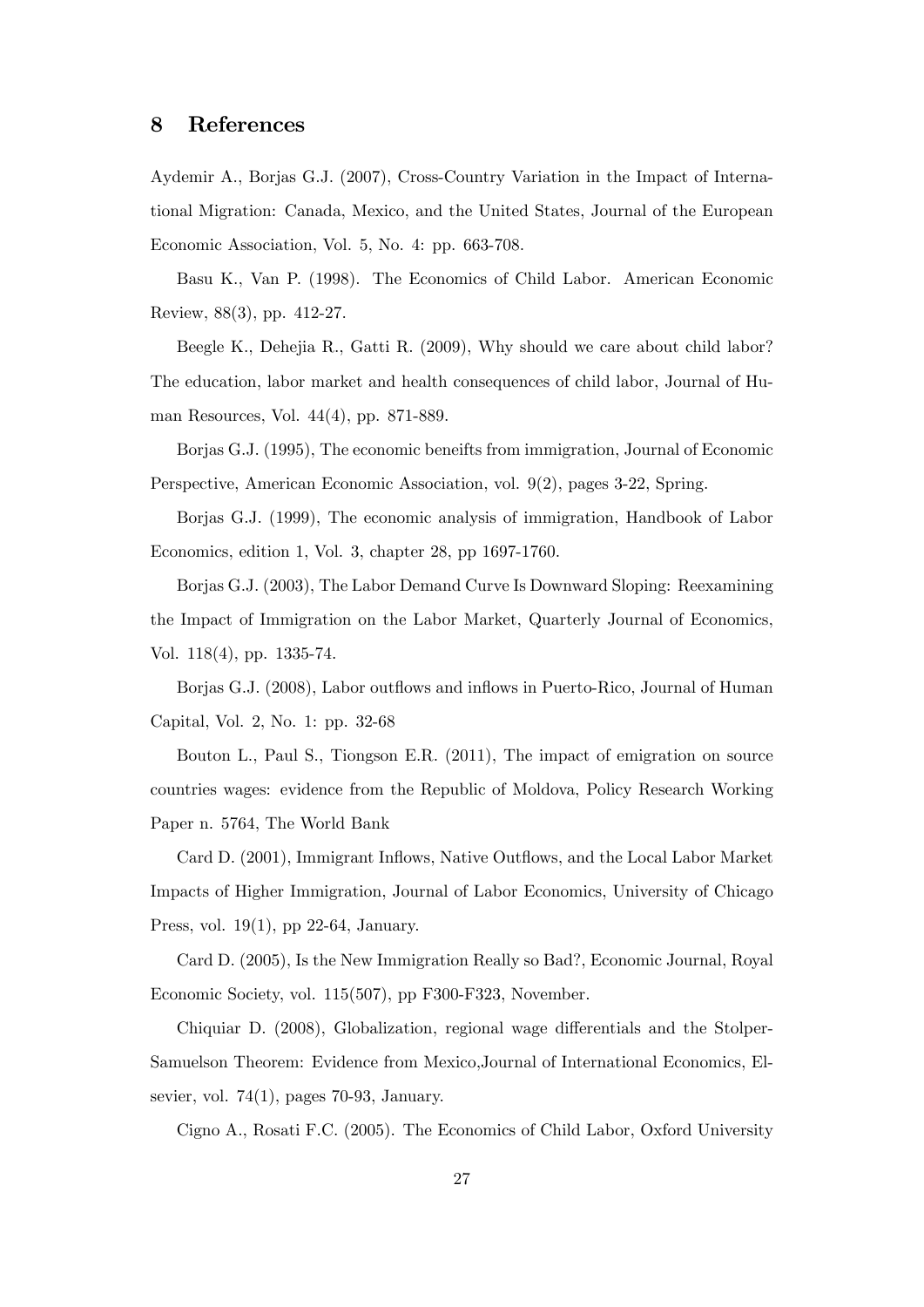Press.

Cigno A., Rosati F.C., Tzannatos Z. (2002), Child labor handbook, Social Protection Discussion Papers 25507, The World Bank.

Cigno A., Rosati F.C., Guarcello L. (2002), Does globalization increase child labor?, World Development 30, pp. 1579-1589.

Cortes P. (2013), The Feminization of International Migration and its effects on the Children Left behind: Evidence from the Philippines, World Development, forthcoming.

Cox Edwards A., Ureta M. (2003). International Migration, Remittances, and Schooling: evidence from El Salvador, NBER WP n. w9766.

Dinopoulos E., Zhao L. (2007), Child Labor and Globalization. Journal of Labor Economics, 25(3), pp. 553-580.

Docquier, F., Lowell B.L. and Marfouk, A. (2007), A gendered assessment of highly skilled emigration, Population and Development Review (2009), 35 (2), 297- 322.

Dustmann C., Frattini T., Rosso A. (2012), The effect of emigration from Poland on Polish wages, CReAM Discussion Paper Series 1229, Department of Economics, CReAM University College London.

Edmonds E. (2008a), Child Labor, Handbook of Development Economics, Elsevier.

Edmonds E. (2008b), Defining child labour: a review of the definitions of child laobur in policy research, ILO WP.

Edmonds E., Pavcnik N. (2006). International trade and child labor: crosscountry evidence. Journal of International Economics, 68 (1), pp. 115-140.

Edmonds E., Pavcnik N. (2005a) The Effect of Trade Liberalization on Child Labor. Journal of International Economics 65(2), 401-419.

Edmonds E., Pavcnik N. (2005b), Child Labor in the Global Economy, Journal of Economic Perspectives, 18(1), pp. 199-220.

Edmonds E., Shrestha M. (2012), The impact of minimum age of employment regulation on child labor and schooling: evidence from UNICEF MICS countries,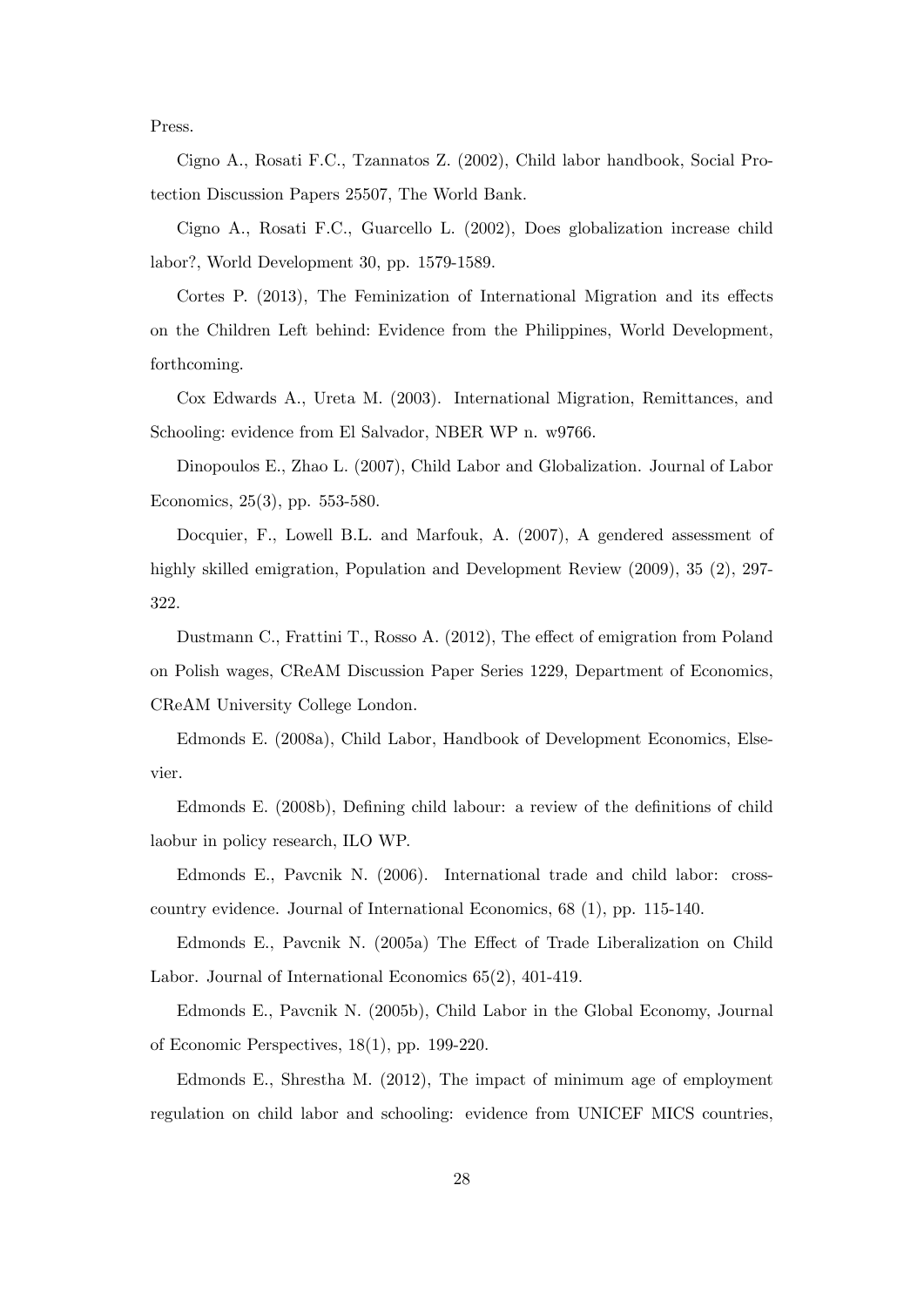NBER WP n. 18623.

Elsner, B. (2013), Emigration and Wages: The EU Enlargement Experiment, Journal of International Economics, 2013, 91(1), 154-163.

Emerson P., Portela Souza A. (2011), Is Child Labor Harmful? The Impact of Working Earlier in Life on Adult Earnings, Economic Development and Cultural Change, University of Chicago Press, vol. 59(2), pages 345 - 385.

Epstein G., Kahana N. (2008) Child Labor and Temporary Emigration, Economics Letters, 99(3), pp. 545- 548.

Gagnon J. (2011), 'Stay with us?' The impact of emigration on wages in Honduras, OECD Development Centre Working Paper 300, OECD Publishing.

Goldin (1979), Household and market production of families in a late nineteenth century city, Explorations in Economic History, Vol. 16, pp 111-131.

Hanson G. (2004), What Has Happened to Wages in Mexico since NAFTA?, in Toni Estevadeordal, Dani Rodrik, Alan Taylor, Andres Velasco, eds., FTAA and Beyond: Prospects for Integration in the Americas, Cambridge: Harvard University Press.

Hanson, G (2006), Emigration, Labor Supply, and Earnings in Mexico, chapter in Mexican Immigration to the United States, NBER, University of Chicago Press.

Hanson G. (2007), Emigration, Remittances, and Labor Force Participation in Mexico, Integration and Trade Journal, 27, pp. 73-103.

Hanson G. (2008), The Economic Consequences of the International Migration of Labor, Annual Review of Economics, 1(2009): 179-208.

Krugman P., Obstfeld M. (2006), International Economics: Theory and Policy, 7th Edition.

Levy V. (1985), Cropping Pattern, Mechanization, Child Labor, and Fertility Behavior in a Farming Economy: Rural Egypt,Economic Development and Cultural Change, University of Chicago Press, vol. 33(4), pages 777-91, July.

Lopez Cordoba E. (2004), Globalization, Migration, and Development: the role of Mexican migrant remittances, Econometric Society 2004 Latin American Meetings 82, Econometric Society.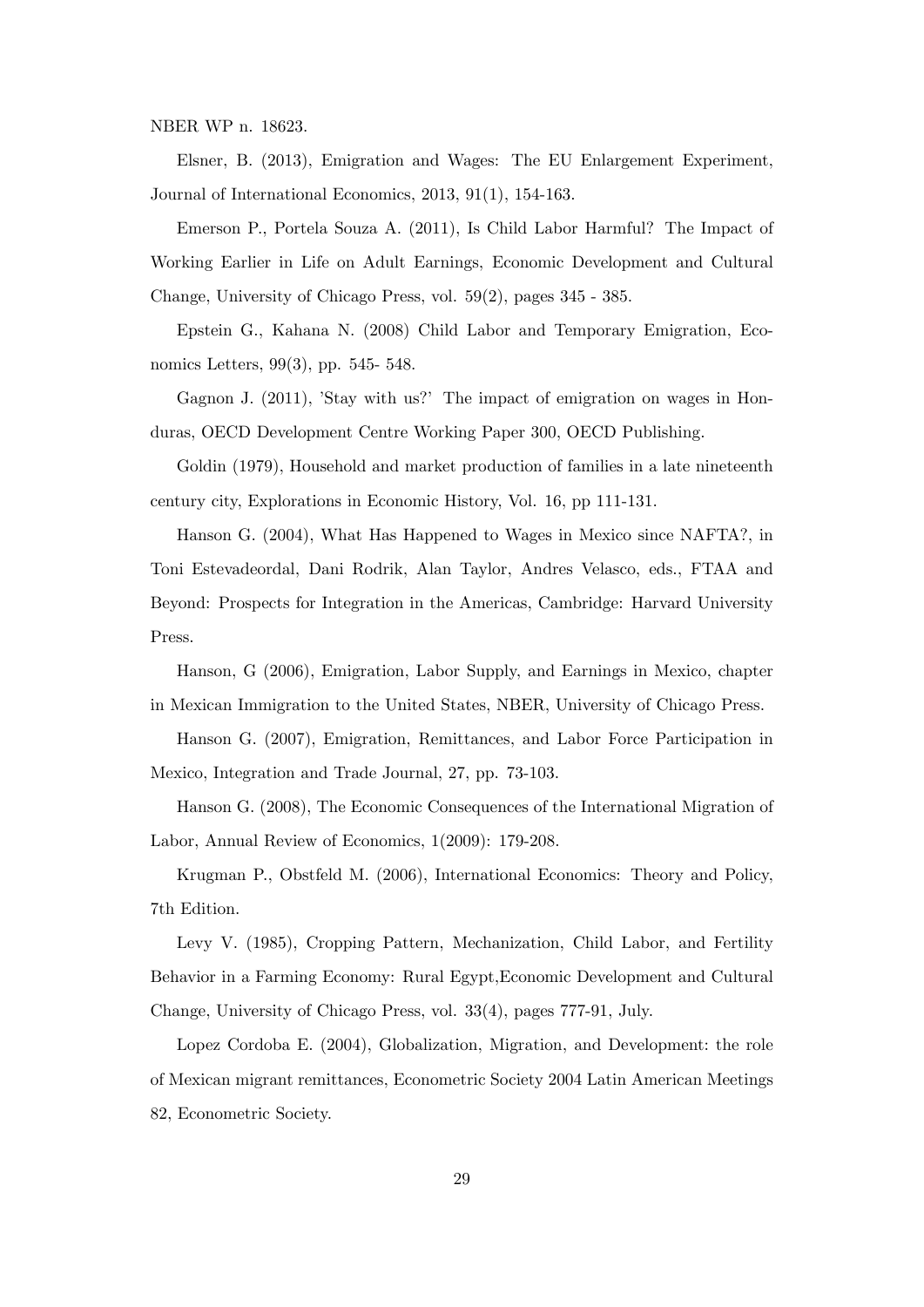Lucas, Robert E B, (1987). Emigration to South Africa's Mines, American Economic Review, American Economic Association, vol. 77(3), pages 313-30, June.

Manacorda, M. and Rosati, F. (2010). Local labor Demand and Child Labor. Research in Labor Economics, 31.

Mansuri, G. (2006). Migration, school attainment and child labor: Evidence from rural Pakistan. World Bank Policy Research Working Paper 3945. Washington, DC: World Bank.

Mayda A.M. (2006), Who is against immigration? A cross-country investigation of individual attitudes toward immigrants, The Review of Economic and Statistics, Vol. 88(3), pp 510-530.

Mishra, P. (2007), Emigration and wages in source countries: Evidence from Mexico, Journal of Development Economics, Vol. 82, pp 180-199.

Oostendorp R. H. (2012), The Occupational Wages around the World (OWW) Database: Update for 1983–2008. Background paper for the World Development Report 2013.

Parikh A., Sadoulet E. (2005), The effect of parents' occupation on child labor and school attendance in Brazil, Working Paper no. 1000 (UC Berkeley).

Prichett L. (2006), Let their people come: breaking the gridlock on global labor mobility, Center for global development, Washington D.C.

Robertson R. (2000), Wage Shocks and North American Labor-Market Integration, American Economic Review, Vol. 90(4), pp 742-764.

Rosenzweig M., Evenson R. (1977), Fertility, Schooling, and the Economic Contribution of Children in Rural India: An Econometric Analysis, Econometrica, Econometric Society, vol. 45(5), pages 1065-79, July.

Scheve K. F., Slaughter M. J. (2001), Labor Market Competition and Individual Preferences over Immigration Policy, Review of Economics and Statistics 83 (1): 133– 45

Skoufias E. (1993), Labor market opportunities and intrafamily time allocation in rural households in South Asia, Journal of Development Economics, Elsevier, vol. 40(2), pages 277-310, April.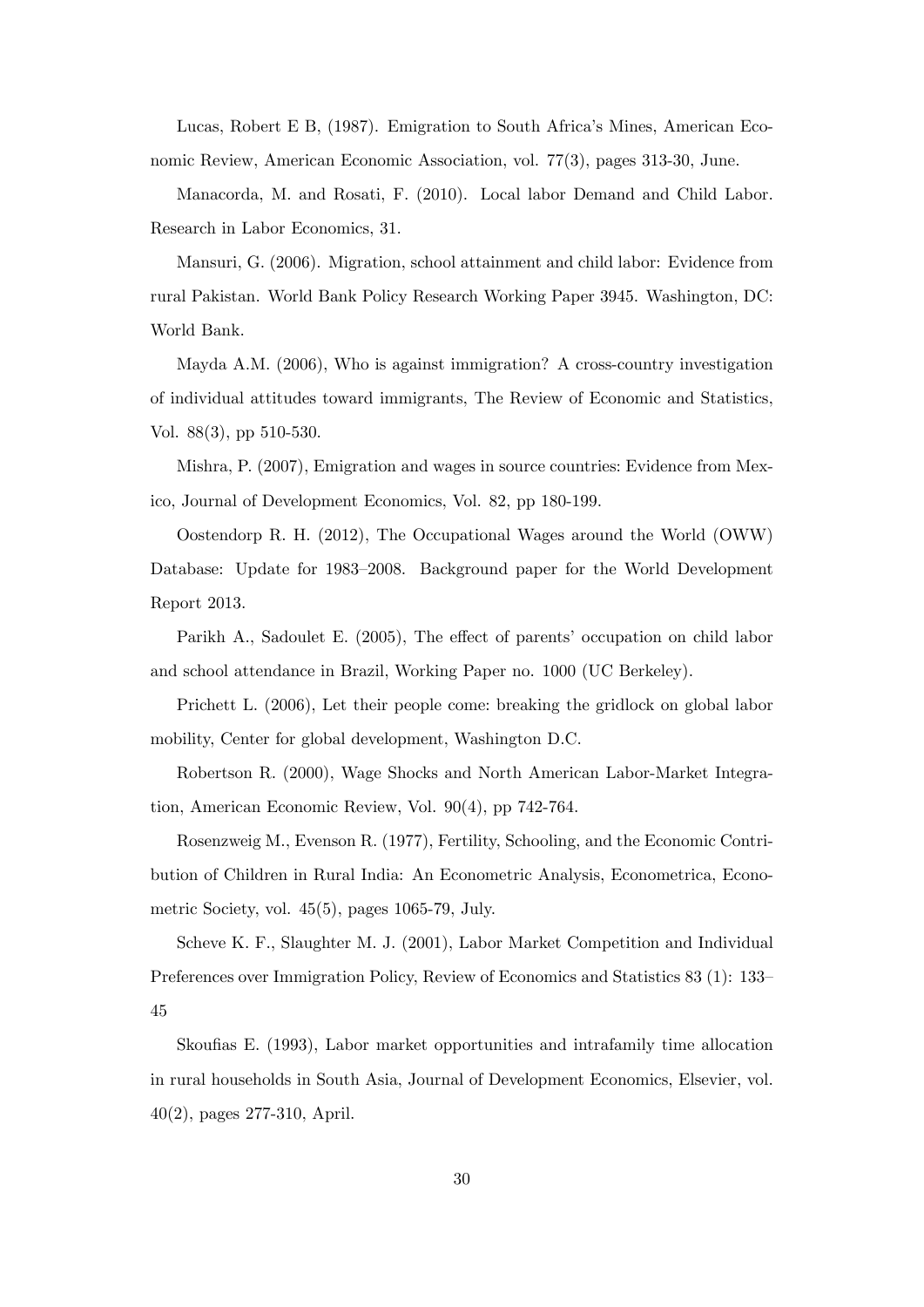Thomas D. (1990), Intra-Household Resource Allocation: An Inferential Approach, Journal of Human Resources, University of Wisconsin Press, vol. 25(4), pages 635-664.

World Bank (2007), Confronting the challenges of gender equality and fragile states, Global Monitoring Report, Washington: The World Bank.

Yang D. (2004), International Migration, Human Capital, and Entrepreneurship: Evidence from Philippine Migrantsí Exchange Rate Shocks, Working Papers 531, Research Seminar in International Economics, University of Michigan.

Yang D. (2008), International Migration, Remittances and Household Investment: Evidence from Philippine Migrants' Exchange Rate Shocks, Economic Journal, Royal Economic Society, vol. 118(528), pages 591-630, 04.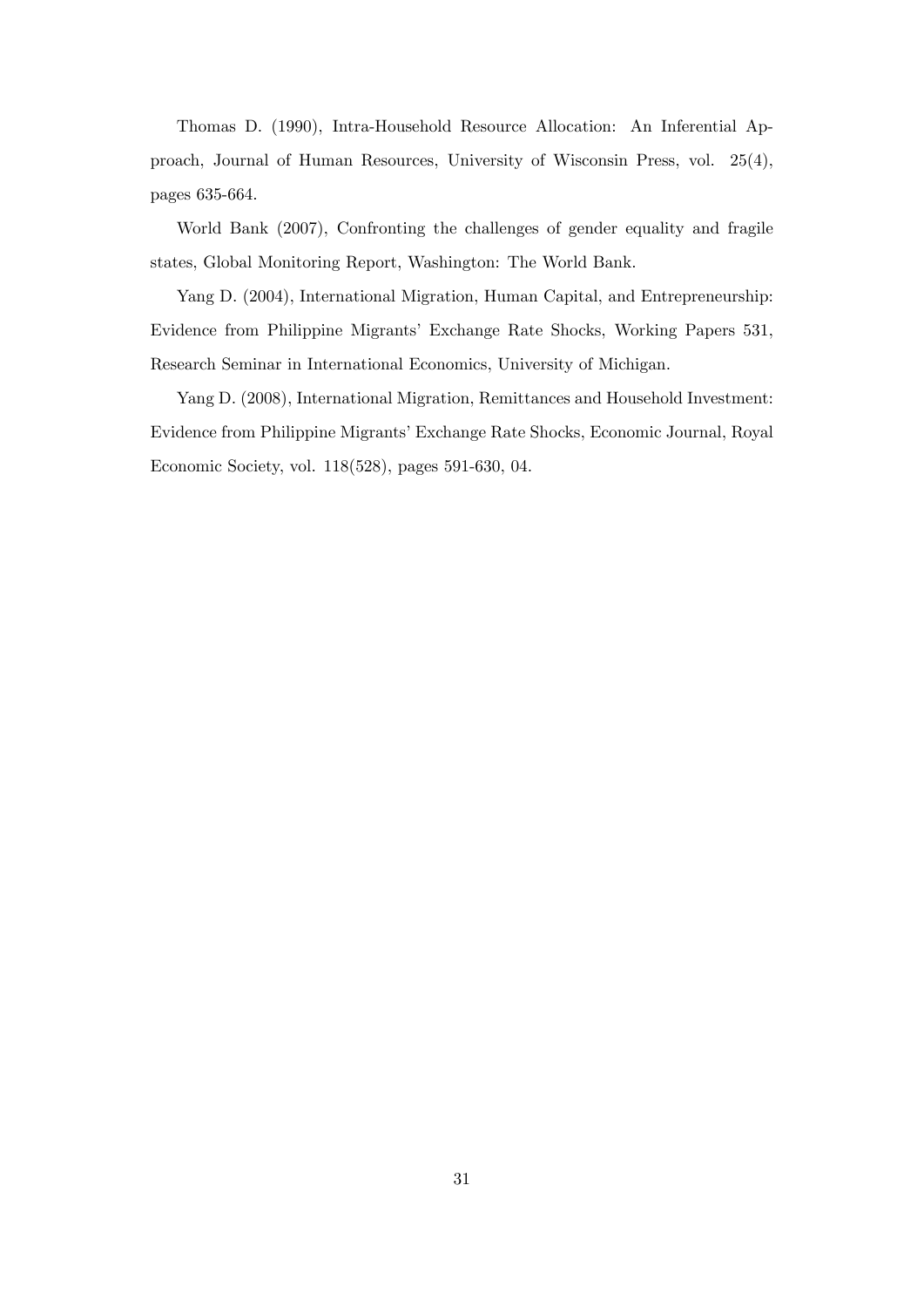# **Table 1 - Country level summary statistics (2000)**

| Table 1 - Country lever summary statistics (2000) |       |                                    |           |                           |
|---------------------------------------------------|-------|------------------------------------|-----------|---------------------------|
|                                                   |       | Child Labor (%) Migration rate (%) | RSC Index | Remittances (as % of GDP) |
| Albania                                           | 11.9  | 19.1                               | 0.87      | 16.22                     |
| Angola                                            | 16.1  | 1.0                                | 0.74      |                           |
| Azerbaijan                                        | 7.6   | 0.6                                | 0.52      | 1.08                      |
| Bolivia                                           | 18.4  | 1.8                                | 0.10      | 1.51                      |
| Bosnia and Herzegovina                            | 3.1   | 16.2                               | 0.78      | 0.03                      |
| Burundi                                           | 17.6  | 0.4                                | 0.04      |                           |
| Cameroon                                          | 36.5  | 0.8                                | 0.07      | 0.11                      |
| Central African Republic                          | 39.9  | 0.4                                | 0.07      |                           |
| Chad                                              | 30.7  | 0.1                                | 0.02      |                           |
| Comoros                                           | 10.2  | 3.9                                | 0.49      | 5.94                      |
| Congo, Dem. Rep. of the                           | 12.5  | 0.5                                | 0.12      |                           |
| Cote d'Ivoire                                     | 28.3  | 0.7                                | 0.24      | 1.14                      |
| Dominican Republic                                | 5.0   | 13.6                               | 0.40      | $0.01\,$                  |
| <b>Equatorial Guinea</b>                          | 23.6  | 5.5                                | 0.09      |                           |
| Gambia, The                                       | 13.9  | 3.0                                | 0.11      | 3.33                      |
| Guinea-Bissau                                     | 23.1  | 3.6                                | 0.25      | 0.93                      |
| Guyana                                            | 7.1   | 43.0                               | 0.29      | 3.79                      |
| Iraq                                              | 14.7  | 2.6                                | 0.25      |                           |
| Kenya                                             | 19.6  | 1.7                                | 0.05      | 4.24                      |
| Laos                                              | 19.5  | 10.1                               | 0.37      | 0.06                      |
| Lesotho                                           | 10.9  | 0.1                                | 0.05      | 33.78                     |
| Madagascar                                        | 5.3   | 0.5                                | 0.10      | 0.28                      |
| Moldova                                           | 26.5  | 1.6                                | 0.69      | 13.90                     |
| Mongolia                                          | 31.8  | 0.3                                | 0.03      | 1.06                      |
| Niger                                             | 41.0  | 0.1                                | $0.02\,$  | 0.78                      |
| Philippines                                       | 5.1   | 5.0                                | 0.23      | $0.01\,$                  |
| Rwanda                                            | 33.3  | 0.5                                | 0.01      | 0.40                      |
| Sao Tome and Principe                             | 7.6   | 10.9                               | 0.61      |                           |
| Senegal                                           | 27.2  | $2.5\,$                            | 0.21      | 4.97                      |
| Sierra Leone                                      | 24.5  | 2.0                                | 0.03      | 1.10                      |
| Sudan                                             | 10.5  | 0.3                                | 0.05      | 5.18                      |
| Swaziland                                         | 5.2   | 0.5                                | 0.15      | 4.97                      |
| Tajikistan                                        | 23.0  | 0.2                                | 0.69      |                           |
| Togo                                              | 52.7  | $1.1\,$                            | 0.14      | 2.56                      |
| Trinidad and Tobago                               | 1.4   | 25.3                               | 0.29      | 0.47                      |
| Uzbekistan                                        | 16.8  | 0.3                                | 0.58      |                           |
| Venezuela                                         | 3.8   | 1.3                                | $0.06\,$  | $0.01\,$                  |
| Vietnam                                           | 23.8  | 3.4                                | 0.13      | $0.01\,$                  |
|                                                   |       |                                    |           |                           |
| Mean                                              | 18.68 | 4.85                               | 0.26      | 3.85                      |
| St. dev                                           | 12.20 | 8.65                               | 0.25      | 7.08                      |
| Min                                               | 1.44  | 0.07                               | 0.01      | 0.01                      |
| $\operatorname{Max}$                              | 52.68 | 43.04                              | 0.87      | 33.78                     |

Note: The Child Labor share is the total number of children aged 5-14 employed in any work activity for at least 28 hours per week over the total child population. The Migration Rate is the stock of emigrants divided by the total population (including migrants). The Relative Skill Composition (RSC) index is the ratio of unskilled to skilled labor in the migrant relative to the resident population.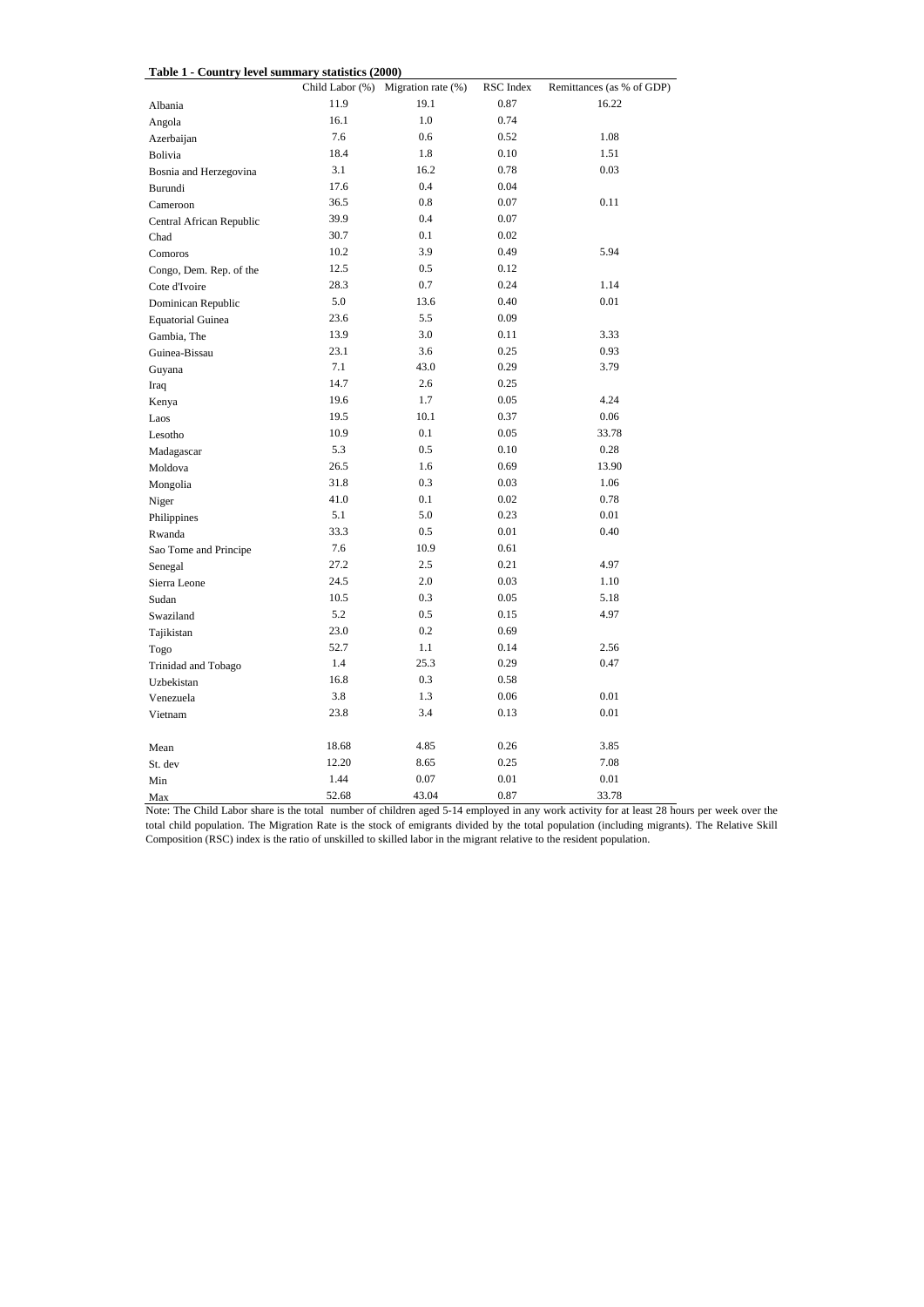# **Table 2 - Child-level summary statistics**

|                                                                  | Non working<br>children | Working<br>children | Total          |
|------------------------------------------------------------------|-------------------------|---------------------|----------------|
| Household head (HhH) with primary<br>education (%)               | 64                      | 73                  | 66             |
| Age                                                              | 8.95                    | 10.68               | 9.31           |
| Male $(\%)$                                                      | 50                      | 50                  | 50             |
| HhH male (%)                                                     | 84                      | 86                  | 85             |
| Mother dead (%)                                                  | 3                       | $\overline{4}$      | 3              |
| Mother absent (%)                                                | 10                      | 12                  | 10             |
| Mother in the Hh $(\%)$                                          | 87                      | 84                  | 87             |
| Father dead (%)                                                  | $\tau$                  | 8                   | $\overline{7}$ |
| Father absent (%)                                                | 16                      | 16                  | 16             |
| Father in the Hh (%)                                             | 77                      | 76                  | 77             |
| Family size                                                      | 8.03                    | 8.55                | 8.13           |
| N. of children $<$ 5 y.o. at home                                | 1.19                    | 1.25                | 1.20           |
| Urban area (%)                                                   | 40                      | 23                  | 36             |
| Missing information on area                                      | $\overline{2}$          | $\theta$            | $\overline{2}$ |
| Wealth index distribution (%):                                   |                         |                     |                |
| Missing info on wealth                                           | 5                       | $\overline{2}$      | $\overline{4}$ |
| 1st quantile                                                     | 20                      | 29                  | 22             |
| 2nd quantile                                                     | 19                      | 24                  | 20             |
| 3rd quantile                                                     | 19                      | 21                  | 19             |
| 4th quantile                                                     | 19                      | 15                  | 18             |
| 5th quintile                                                     | 18                      | 9                   | 17             |
| Child labor last week (%)                                        |                         |                     | 21             |
| Child labor in market work (%)                                   |                         |                     | 6              |
| Child labor in family business (%)                               |                         |                     | 5              |
| Child labor in chores (%)                                        |                         |                     | $\overline{7}$ |
| Children attending school this year (%)                          |                         |                     | 77             |
| Children attending school & working (generic<br>work $)$ $(\% )$ |                         |                     | 15             |
| Total obs                                                        | 268416                  | 69677               | 338093         |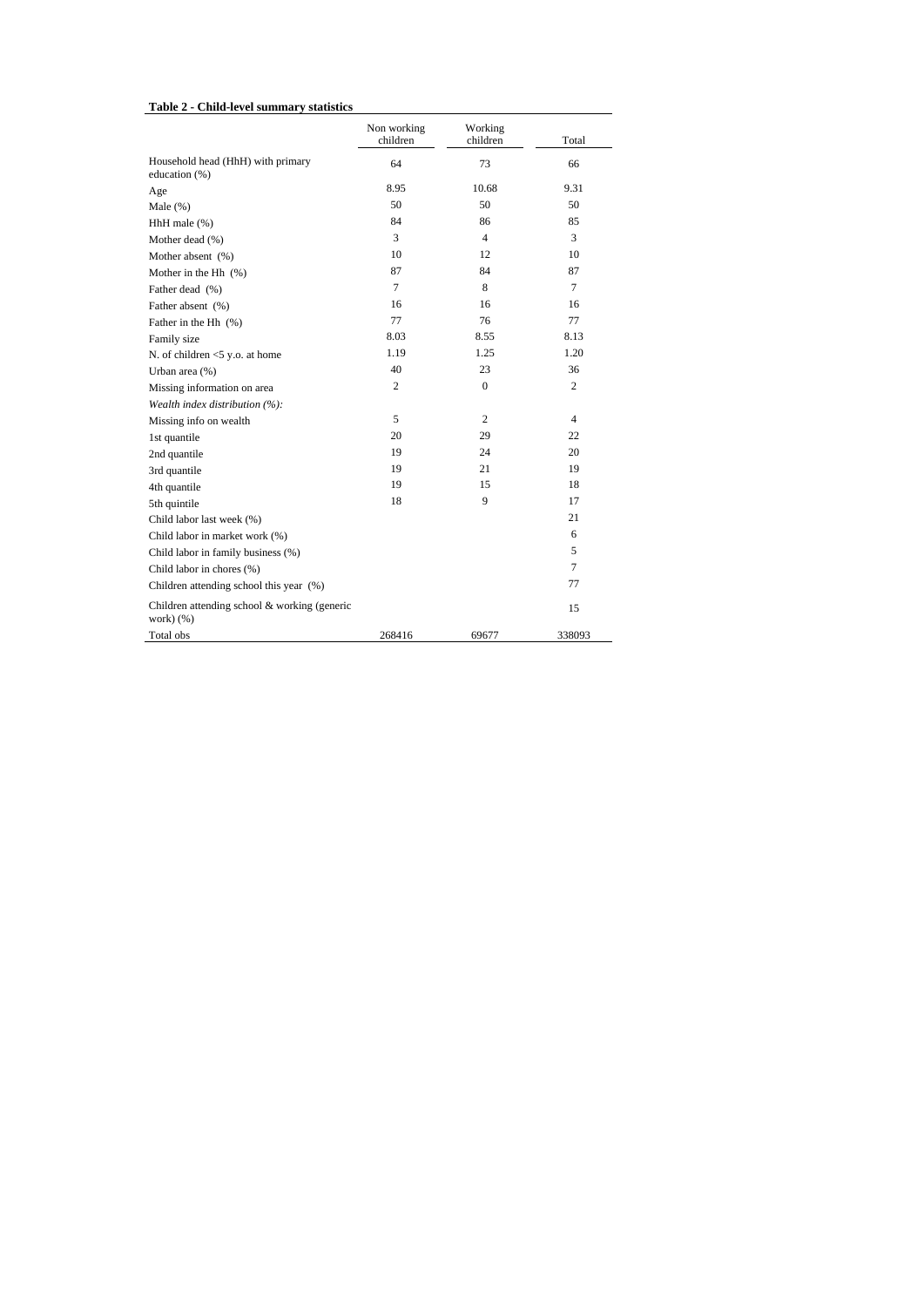|                      | (1)         | (2)                       | (3)            | (4)                        | (5)                | (6)                            | (7)         | (8)                | (9)                  |
|----------------------|-------------|---------------------------|----------------|----------------------------|--------------------|--------------------------------|-------------|--------------------|----------------------|
|                      | Any work    | Total<br>hours of<br>work | Market<br>work | Hours in<br>market<br>work | Family<br>business | Hours in<br>family<br>business | Chores      | Hours in<br>chores | School<br>attendance |
|                      |             |                           |                |                            |                    |                                |             |                    |                      |
| HhH low-skilled      | $0.028***$  | $1.644***$                | $0.013***$     | $0.861***$                 | $0.009***$         | $0.586***$                     | $0.010***$  | $0.574***$         | $-0.040***$          |
|                      | (0.005)     | (0.336)                   | (0.004)        | (0.236)                    | (0.003)            | (0.174)                        | (0.003)     | (0.158)            | (0.009)              |
| Age                  | $0.037***$  | 2.579***                  | $0.013***$     | $0.985***$                 | $0.010***$         | $0.741***$                     | $0.014***$  | 1.211***           | 0.006                |
|                      | (0.004)     | (0.232)                   | (0.002)        | (0.125)                    | (0.002)            | (0.095)                        | (0.002)     | (0.119)            | (0.006)              |
| Male                 | $-0.005$    | $-0.825**$                | $0.017***$     | 1.234***                   | $0.014***$         | $0.934***$                     | $-0.040***$ | $-2.902***$        | 0.021                |
|                      | (0.005)     | (0.390)                   | (0.005)        | (0.321)                    | (0.005)            | (0.303)                        | (0.007)     | (0.442)            | (0.015)              |
| HhH male             | $0.017***$  | 1.119***                  | $0.006**$      | $0.419***$                 | $0.006**$          | $0.384***$                     | $0.008***$  | $0.502***$         | $-0.006$             |
|                      | (0.003)     | (0.202)                   | (0.002)        | (0.112)                    | (0.002)            | (0.121)                        | (0.002)     | (0.109)            | (0.005)              |
| Mother dead          | 0.007       | 0.398                     | 0.001          | 0.123                      | $-0.002$           | $-0.003$                       | $0.007***$  | $0.369**$          | $-0.021***$          |
|                      | (0.006)     | (0.374)                   | (0.005)        | (0.275)                    | (0.004)            | (0.188)                        | (0.002)     | (0.147)            | (0.007)              |
| Mother absent        | 0.007       | 0.406                     | 0.002          | $-0.014$                   | 0.000              | $-0.107$                       | $0.005**$   | $0.379**$          | $-0.012*$            |
|                      | (0.005)     | (0.260)                   | (0.002)        | (0.135)                    | (0.002)            | (0.106)                        | (0.003)     | (0.149)            | (0.006)              |
| Father dead          | $-0.001$    | $-0.155$                  | $-0.000$       | $-0.138$                   | $-0.001$           | $-0.197$                       | $-0.001$    | 0.009              | $-0.016***$          |
|                      | (0.004)     | (0.209)                   | (0.002)        | (0.126)                    | (0.002)            | (0.118)                        | (0.003)     | (0.138)            | (0.005)              |
| Father absent        | $-0.002$    | $-0.168$                  | $-0.003$       | $-0.171$                   | $-0.005**$         | $-0.300**$                     | $-0.000$    | 0.060              | $-0.008*$            |
|                      | (0.006)     | (0.351)                   | (0.003)        | (0.169)                    | (0.002)            | (0.130)                        | (0.003)     | (0.200)            | (0.004)              |
| Family size          | $-0.002$    | $-0.118**$                | $-0.000$       | $-0.014$                   | 0.000              | 0.013                          | $-0.002***$ | $-0.136***$        | $0.001**$            |
|                      | (0.001)     | (0.057)                   | (0.001)        | (0.031)                    | (0.000)            | (0.025)                        | (0.001)     | (0.027)            | (0.001)              |
| N. of children $<$ 5 | $0.008***$  | $0.535***$                | $0.003***$     | $0.169***$                 | $0.002**$          | $0.107**$                      | $0.005***$  | $0.337***$         | $-0.011***$          |
| y.o. at home         | (0.002)     | (0.137)                   | (0.001)        | (0.054)                    | (0.001)            | (0.049)                        | (0.001)     | (0.087)            | (0.004)              |
| Urban area           | $-0.096***$ | $-5.803***$               | $-0.031***$    | $-2.743***$                | $-0.030***$        | $-2.657***$                    | $-0.018***$ | $-1.314***$        | 0.012                |
|                      | (0.011)     | (0.645)                   | (0.005)        | (0.396)                    | (0.005)            | (0.381)                        | (0.003)     | (0.148)            | (0.011)              |
| Missing info on      | $-0.030$    | $-3.861***$               | $-0.051***$    | $-1.840***$                | $-0.047***$        | $-1.564***$                    | $-0.053***$ | $-1.316*$          | $-0.001$             |
| area                 | (0.023)     | (1.008)                   | (0.005)        | (0.243)                    | (0.007)            | (0.219)                        | (0.014)     | (0.700)            | (0.023)              |
| Missing info on      | $0.077***$  | 4.542***                  | $0.032***$     | 1.987***                   | $0.024***$         | 1.580***                       | $0.027*$    | 1.171              | $-0.088***$          |
| wealth               | (0.023)     | (1.029)                   | (0.007)        | (0.354)                    | (0.007)            | (0.300)                        | (0.014)     | (0.698)            | (0.017)              |
| 1st quantile         | $0.100***$  | 6.913***                  | $0.050***$     | 3.715***                   | $0.039***$         | 3.028***                       | $0.024***$  | 1.711***           | $-0.100***$          |
|                      | (0.012)     | (0.730)                   | (0.008)        | (0.490)                    | (0.006)            | (0.410)                        | (0.005)     | (0.317)            | (0.019)              |
| 2nd quantile         | $0.075***$  | 5.243***                  | $0.039***$     | 2.859***                   | $0.029***$         | 2.246***                       | $0.015***$  | $1.146***$         | $-0.062***$          |
|                      | (0.012)     | (0.825)                   | (0.008)        | (0.511)                    | (0.006)            | (0.446)                        | (0.005)     | (0.302)            | (0.019)              |
| 3rd quantile         | $0.061***$  | 4.198***                  | $0.030***$     | $2.165***$                 | $0.020***$         | $1.605***$                     | $0.014***$  | 1.037***           | $-0.045***$          |
|                      | (0.012)     | (0.776)                   | (0.007)        | (0.428)                    | (0.005)            | (0.374)                        | (0.004)     | (0.266)            | (0.013)              |
| 4th quantile         | $0.032***$  | $2.452***$                | $0.019***$     | 1.241 ***                  | $0.013**$          | $0.900**$                      | $0.007*$    | $0.644**$          | $-0.028***$          |
|                      | (0.010)     | (0.681)                   | (0.006)        | (0.382)                    | (0.005)            | (0.340)                        | (0.004)     | (0.243)            | (0.007)              |
| ILO conventions      | $-0.003$    | $-0.576$                  | $-0.002$       | $-0.174$                   | 0.000              | 0.263                          | $-0.011$    | $-0.612$           | 0.007                |
| binding              | (0.037)     | (2.311)                   | (0.028)        | (1.601)                    | (0.024)            | (1.241)                        | (0.025)     | (1.099)            | (0.054)              |
| Internal empl.       | $-0.018$    | $-1.015$                  | $-0.019$       | $-1.095$                   | $-0.013$           | $-0.737$                       | $-0.019$    | $-0.339$           | 0.021                |
| regulation binding   | (0.019)     | (1.245)                   | (0.015)        | (0.814)                    | (0.010)            | (0.570)                        | (0.014)     | (0.692)            | (0.030)              |
| Below compulsory     | 0.020       | 2.096                     | 0.011          | 0.675                      | 0.007              | 0.553                          | 0.011       | 1.312**            | $0.141***$           |
| school MLA           | (0.022)     | (1.416)                   | (0.015)        | (0.872)                    | (0.011)            | (0.627)                        | (0.012)     | (0.601)            | (0.044)              |
| Observations         | 338,093     | 338,093                   | 338,093        | 338,093                    | 338,093            | 338,093                        | 338,093     | 338,093            | 113,920              |
| R-squared            | 0.177       | 0.243                     | 0.086          | 0.133                      | 0.067              | 0.114                          | 0.073       | 0.175              | 0.462                |

Robust standard errors are reported in parentheses, clustered at the country level. \*\*\*  $p<0.01$ , \*\*  $p<0.05$ , \*  $p<0.1$ *Notes*: Dependent variables are dichotomous indicators for working more than 28 hours and continuous indicators (i.e. hours). School attendance is a dichotomous variable referred to the current year. The sample includes children aged 5-14 in 38 countries. Reference categories for reported dummy variables are 'higher education' (i.e. more than primary edication), 'female', 'female household head', 'mother in the household', 'father in the household', 'rural area', 'wealth index 5<sup>th</sup> quantile'. Other controls include dummies for missing information, wealth index, rural/urban area and country fixed effects. The constant term is included but not shown. The table reports linear model results.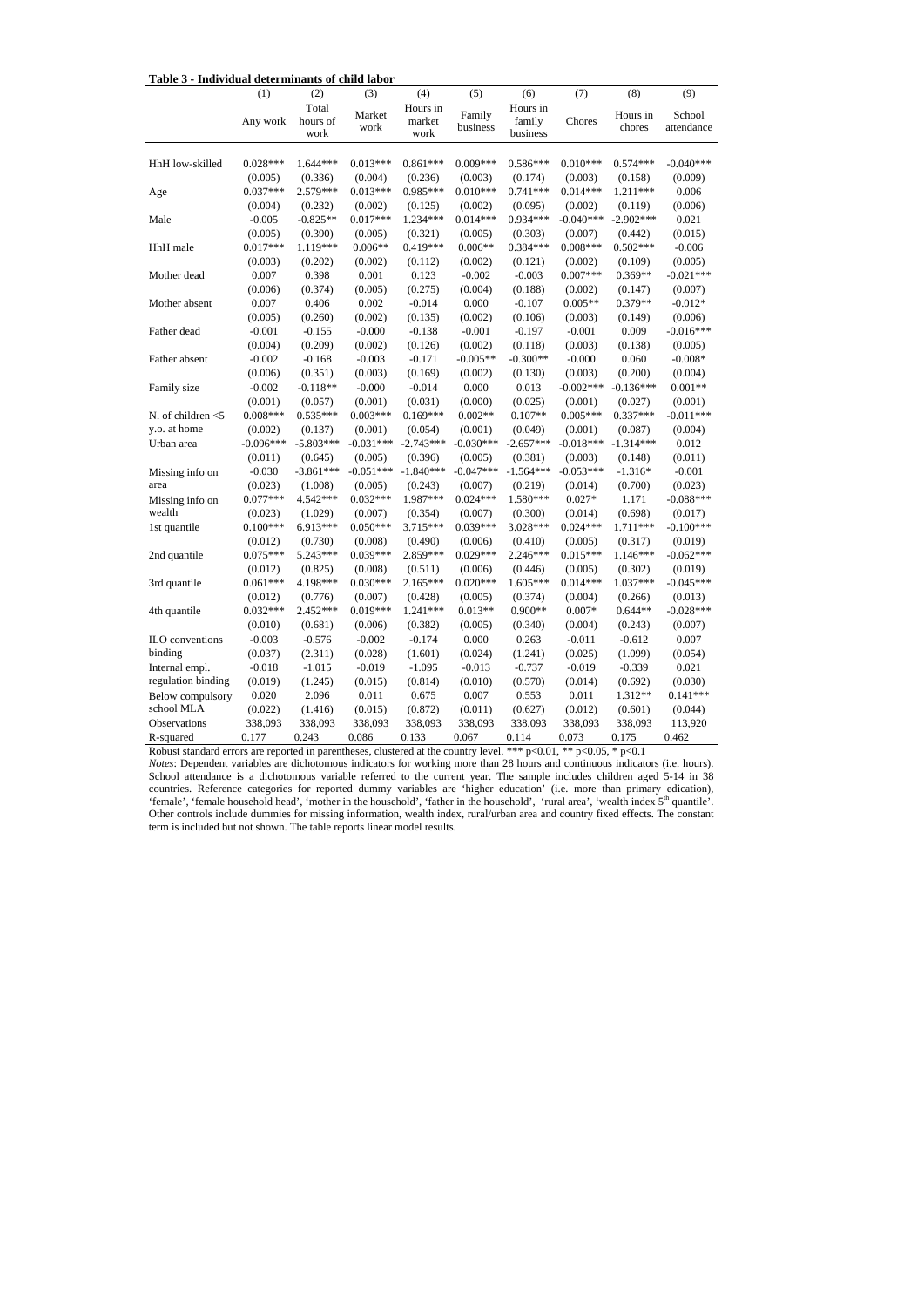|  |  |  | Table 4 - Migration relative skill composition (RSC) and child labor (largest sample) |  |
|--|--|--|---------------------------------------------------------------------------------------|--|
|  |  |  |                                                                                       |  |

|                       | $\left(1\right)$ | (2)                       | (3)            | (4)                        | (5)                | (6)                            | (7)        | (8)                | (9)                  |
|-----------------------|------------------|---------------------------|----------------|----------------------------|--------------------|--------------------------------|------------|--------------------|----------------------|
|                       | Any<br>work      | Total<br>hours of<br>work | Market<br>work | Hours in<br>market<br>work | Family<br>business | Hours in<br>family<br>business | Chores     | Hours in<br>chores | School<br>attendance |
|                       |                  |                           |                |                            |                    |                                |            |                    |                      |
| RSC*HhH low-skill     | $-0.056**$       | $-4.177**$                | $-0.042**$     | $-2.727**$                 | $-0.033**$         | $-1.898**$                     | $-0.032**$ | $-1.311**$         | $0.080**$            |
|                       | (0.026)          | (1.566)                   | (0.018)        | (1.102)                    | (0.015)            | (0.849)                        | (0.012)    | (0.571)            | (0.031)              |
| HhH low-skilled       | $0.038***$       | $2.359***$                | $0.020***$     | 1.328***                   | $0.015***$         | $0.911***$                     | $0.016***$ | $0.798***$         | $-0.056***$          |
|                       | (0.007)          | (0.471)                   | (0.006)        | (0.375)                    | (0.005)            | (0.271)                        | (0.004)    | (0.189)            | (0.012)              |
| Individual's controls | yes              | yes                       | Yes            | yes                        | yes                | yes                            | yes        | yes                | yes                  |
| Country fixed effects | yes              | yes                       | Yes            | yes                        | yes                | yes                            | yes        | yes                | yes                  |
| <b>Observations</b>   | 338,093          | 338,093                   | 338,093        | 338,093                    | 338,093            | 338,093                        | 338,093    | 338,093            | 113,920              |
| R-squared             | 0.177            | 0.244                     | 0.086          | 0.134                      | 0.067              | 0.114                          | 0.073      | 0.175              | 0.462                |

Robust standard errors are reported in parentheses, clustered at the country level. \*\*\* p<0.01, \*\* p<0.05, \* p<0.1 *Notes*: Dependent variables are dichotomous indicators for working more than 28 hours and continuous indicators (i.e. hours). School attendance is a dichotomous variable referred to the current year. The sample includes children aged 5-14 in 38 countries. The Relative Skill Composition (RSC) index is the log of the ratio of low-skilled to skilled labor in the migrant relative to the resident population. Individual's controls are as in Table 3. The table reports linear model results.

|                                        | (1)        | (2)        | (3)        | (4)         | (5)       | (6)             | (7)       | (8)       | (9)         | (10)              |  |
|----------------------------------------|------------|------------|------------|-------------|-----------|-----------------|-----------|-----------|-------------|-------------------|--|
|                                        |            | Any work   |            | Market work |           | Family business |           | Chores    |             | School attendance |  |
|                                        |            |            |            |             |           |                 |           |           |             |                   |  |
| RSC*HhH low-skill                      | $-0.062$   | $-0.060$   | $-0.038**$ | $-0.037*$   | $-0.034*$ | $-0.033*$       | $-0.029*$ | $-0.029*$ | $0.110***$  | $0.108***$        |  |
|                                        | (0.039)    | (0.047)    | (0.018)    | (0.018)     | (0.017)   | (0.018)         | (0.016)   | (0.016)   | (0.032)     | (0.035)           |  |
| Remittances*HhH                        |            | $-0.002**$ |            | $-0.001**$  |           | $-0.001$ ***    |           | $-0.000$  |             | $-0.001$          |  |
| low-skilled                            |            | (0.001)    |            | (0.000)     |           | (0.000)         |           | (0.000)   |             | (0.000)           |  |
| HhH low-skilled                        | $0.033***$ | $0.040***$ | $0.015***$ | $0.019***$  | $0.012**$ | $0.016***$      | $0.012**$ | $0.012**$ | $-0.048***$ | $-0.045***$       |  |
|                                        | (0.009)    | (0.011)    | (0.005)    | (0.006)     | (0.005)   | (0.005)         | (0.005)   | (0.005)   | (0.008)     | (0.010)           |  |
| Individual's controls<br>Country fixed | yes        | yes        | Yes        | yes         | yes       | yes             | yes       | yes       | yes         | yes               |  |
| effects                                | yes        | yes        | Yes        | yes         | yes       | yes             | yes       | yes       | yes         | yes               |  |
| <b>Observations</b>                    | 221,037    | 221,037    | 221,037    | 221,037     | 221,037   | 221,037         | 221,037   | 221,037   | 67,998      | 67,998            |  |
| R-squared                              | 0.175      | 0.175      | 0.087      | 0.088       | 0.075     | 0.075           | 0.079     | 0.079     | 0.368       | 0.368             |  |

**Table 5 - Migration relative skill composition (RSC) and child labor (smallest sample)** 

Robust standard errors are reported in parentheses, clustered at the country level. \*\*\* p<0.01, \*\* p<0.05, \* p<0.1

*Notes*: Dependent variables are dichotomous indicators for working more than 28 hours in the last week. School attendance is a dichotomous variable referred to the current year. The sample includes children aged 5-14 in 28 countries (i.e. those for which remittances are available). The Relative Skill Composition (RSC) index is the log of the ratio of low-skilled to skilled labor in the migrant relative to the resident population. Other controls are as in Table 3. The table reports linear model results.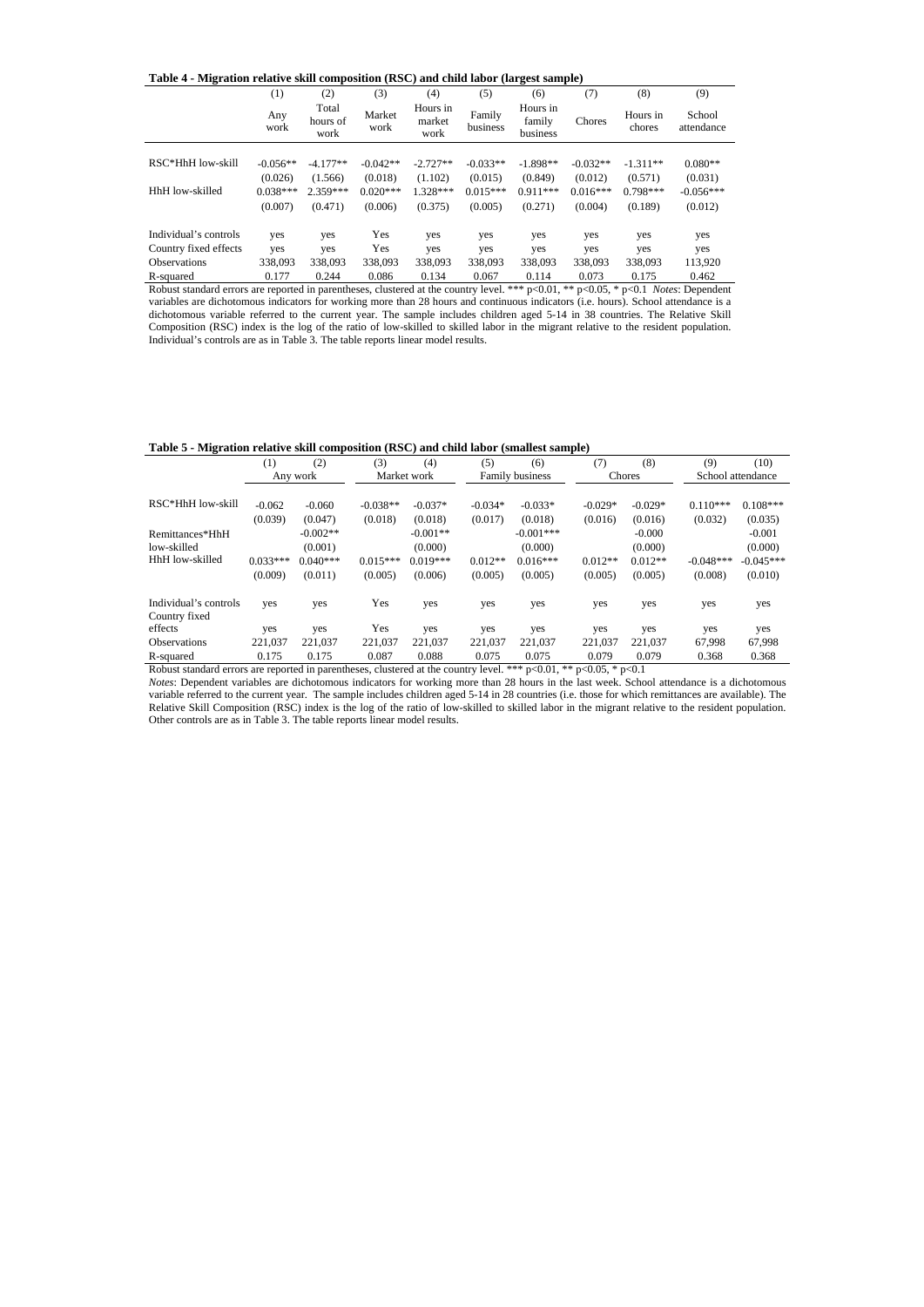|                       | (1)            | $\alpha$ migration relative shin composition $(\mathbf{A} \cup \mathbf{C})$ and emid havor $(\mathbf{A} \cup \mathbf{C})$ sample)<br>(2) | (3)                       | (4)            | (5)                                         | (6)                | (7)                            | (8)        | (9)                | (10)                 |
|-----------------------|----------------|------------------------------------------------------------------------------------------------------------------------------------------|---------------------------|----------------|---------------------------------------------|--------------------|--------------------------------|------------|--------------------|----------------------|
|                       | First<br>stage | Any work                                                                                                                                 | Total<br>hours of<br>work | Market<br>work | Hours in<br>market<br>work                  | Family<br>business | Hours in<br>family<br>business | Chores     | Hours in<br>chores | School<br>attendance |
|                       |                |                                                                                                                                          |                           |                | Panel A: reduced form estimates             |                    |                                |            |                    |                      |
| RSC_lagged*HhH        |                |                                                                                                                                          |                           |                |                                             |                    |                                |            |                    |                      |
| low-skill             |                | $-0.030**$                                                                                                                               | $-2.275***$               | $-0.018*$      | $-1.380**$                                  | $-0.014*$          | $-0.969**$                     | $-0.013*$  | $-0.836***$        | $0.044***$           |
|                       |                | (0.013)                                                                                                                                  | (0.789)                   | (0.009)        | (0.561)                                     | (0.008)            | (0.425)                        | (0.008)    | (0.272)            | (0.010)              |
| HhH low-skilled       |                | $0.035***$                                                                                                                               | $2.151***$                | $0.017***$     | $1.169***$                                  | $0.012***$         | $0.802***$                     | $0.013***$ | $0.760***$         | $-0.052***$          |
|                       |                | (0.006)                                                                                                                                  | (0.404)                   | (0.005)        | (0.304)                                     | (0.004)            | (0.223)                        | (0.003)    | (0.173)            | (0.011)              |
|                       |                |                                                                                                                                          |                           |                |                                             |                    |                                |            |                    |                      |
| <b>Observations</b>   |                | 338,093                                                                                                                                  | 338,093                   | 338,093        | 338,093                                     | 338,093            | 338,093                        | 338,093    | 338,093            | 113,920              |
| R-squared             |                | 0.177                                                                                                                                    | 0.244                     | 0.086          | 0.134                                       | 0.067              | 0.114                          | 0.073      | 0.175              | 0.462                |
|                       |                |                                                                                                                                          |                           |                | Panel B: two stages least squares estimates |                    |                                |            |                    |                      |
| RSC*HhH low-<br>skill |                | $-0.064***$                                                                                                                              | $-4.982***$               | $-0.041***$    | $-3.026***$                                 | $-0.031**$         | $-2.141***$                    | $-0.028*$  | $-1.829**$         | $0.124***$           |
|                       |                | (0.023)                                                                                                                                  | (1.350)                   | (0.016)        | (0.962)                                     | (0.014)            | (0.767)                        | (0.016)    | (0.714)            | (0.029)              |
| HhH low-skilled       |                | $0.039***$                                                                                                                               | 2.486***                  | $0.020***$     | 1.386***                                    | $0.015***$         | $0.961***$                     | $0.015***$ | $0.869***$         | $-0.064***$          |
|                       |                | (0.007)                                                                                                                                  | (0.489)                   | (0.006)        | (0.361)                                     | (0.005)            | (0.269)                        | (0.004)    | (0.213)            | (0.014)              |
| RSC_lagged*HhH        |                |                                                                                                                                          |                           |                |                                             |                    |                                |            |                    |                      |
| low-skill             | $0.455***$     |                                                                                                                                          |                           |                |                                             |                    |                                |            |                    |                      |
|                       | (0.095)        |                                                                                                                                          |                           |                |                                             |                    |                                |            |                    |                      |
|                       |                |                                                                                                                                          |                           |                |                                             |                    |                                |            |                    |                      |
| Observations          | 338,093        | 338,093                                                                                                                                  | 338,093                   | 338,093        | 338,093                                     | 338,093            | 338,093                        | 338,093    | 338,093            | 113,920              |
| R-squared             | 0.916          | 0.177                                                                                                                                    | 0.244                     | 0.087          | 0.134                                       | 0.067              | 0.114                          | 0.073      | 0.175              | 0.461                |
| First stage F-test    |                |                                                                                                                                          |                           |                |                                             |                    |                                |            |                    |                      |
| (dof 2)               | 23.1           |                                                                                                                                          |                           |                |                                             |                    |                                |            |                    |                      |
| F test p-value        | 0.000          |                                                                                                                                          |                           |                |                                             |                    |                                |            |                    |                      |
|                       |                |                                                                                                                                          |                           |                |                                             |                    |                                |            |                    |                      |

**Table 6 - Lagged migration relative skill composition (RSC) and child labor (largest sample) – IV estimates** 

Robust standard errors are reported in parentheses, clustered at the country level. \*\*\* p<0.01, \*\* p<0.05, \* p<0.1

*Notes*: Dependent variables are dichotomous indicators for working more than 28 hours and continuous indicators (i.e. hours). They are on a weekly basis. School attendance is a dichotomous variable referred to the current year. The sample includes children aged 5-14 in 38 countries. The Relative Skill Composition (RSC) index is the log of the ratio of low-skilled to skilled labor in the *lagged* migrant relative to the resident population. Other controls are as in Table 3. The table reports linear model results. Panel A reports reduced form estimates, while Panel B reports two stages least squares estimates, including the first stage regression with the F-test for weak instruments.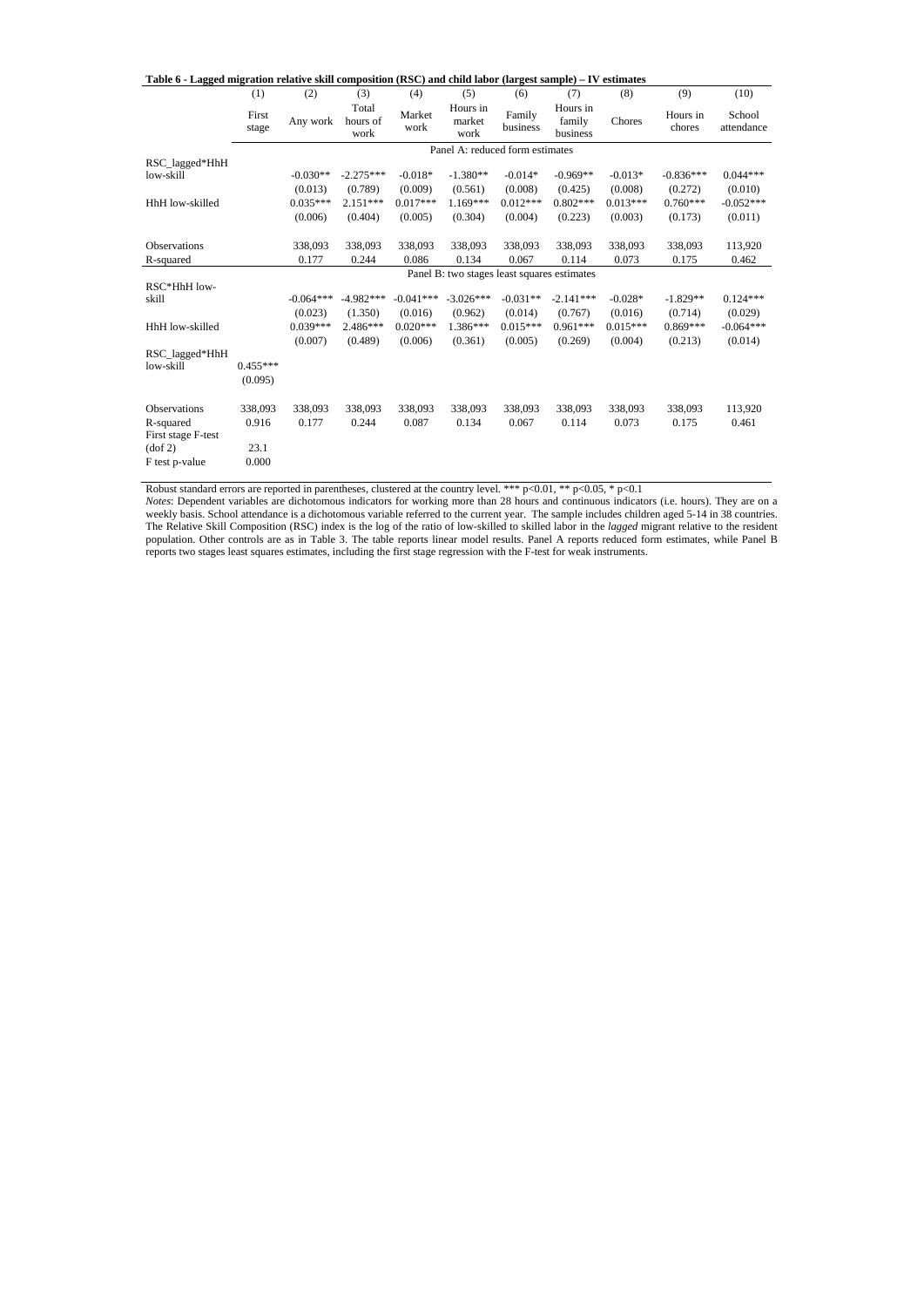|                     | UMM MOVI TW |             |            | $_{\rm power}$ to migration by enna genuer $_{\rm time}$ gest sample) |                          |                 |            |             |             |
|---------------------|-------------|-------------|------------|-----------------------------------------------------------------------|--------------------------|-----------------|------------|-------------|-------------|
|                     | (1)         | (2)         | (3)        | (4)                                                                   | (5)                      | (6)             | (7)        | (8)         | (9)         |
|                     |             | Total hours | Market     | Hours in                                                              | Family                   | Hours in family | Chores     | Hours in    | School      |
|                     | Any work    | of work     | work       | market work                                                           | business                 | business        |            | chores      | attendance  |
|                     |             |             |            |                                                                       | Panel A: female children |                 |            |             |             |
| RSC*HhH low-        | $-0.054*$   | $-4.205**$  | $-0.046**$ | $-2.813**$                                                            | $-0.037**$               | $-2.198**$      | $-0.026*$  | $-0.992$    | 0.067       |
| skill               | (0.028)     | (1.698)     | (0.020)    | (1.228)                                                               | (0.016)                  | (0.953)         | (0.014)    | (0.745)     | (0.041)     |
| HhH low-skilled     | $0.042***$  | $2.527***$  | $0.020***$ | 1.300***                                                              | $0.015***$               | $1.010***$      | $0.020***$ | 1.010***    | $-0.053***$ |
|                     | (0.007)     | (0.499)     | (0.006)    | (0.397)                                                               | (0.005)                  | (0.298)         | (0.004)    | (0.244)     | (0.013)     |
| Individual's        |             |             |            |                                                                       |                          |                 |            |             |             |
| controls            | yes         | yes         | yes        | yes                                                                   | yes                      | yes             | yes        | yes         | yes         |
| Country fixed       |             |             |            |                                                                       |                          |                 |            |             |             |
| effects             | yes         | yes         | yes        | yes                                                                   | yes                      | yes             | yes        | yes         | yes         |
| <b>Observations</b> | 168,065     | 168,065     | 168,065    | 168,065                                                               | 168,065                  | 168,065         | 168,065    | 168,065     | 55,426      |
| R-squared           | 0.185       | 0.258       | 0.086      | 0.138                                                                 | 0.065                    | 0.118           | 0.088      | 0.184       | 0.481       |
|                     |             |             |            |                                                                       | Panel B: male children   |                 |            |             |             |
| RSC*HhH low-        | $-0.059**$  | $-4.186**$  | $-0.037**$ | $-2.653**$                                                            | $-0.028*$                | $-1.597*$       | $-0.037**$ | $-1.646***$ | $0.092***$  |
| skill               | (0.027)     | (1.549)     | (0.017)    | (1.084)                                                               | (0.015)                  | (0.836)         | (0.015)    | (0.599)     | (0.028)     |
| HhH low-skilled     | $0.034***$  | $2.196***$  | $0.020***$ | $1.361***$                                                            | $0.014***$               | $0.815***$      | $0.011***$ | $0.580***$  | $-0.060***$ |
|                     | (0.007)     | (0.476)     | (0.006)    | (0.381)                                                               | (0.005)                  | (0.266)         | (0.004)    | (0.171)     | (0.011)     |
| Individual's        |             |             |            |                                                                       |                          |                 |            |             |             |
| controls            | yes         | yes         | yes        | yes                                                                   | yes                      | yes             | yes        | yes         | yes         |
| Country fixed       |             |             |            |                                                                       |                          |                 |            |             |             |
| effects             | yes         | yes         | yes        | yes                                                                   | yes                      | yes             | yes        | yes         | yes         |
| <b>Observations</b> | 170,028     | 170,028     | 170,028    | 170,028                                                               | 170,028                  | 170,028         | 170,028    | 170,028     | 58,494      |
| R-squared           | 0.172       | 0.234       | 0.091      | 0.135                                                                 | 0.073                    | 0.116           | 0.055      | 0.161       | 0.449       |

**Table 7 - Child labor response to migration by child gender (largest sample)** 

Robust standard errors are reported in parentheses, clustered at the country level. \*\*\*  $p<0.01$ , \*\*  $p<0.05$ , \*  $p<0.1$ 

*Notes*: Dependent variables are dichotomous indicators for working more than 28 hours and continuous indicators (i.e. hours). School attendance is a dichotomous variable referred to the current year. The sample includes children aged 5-14 in 38 countries. The Relative Skill Composition (RSC) index is the log of the ratio of low-skilled to skilled labor in the migrant relative to the resident population. Other controls are as in Table 3. The table reports linear model results.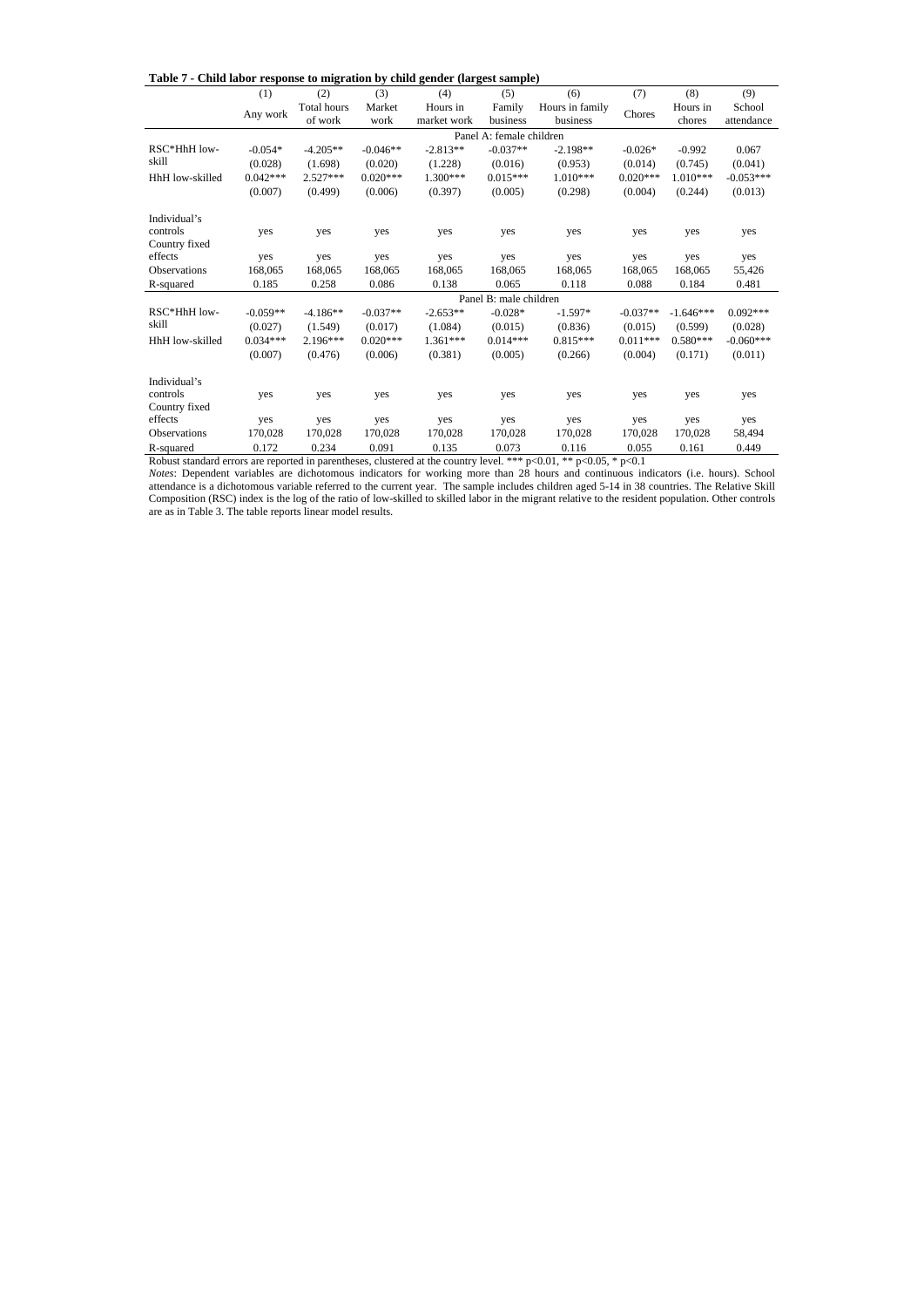|                       | (1)        | (2)                       | (3)            | (4)                        | (5)                       | (6)                            | (7)        | (8)                | (9)                  |
|-----------------------|------------|---------------------------|----------------|----------------------------|---------------------------|--------------------------------|------------|--------------------|----------------------|
|                       | Any work   | Total<br>hours of<br>work | Market<br>work | Hours in<br>market<br>work | Family<br>business        | Hours in<br>family<br>business | Chores     | Hours in<br>chores | School<br>attendance |
|                       |            |                           |                |                            | Panel A: Male migration   |                                |            |                    |                      |
| RSC_male*HhH          | $-0.034*$  | $-2.745**$                | $-0.031**$     | $-1.952**$                 | $-0.023*$                 | $-1.204**$                     | $-0.022*$  | $-1.041**$         | $0.074***$           |
| low-skill             | (0.019)    | (1.099)                   | (0.014)        | (0.796)                    | (0.011)                   | (0.577)                        | (0.011)    | (0.503)            | (0.019)              |
| HhH low-skilled       | $0.036***$ | 2.209***                  | $0.020***$     | 1.299***                   | $0.014***$                | $0.814***$                     | $0.015***$ | $0.774***$         | $-0.064***$          |
|                       | (0.007)    | (0.436)                   | (0.006)        | (0.366)                    | (0.005)                   | (0.250)                        | (0.004)    | (0.208)            | (0.013)              |
| Individual's controls | yes        | yes                       | yes            | yes                        | yes                       | yes                            | yes        | yes                | yes                  |
| Country fixed effects | yes        | yes                       | yes            | yes                        | yes                       | yes                            | yes        | yes                | yes                  |
| <b>Observations</b>   | 241,813    | 241,813                   | 241,813        | 241,813                    | 241,813                   | 241,813                        | 241,813    | 241,813            | 87,130               |
| R-squared             | 0.181      | 0.249                     | 0.091          | 0.137                      | 0.071                     | 0.117                          | 0.077      | 0.184              | 0.447                |
|                       |            |                           |                |                            | Panel B: Female migration |                                |            |                    |                      |
| RSC_female*Mother     | $-0.052$   | $-4.881$                  | $-0.069**$     | $-3.042*$                  | $-0.055**$                | $-2.202$                       | $-0.036*$  | $-1.805**$         | $0.121**$            |
| low skilled           | (0.052)    | (2.963)                   | (0.027)        | (1.648)                    | (0.023)                   | (1.485)                        | (0.018)    | (0.880)            | (0.059)              |
| Mother low skilled    | $0.025*$   | 1.695**                   | $0.017**$      | $0.901*$                   | $0.012*$                  | 0.576                          | $0.010*$   | $0.606**$          | $-0.068***$          |
|                       | (0.013)    | (0.786)                   | (0.007)        | (0.462)                    | (0.006)                   | (0.407)                        | (0.005)    | (0.263)            | (0.018)              |
| Individual's controls | yes        | yes                       | yes            | yes                        | yes                       | yes                            | yes        | yes                | yes                  |
| Country fixed effects | yes        | yes                       | yes            | yes                        | yes                       | yes                            | yes        | yes                | yes                  |
| <b>Observations</b>   | 241,813    | 241,813                   | 241,813        | 241,813                    | 241,813                   | 241,813                        | 241,813    | 241,813            | 87,130               |
| R-squared             | 0.180      | 0.248                     | 0.090          | 0.136                      | 0.071                     | 0.116                          | 0.077      | 0.184              | 0.446                |

**Table 8 - Child labor response to male and female emigration shock (largest sample)** 

Robust standard errors are reported in parentheses, clustered at the country level. \*\*\*  $p<0.01$ , \*\*  $p<0.05$ , \*  $p<0.1$ 

*Notes*: Dependent variables are dichotomous indicators for working more than 28 hours and continuous indicators (i.e. hours). School attendance is a dichotomous variable referred to the current year. The sample includes children aged 5-14 in 38 countries that live with the mother and have a male household head. The Relative Skill Composition (RSC) index is the log of the ratio of low-skilled males(females) to skilled male(female) labor force in the migrant relative to the resident population. In Panel B the RSC on females is interacted with the dummy variable for the mother being in the low skilled group. Other controls include age, child gender, urban/rural status (and missing information on area), wealth status (and missing information on wealth), family size, number of children younger than 5 and country fixed effects. The table reports linear model results.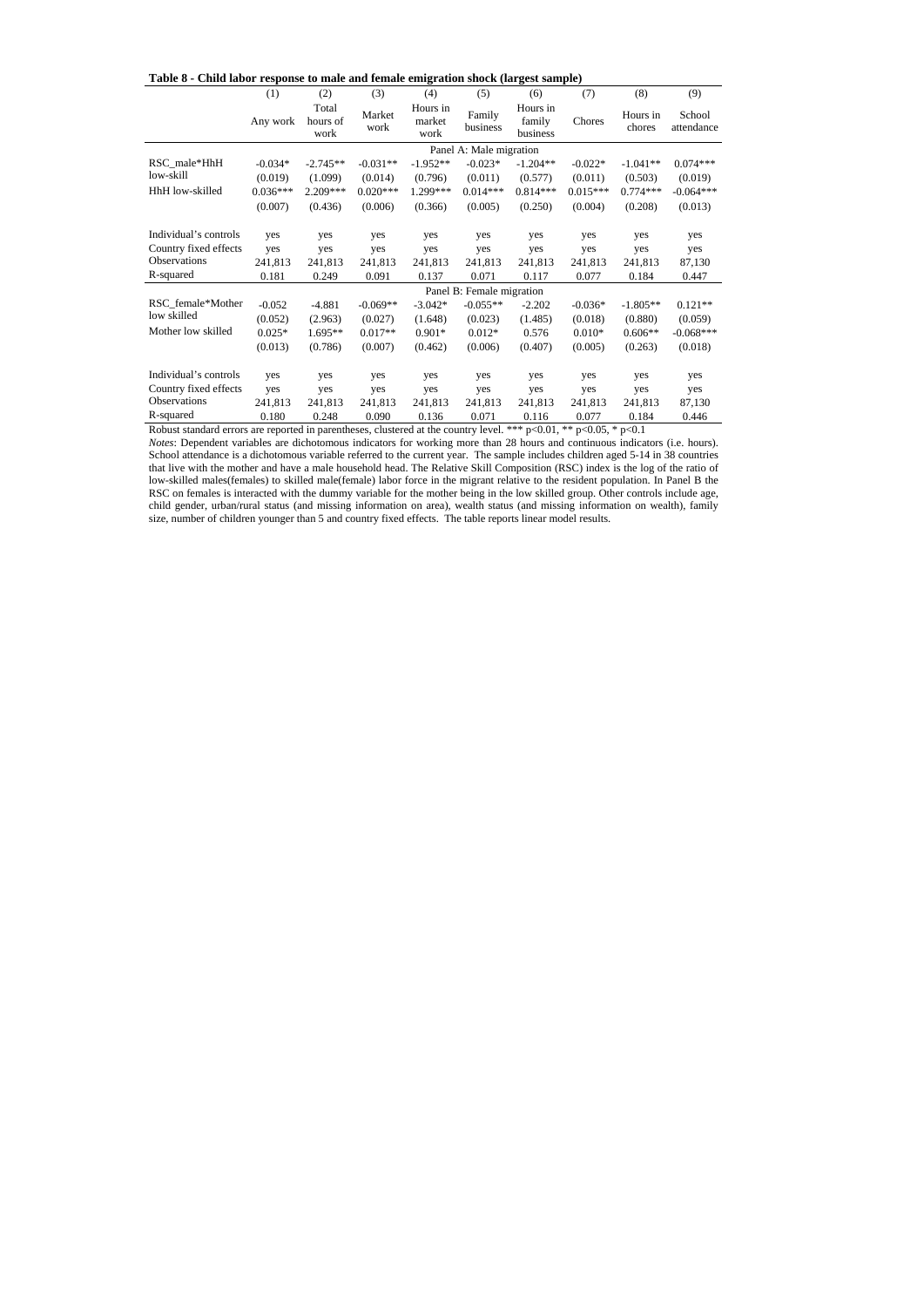

**Figure 1 – Scatter plot of the correlation between the RSC index and the relative unskilled wages**

*Source:* Data are from Docquier et al. (2007) and Oostendorp (2012)

*Note:* The database used to construct this figure contains wage data by skill (occupations) and relative skill composition (RSC) of emigrant to resident workforce for a set of 91 countries in 2000. The RSC index is the log of the ratio of low-skilled to skilled workers in the migrant relative to the resident population. The wage data are derived from the International Labour Organization (ILO) October Inquiry database by calibrating the data into a normalized wage rate for each occupation. For a description of the data see Oostendorp (2012).